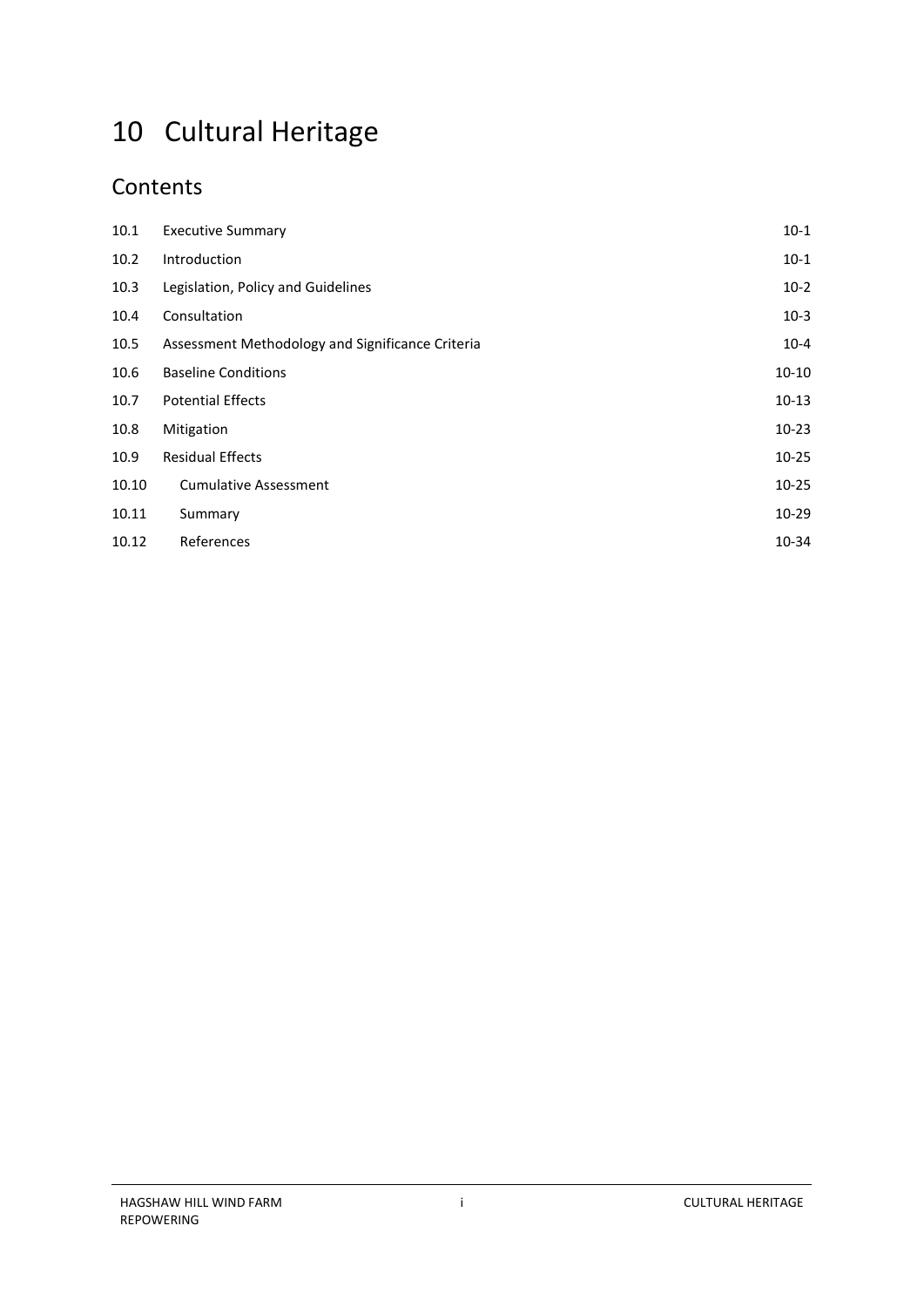This page is intentionally blank.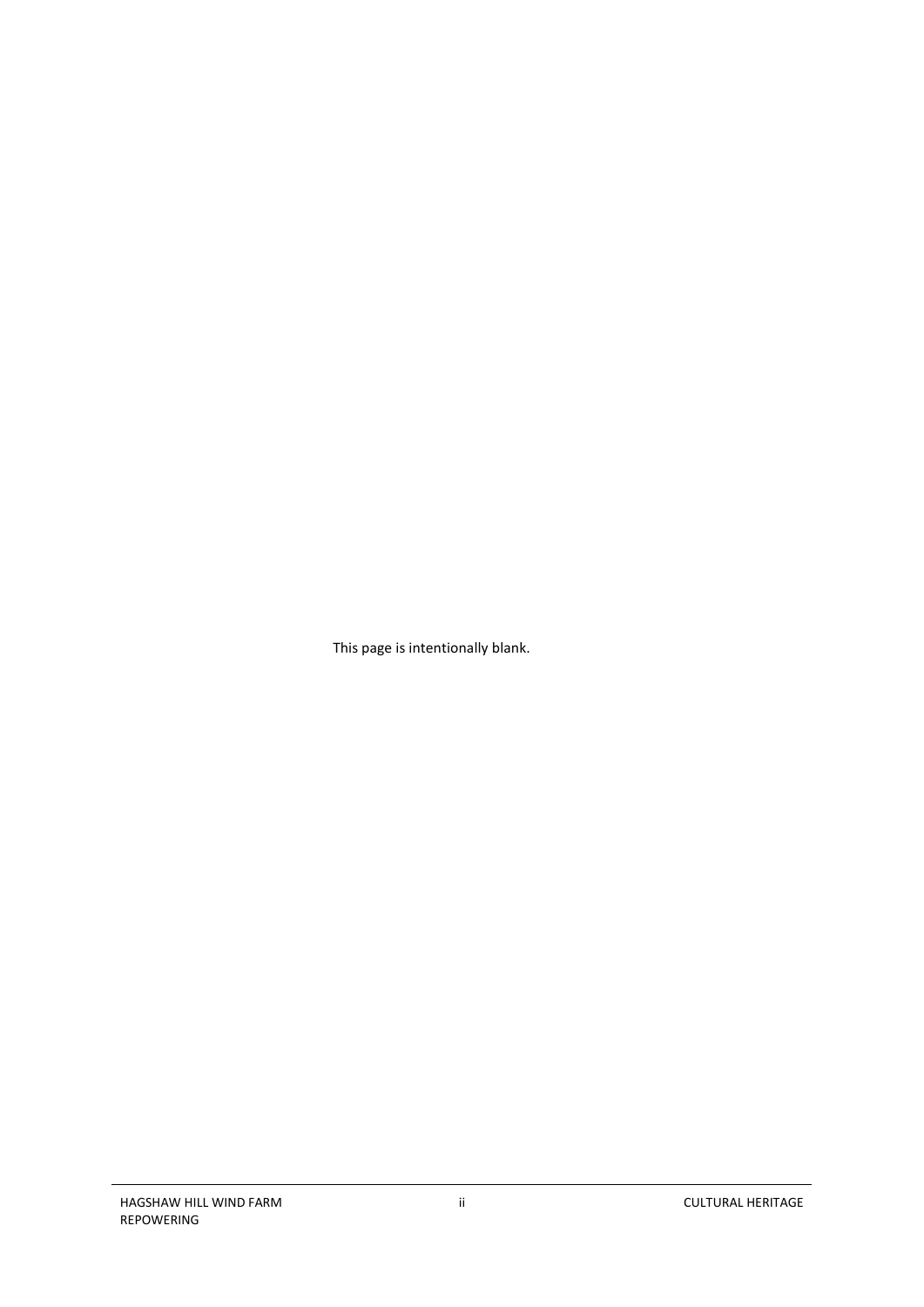# 10 Cultural Heritage

# <span id="page-2-0"></span>10.1 Executive Summary

- 10.1.1 This assessment is designed to examine effects of the Proposed Development on the cultural heritage resource of the site and the surrounding landscape. A comprehensive desk-based assessment (DBA) was completed to establish the cultural heritage baseline for the Proposed Development. Accompanied by a detailed walkover survey, this DBA consulted readily available archaeological, historical and published records, identifying a total of 23 heritage assets within or adjacent to the site boundary.
- 10.1.2 All 23 assets within or adjacent to the site boundary were assessed for potential direct physical impacts caused during the construction phase of the Proposed Development. Assessment showed that nine heritage assets will be directly physically impacted, with possible direct physical impacts on a further one. The potential effect identified on two of these heritage assets, in the absence of mitigation, is assessed as moderate adverse and thus significant in terms of EIA Regulations, with the remainder minor adverse or negligible (not significant).
- 10.1.3 Mitigation measures are outlined to reduce the effects on the two heritage assets subject to potentially significant effects. On other assets for which direct physical impacts were identified but effects were assessed as non-significant, mitigation measures are nonetheless recommended to reduce the level of effect where practicable. Mitigation includes clearly delineating heritage assets in advance of development; archaeological excavation in advance of development; and an archaeological watching brief during all site works across the southern part of the site.
- 10.1.4 The Proposed Development covers a wider footprint than the Existing Development, with turbines and infrastructure also sited on the lower ground south of existing turbines. The archaeological potential of the site was assessed by archaeological and historic period. While the northern upland area has low archaeological potential for all periods, the southern area has higher potential for the survival of 18th-19th century post-medieval agricultural and occupation remains. For earlier periods this was considered as having low potential. As a result, the southern area has a degree of archaeological sensitivity, particularly in relation to survival of pre-improvement farming landscapes. This landscape is considered of low sensitivity, and given that it will still be possible to read and appreciate the landscape following the construction of the Proposed Development, the significance of effect is predicted to be negligible.
- 10.1.5 The increase in the scale of the turbines in comparison with the Existing Development means that while these are reduced in number, they will be visible over a wider landscape and potentially more prominent in views from heritage assets. The wider assessment of effects on the setting of heritage assets was compiled based on collation of potentially affected heritage assets within the wider landscape. A total of 44 heritage assets were identified within 10 km of the Proposed Development, each of which was assessed for effects on setting. No significant effect was identified on the setting of any of the identified heritage assets.
- 10.1.6 Assessment was also completed for potential cumulative impacts arising from other wind farm developments in the wider landscape. This concluded that the cumulative impact would be negligible and not significant.

# <span id="page-2-1"></span>10.2 Introduction

- 10.2.1 This chapter considers the potential impacts and effects of the Proposed Development on cultural heritage assets within the site and the surrounding area. Cultural heritage includes archaeological remains, historic buildings and historic landscapes. These are referred to as heritage assets.
- 10.2.2 Impacts can be physical with heritage assets impacted by the placement of site infrastructure, or a setting impact, where the setting of a heritage asset is affected by the erection of the Proposed Development.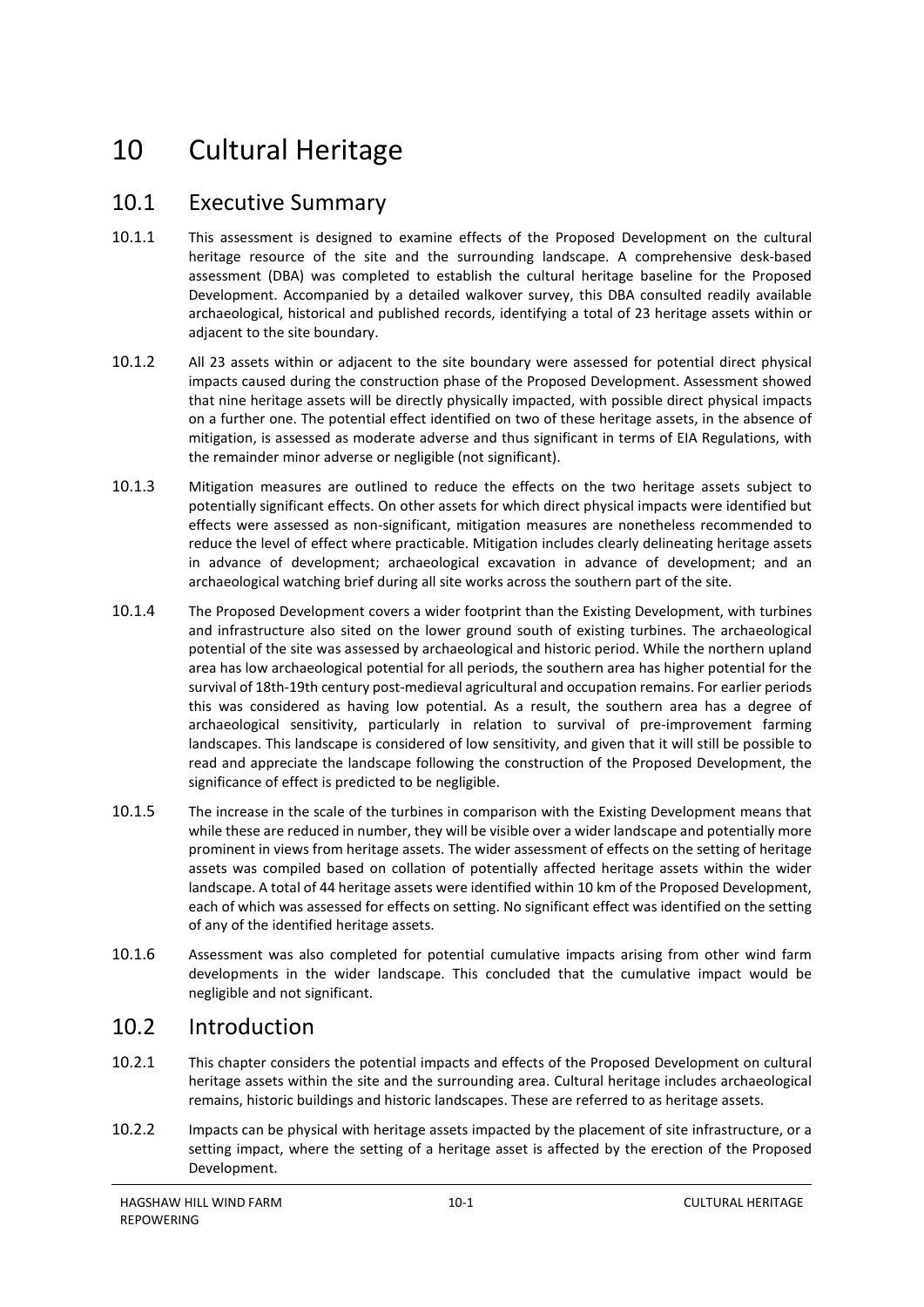- 10.2.3 The assessment uses readily available archaeological, historical, archival and published records supplemented by a detailed archaeological walkover survey to create a comprehensive cultural heritage baseline. The baseline is correlated with the details of the Proposed Development to establish if there would be any impact upon identified heritage assets. To assess any impact upon the setting of heritage assets, a combination of research, wireframes and Zone of Theoretical Visibility (ZTV) was used. To assess any cumulative effect, consideration is also given to other existing, consented and proposed wind farms in the area.
- 10.2.4 The Proposed Development is described in Chapter 3 and involves the erection of 14 turbines at Hagshaw Hill measuring up to 200 m from ground to tip, on an area currently occupied by 26 turbines, each 55 m high. The older turbines of the Existing Development are scheduled to be decommissioned and the assessment assumes their removal and reinstatement to a restored site.
- 10.2.5 The presence of the Existing Development and Hagshaw Hill Extension means that a large proportion of the site has previously been subject to archaeological desk-based assessment (DBA). Completed in 2004 as part of the extension to the Existing Development, this assessment focussed on the upland areas around Broomerside Hill, Common Hill and Hagshaw Hill itself. The change in quantity, location and an increase in the height of the turbines alters the potential impacts on the cultural heritage baseline from the Existing Development. Re-alignment of the site boundary also sees an area to the south of the Existing Development, around Broomerside, encompassed by the Proposed Development. This area has not been subject to archaeological survey previously.

# <span id="page-3-0"></span>10.3 Legislation, Policy and Guidelines

10.3.1 This chapter was prepared with reference to all relevant statutory and planning frameworks for the Historic Environment.

# *Legislation*

- 10.3.2 Relevant legislation and guidance documents have been reviewed and considered as part of this cultural heritage assessment. Of particular relevance are:
	- Ancient Monuments and Archaeological Areas Act 1979;
	- Planning (Listed Buildings and Conservation Areas) (Scotland) Act 1997; and
	- The Historic Environment (Amendment) (Scotland) Act 2011

# *Planning Policy*

<span id="page-3-1"></span>10.3.3 Chapter 5 sets out the planning policy framework that is relevant to the EIA. The policies considered and set out below include both National planning policy and Regional and Local policy.

#### **National Policy**

- **Planning Advice Note (PAN) 2 (2011);**
- **Scottish Planning Policy (SPP) (2014);**
- National Planning Framework for Scotland (NPF3) (2014); and
- **Historic Environment Scotland Policy Statement (2016).**

#### **Regional and Local policy**

- The South Lanarkshire Local Development Plan (SLLDP) (2015)
	- Policy 1: Spatial Strategy;
	- Policy 15: Natural and Historical Environment; and
	- Policy 19: Renewable Energy.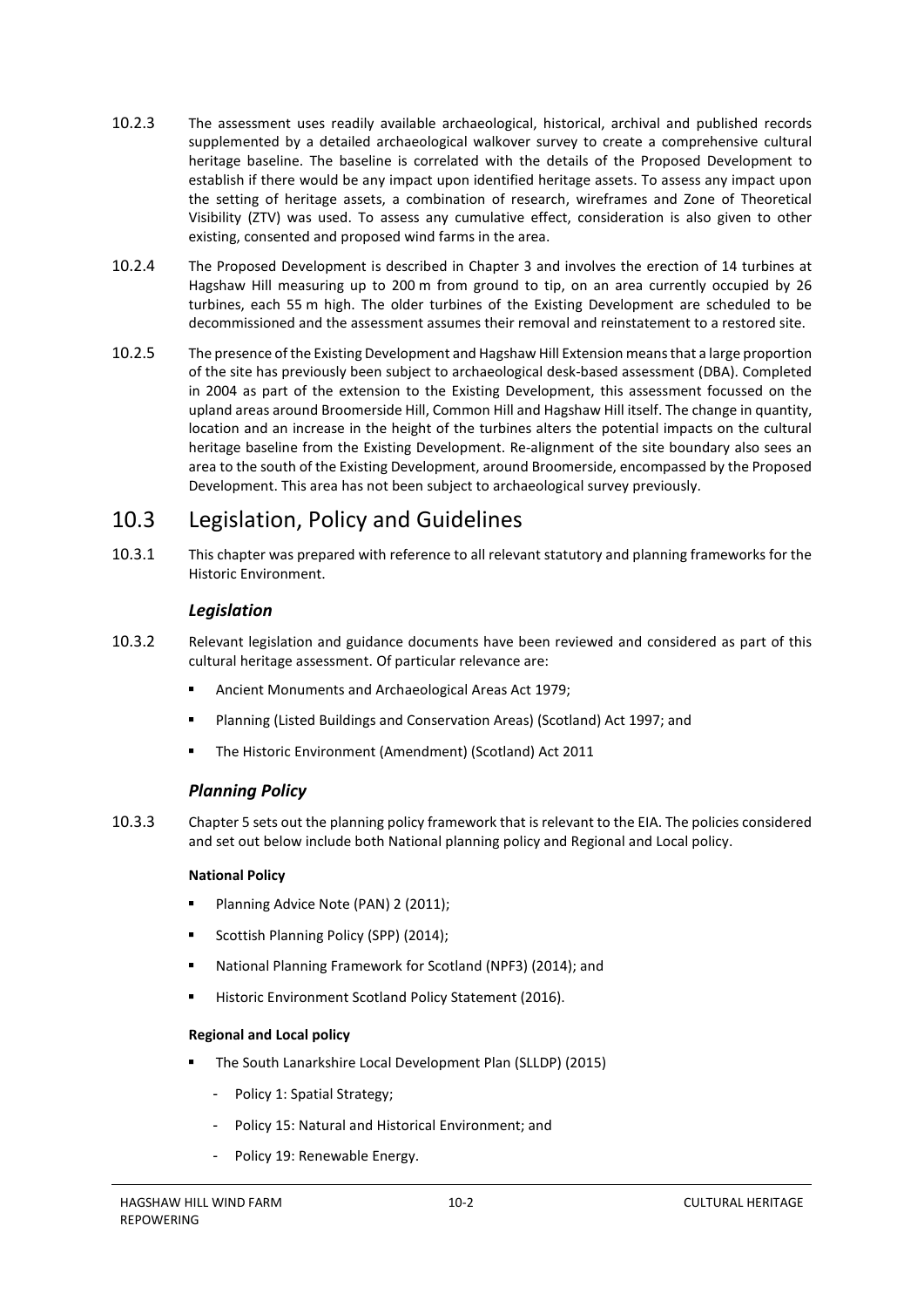South Lanarkshire Local Development Plan: Natural and Historic Environment – Supplementary Guidance 9

# *Guidance*

- 10.3.4 Recognisance has been taken of the following best practice guidelines/guidance etc:
	- Chartered Institute for Archaeologists (CIfA) Code of Conduct (CIfA, 2014);
	- Standard and Guidance for Historic Environment Desk-Based Assessment (CIfA, 2017); and
	- **Managing Change in the Historic Environment: Setting (Historic Environment Scotland, 2016).**

# <span id="page-4-0"></span>10.4 Consultation

10.4.1 No formal Scoping Opinion was sought for the Proposed Development. However, during preparation of the baseline, direct consultation was undertaken with Historic Environment Scotland (HES) and the West of Scotland Archaeology Service (WoSAS) to identify sensitive heritage assets with potential to be affected by the Proposed Development. Consultation was sought directly via email. A summary of the responses is shown in Table 10.1 and copies of consultee correspondence are provided in Appendix 4.1.

| <b>Consultee</b>                                                                                            | <b>Summary of Response</b>                                                                                                                                                                                                                                                                                                                                                                                                                                                                                                                                                                                                                                                                               | <b>Comment</b>                                                                                                                                                                                    |
|-------------------------------------------------------------------------------------------------------------|----------------------------------------------------------------------------------------------------------------------------------------------------------------------------------------------------------------------------------------------------------------------------------------------------------------------------------------------------------------------------------------------------------------------------------------------------------------------------------------------------------------------------------------------------------------------------------------------------------------------------------------------------------------------------------------------------------|---------------------------------------------------------------------------------------------------------------------------------------------------------------------------------------------------|
| Historic<br>Environment<br>Scotland (HES)                                                                   | HES was contacted directly via email on<br>30 July 2018, requesting further<br>information on 13 August and providing<br>a consultation response on 23 August.<br>HES agrees that the baseline for the<br>Proposed Development should assume a<br>restored site.<br>It was indicated that the proposed study<br>areas and methodology should be<br>sufficient for assessment of heritage<br>assets.<br>HES supports the use of wireframes for<br>key sites and recommend that<br>visualisations should exclude the Existing<br>Development, but that comparative<br>visualisations should be prepared<br>comparing the Existing Development<br>and Proposed Development from the<br>same key viewpoints. | The assessment was compiled<br>following the Study Areas<br>outlined to HES.<br>Wireframes were prepared for<br>key sites showing comparison<br>between the Existing and<br>Proposed Development. |
| West of Scotland<br>Archaeology<br>Service (WoSAS)<br>as advisers to<br>South Lanarkshire<br>Council in all | WoSAS was contacted directly via email<br>on 30 July 2018, providing an initial<br>response on 02 August and a secondary<br>response on 14 August.<br>WoSAS recommended a Study Area<br>from 5km to 10km, primarily due to the                                                                                                                                                                                                                                                                                                                                                                                                                                                                           | The Middle Study Area was<br>increased from a proposed 5km<br>to 10km following discussion<br>with WoSAS.<br>The assessment addresses the<br>potential physical impacts                           |

**Table 10.1 – Summary of Scoping and Consultation Responses for Cultural Heritage**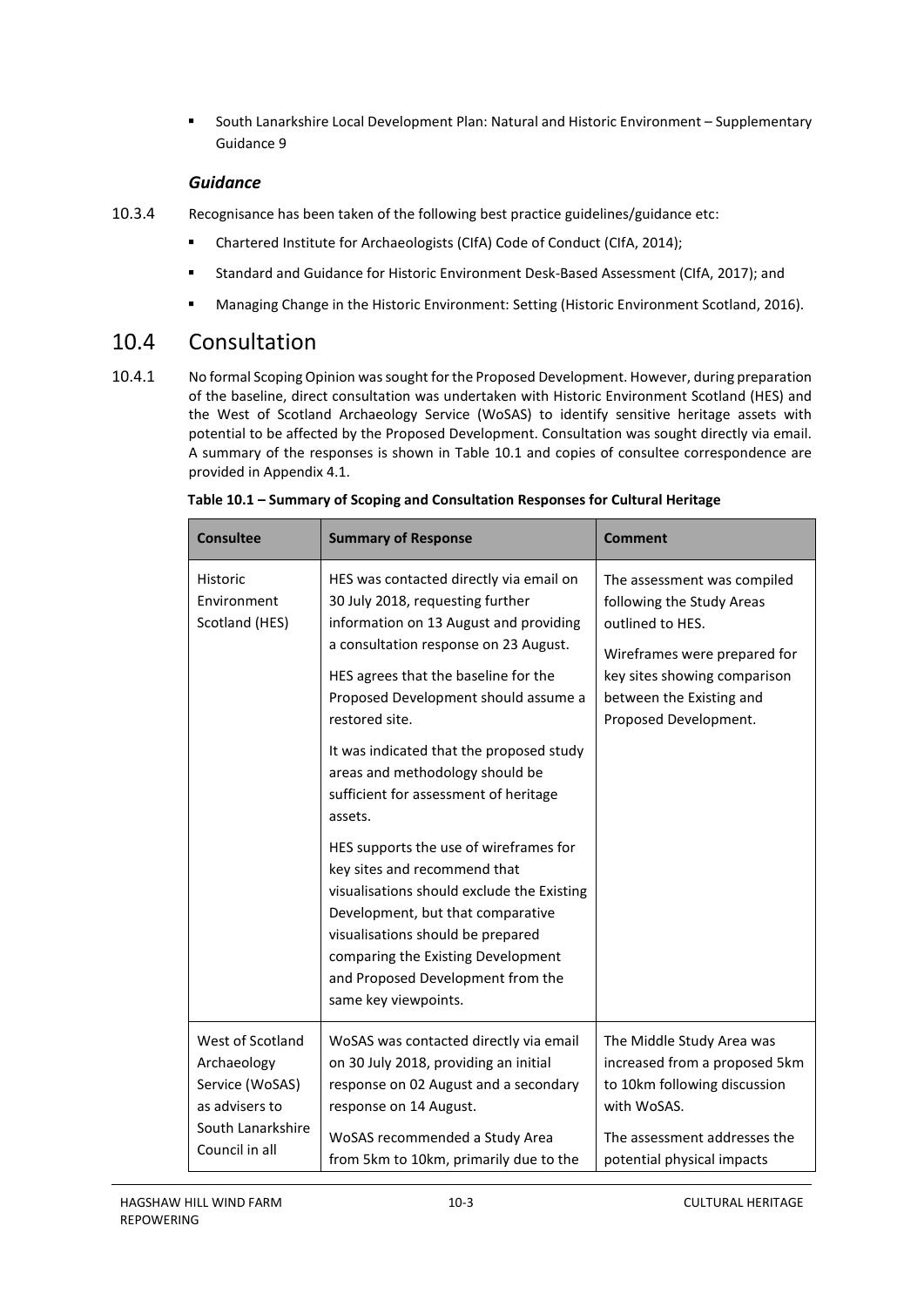| <b>Consultee</b>                        | <b>Summary of Response</b>                                                                                                                                                                                                                                                                                                                                                                                                                                                                                                                                                                                                                   | Comment                                                                                                                                                                                                                                                                                                                                  |
|-----------------------------------------|----------------------------------------------------------------------------------------------------------------------------------------------------------------------------------------------------------------------------------------------------------------------------------------------------------------------------------------------------------------------------------------------------------------------------------------------------------------------------------------------------------------------------------------------------------------------------------------------------------------------------------------------|------------------------------------------------------------------------------------------------------------------------------------------------------------------------------------------------------------------------------------------------------------------------------------------------------------------------------------------|
| matters<br>pertaining to<br>archaeology | increase in the height of the proposed<br>turbines, making them potentially visible<br>to heritage assets where the Existing<br>Development turbines are not visible.<br>They also stressed the importance of<br>assessing the cumulative impact of<br>larger turbines, taking account of other<br>developments in the area including the<br>Hagshaw Hill Extension.<br>WoSAS requested screening of heritage<br>assets to identify those considered<br>regionally or nationally important.<br>WoSAS noted the locations of the<br>proposed turbines and site<br>infrastructure will require excavation in<br>previously undisturbed ground. | resulting from the excavations<br>and the cumulative effect of the<br>Proposed Development with<br>other relevant wind farms in<br>the vicinity.<br>Basic screening was undertaken<br>to identify those heritage assets<br>of national importance. This<br>screening relied upon the<br><b>WoSAS Non-Statutory Register</b><br>$(NSR)$ . |

# <span id="page-5-0"></span>10.5 Assessment Methodology and Significance Criteria

# *Scope*

- 10.5.1 The specific objectives of the cultural heritage assessment are to:
	- Establish the cultural heritage baseline, identifying those heritage assets which have potential to be affected by the Proposed Development;
	- Identify the archaeological potential of the Proposed Development site;
	- Consider the effects of the construction and operation of the Proposed Development on identified heritage assets; and
	- **Propose mitigation measures, where appropriate, to reduce any significant effects identified.**
- 10.5.2 In accordance with SNH's draft guidance on repowering (Assessing the Impact of Repowered Windfarms on Nature, June 2018), the assessment assumes the removal of the Existing Development turbines and the reinstatement of the site as the baseline against which to assess the impacts of the Proposed Development. However, where relevant, commentary is also given in respect of the difference in effects (for example on setting of cultural heritage assets) between the Existing Development and the Proposed Development.

# *Consultation*

10.5.3 Consultations were undertaken with HES and WoSAS as detailed in Table 10.1.

# *Study Area*

10.5.4 Cultural heritage assets have been identified and assessed within three distinct and clearly defined study areas (refer to Figures 10.1 to 10.3).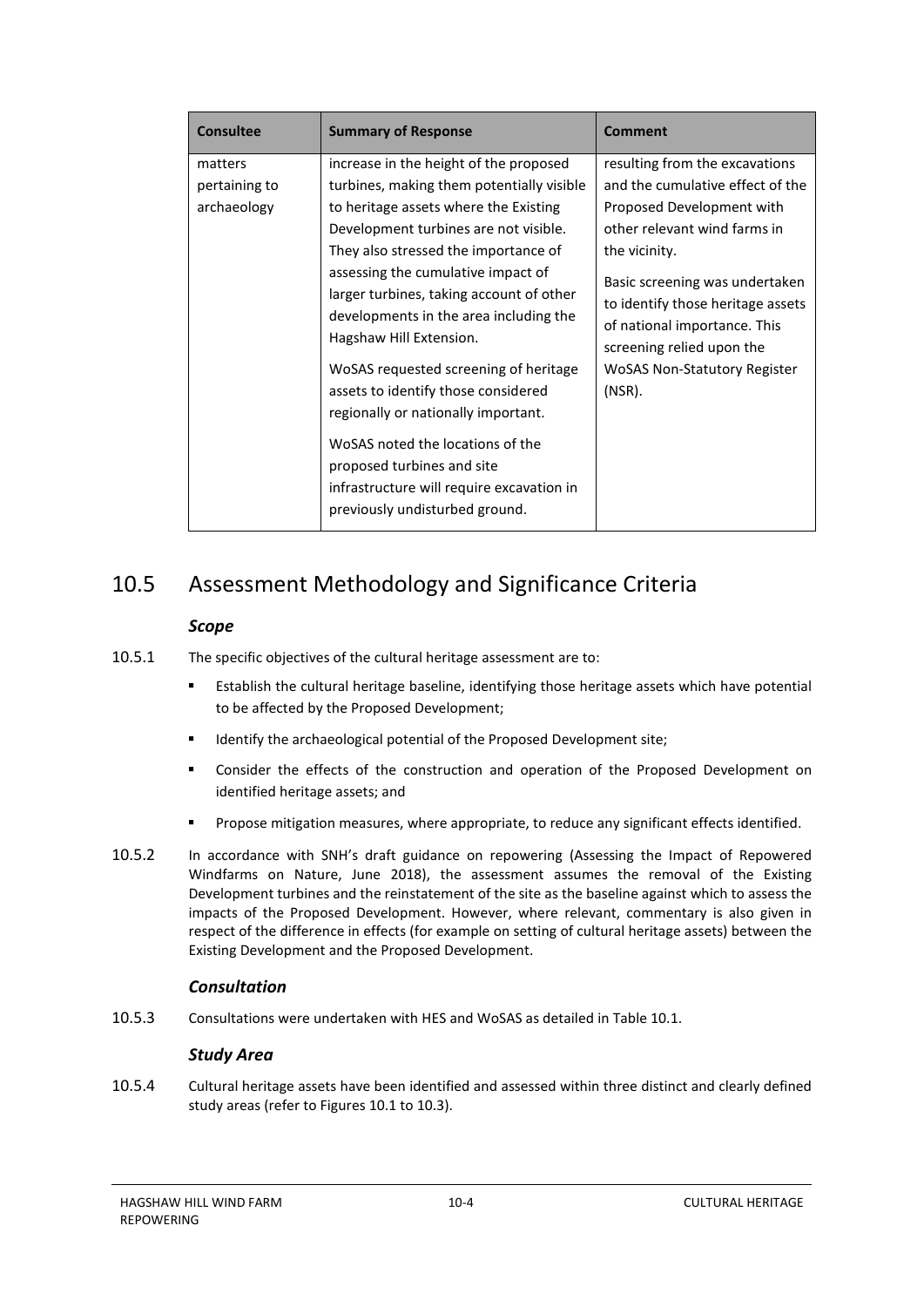#### **Inner Study Area:**

The Inner Study Area corresponds with the boundaries of the Proposed Development and a buffer of 1 km around the proposed turbines.

Any designated or undesignated assets recorded within the boundary of the Proposed Development have potential to be directly physically impacted. In addition, all sites within a 1 km buffer of the proposed turbines are included as part of the Inner Study Area. While none of these should be directly physically impacted by the Proposed Development, inclusion allows the Proposed Development site to be placed in a broader historical context, creating a more accurate baseline. The impact on the setting of these assets will also be assessed, alongside the historic landscape of the Proposed Development site.

#### **Middle Study Area:**

A Middle Study Area extends for approximately 10 km beyond the proposed turbines, and 9 km beyond the Inner Study Area. Information for the Middle Study Area is collated for all Nationally and Regionally Significant designated cultural heritage assets, including Scheduled Monuments, Category A and Category B Listed Buildings and Conservation Areas. SMR sites identified as Nationally Significant are also included within the Middle Study Area. The impact on the setting of these assets will be assessed.

**Outer Study Area:**

An Outer Study Area extending beyond the Middle Study Area up to 20 km from the proposed turbines. Assessment was primarily based on the ZTV through which the theoretical visibility of the turbines could be seen. This was assessed against sites of International and National Importance to identify those upon which there could be an impact upon their setting.

#### *Desk Study*

- <span id="page-6-0"></span>10.5.5 Sources consulted during preparation of the baseline include:
	- **HES databases of Designated Cultural Heritage assets;**
	- The South Lanarkshire Council Sites and Monuments Record (SMR) as maintained by WoSAS;
	- The National Record of the Historic Environment (NRHE) as maintained by HES;
	- Historic Mapping available from the National Library of Scotland (NLS):
	- Vertical and oblique aerial imagery as held by the National Collection of Aerial Photography (NCAP) and other online platforms;
	- Historic Land-use Assessment Map (HLAmap) as held by HES;
	- **The British Geological Survey (BGS);**
	- **Bibliographic references and early parish accounts, in particular the Old and New Statistical** Accounts and the Ordnance Gazetteer of Scotland;
	- **•** Online resources; and
	- **Relevant published and unpublished documentary sources.**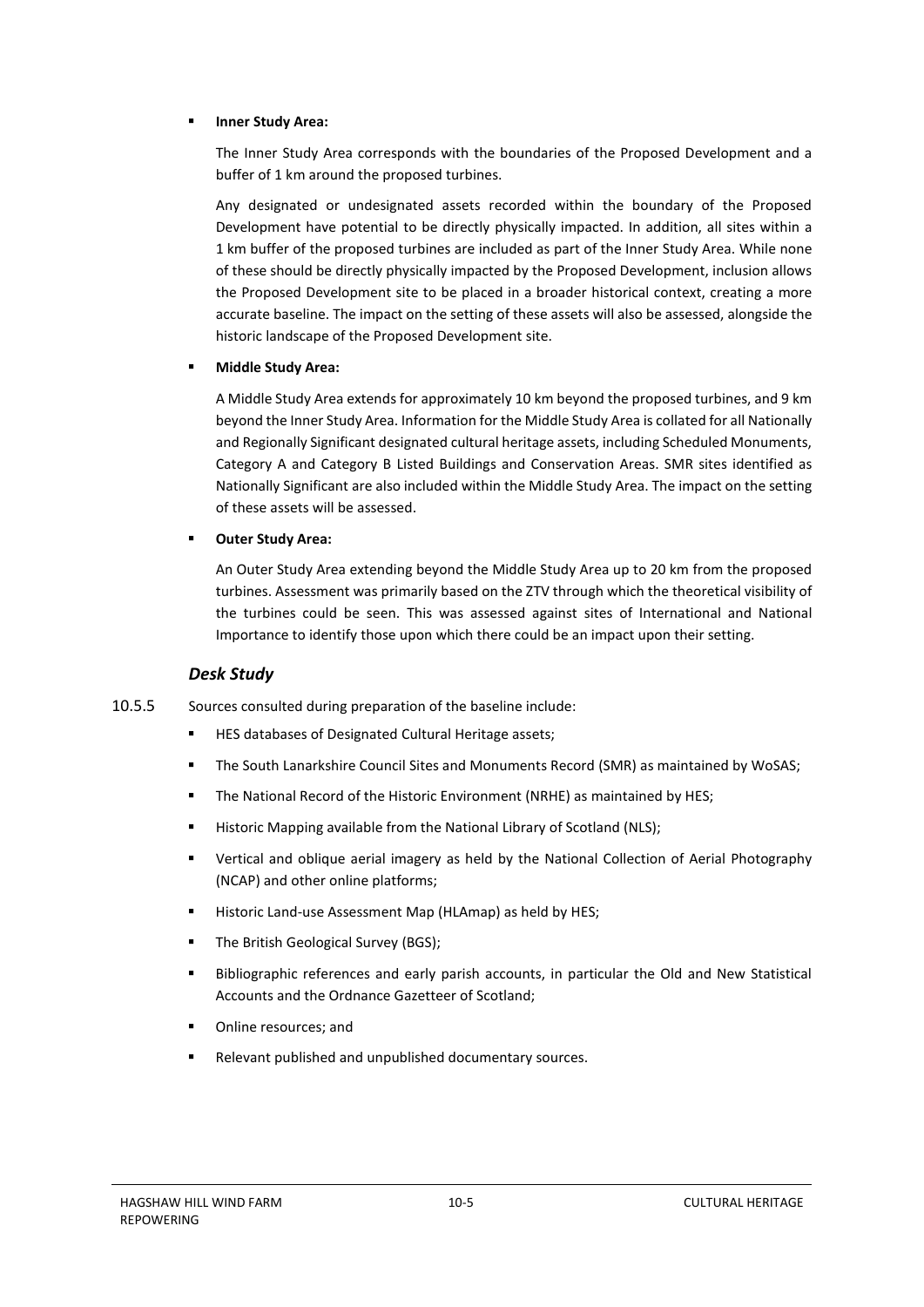### *Site Visit*

- 10.5.6 A walkover survey of the site was completed on 16 August 2018 in weather conditions which varied from overcast and showery to bright sunshine.
- <span id="page-7-1"></span>10.5.7 The walkover was designed to visit and record each cultural heritage asset identified in the Inner Study Area during the DBA. It was also designed to ensure comprehensive coverage of the Proposed Development site, identifying any previously unknown cultural heritage assets which could be affected by the Proposed Development. Particular attention was paid to the areas where infrastructure is proposed as part of the Proposed Development.

# *Assessment of Potential Effect Significance*

#### **Assessment Methodology**

<span id="page-7-0"></span>10.5.8 Heritage assets identified in the baseline assessment are assigned a level of sensitivity based on their heritage significance. This is partly established through an asset's designation and use of professional judgement[. Table 10.2](#page-7-0) acts as a guide in defining the value of a heritage asset.

| Sensitivity | <b>Site Type</b>                                                                                                                  |
|-------------|-----------------------------------------------------------------------------------------------------------------------------------|
| Very High   | World Heritage Sites                                                                                                              |
| High        | <b>Scheduled Monuments</b>                                                                                                        |
|             | Category A Listed Buildings                                                                                                       |
|             | Sites in the Inventory of Gardens and Designed Landscapes                                                                         |
|             | Sites in the Inventory of Battlefields                                                                                            |
|             | Some undesignated sites or buildings assessed as being of national<br>importance                                                  |
| Medium      | Category B Listed Buildings                                                                                                       |
|             | <b>Conservation Areas</b>                                                                                                         |
|             | Some undesignated sites or buildings assessed as being of regional<br>importance                                                  |
| Low         | <b>Category C Listed Buildings</b>                                                                                                |
|             | Some undesignated sites assessed as being of local importance or<br>compromised by poor preservation.                             |
| Negligible  | Compromised sites already badly damaged, destroyed or those whose<br>archaeological or historic value is of little or no interest |
| Unknown     | The importance of the asset cannot be ascertained                                                                                 |

**Table 10.2 – Historic Environment Sensitivity**

10.5.9 The WoSAS SMR does not specifically identify which heritage assets are considered nationally or regionally important, or of high or medium sensitivity. However, the WoSAS Non-Statutory Register (NSR) of Schedulable Monuments identified those assets of potentially schedulable quality (high sensitivity) on behalf of Historic Scotland, the precursor to HES. The NSR is incomplete and professional judgement is used to consider heritage assets for inclusion in the assessment. It is considered beyond the reasonable scope of this assessment to reappraise each of the SMR sites within the Middle Study Area to identify those considered of high significance. The NSR sites are considered of high sensitivity.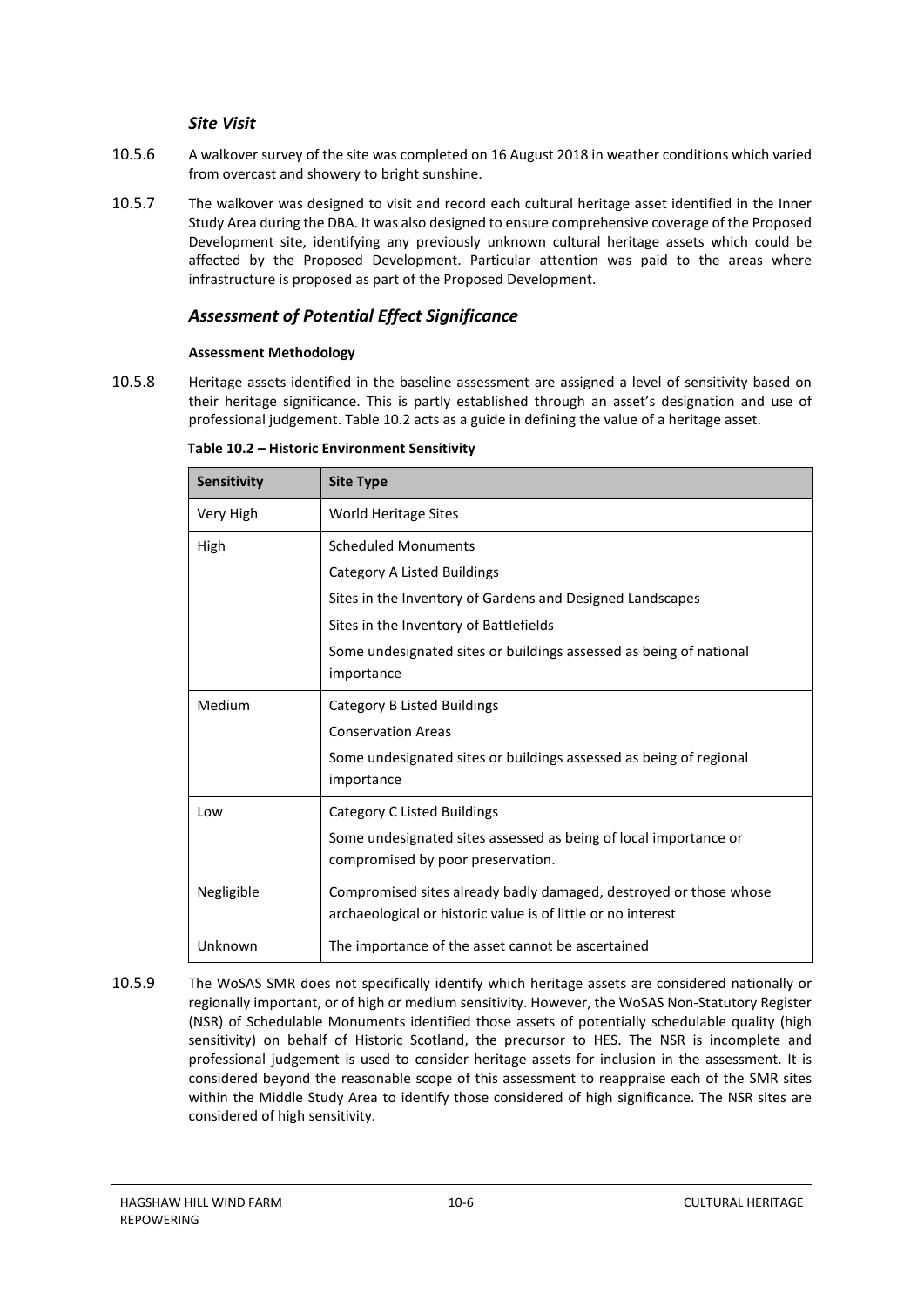10.5.10 Historic landscapes are assessed within the Inner Study Area through a combination of visual inspection and analysis of HLAmap. Only designated historic landscapes are considered for the Middle and Outer Study Areas.

#### **Physical Impacts**

10.5.11 Physical impacts may be caused by a range of activities during the construction phase of the Proposed Development, including ground disturbing excavations for building foundations; access tracks; storage and compound areas; and cable and service trenches. Damage can also be caused by machine movement over vulnerable sites or temporary soil storage. Physical impacts on cultural heritage assets are normally adverse, permanent and irreversible.

#### **Impacts on the Setting of an Asset**

<span id="page-8-0"></span>10.5.12 HES discuss the setting of a monument in their "Managing Change in the Historic Environment; Setting" document.

> *"the way in which the surroundings of a historic asset or place contribute to how it is understood, appreciated and experienced. Monuments, buildings, gardens and settlements were almost always placed and orientated deliberately, normally with reference to the surrounding topography, resources, landscape and other structures. Over time, these relationships change, although aspects of the earlier setting can be retained."*

> *Setting can therefore not simply be defined by a line on a map and is likely to be unrelated to modern land ownership or to curtilage, often extending beyond immediate property boundaries into the wilder area."* (Historic Environment Scotland 2016, 6)

#### 10.5.13 The setting of a historic asset can incorporate a range of factors, not all of which will apply to every case. These include:

- **EXECUTE:** Current landscape or townscape context;
- views to, from and across or beyond the historic asset or place;
- key vistas (for instance a 'frame' of trees, buildings or natural features that give the historic asset or place a context, whether intentional or not);
- **•** the prominence of the historic asset or place in views throughout the surrounding area, bearing in mind that sites need not be visually prominent to have a setting;
- **a**esthetic qualities;
- character of the surrounding landscape;
- **EXECTE:** general and specific views including foregrounds and backdrops;
- views from within an asset outwards over key elements in the surrounding landscape, such as the view from the principal room of a house or from a roof terrace;
- relationships with other features, both built and natural;
- non-visual factors such as historical, artistic, literary, place name, or scenic associations, intellectual relationships (e.g. to a theory, plan or design), or sensory factors; and
- a 'Sense of Place': the overall experience of an asset which may combine some of the above factors.

#### **Magnitude of Impact**

10.5.14 The magnitude of impact on heritage assets is assessed through an analysis of the extent to which the Proposed Development impacts upon the value of an asset through physical changes to its fabric or changes to its setting.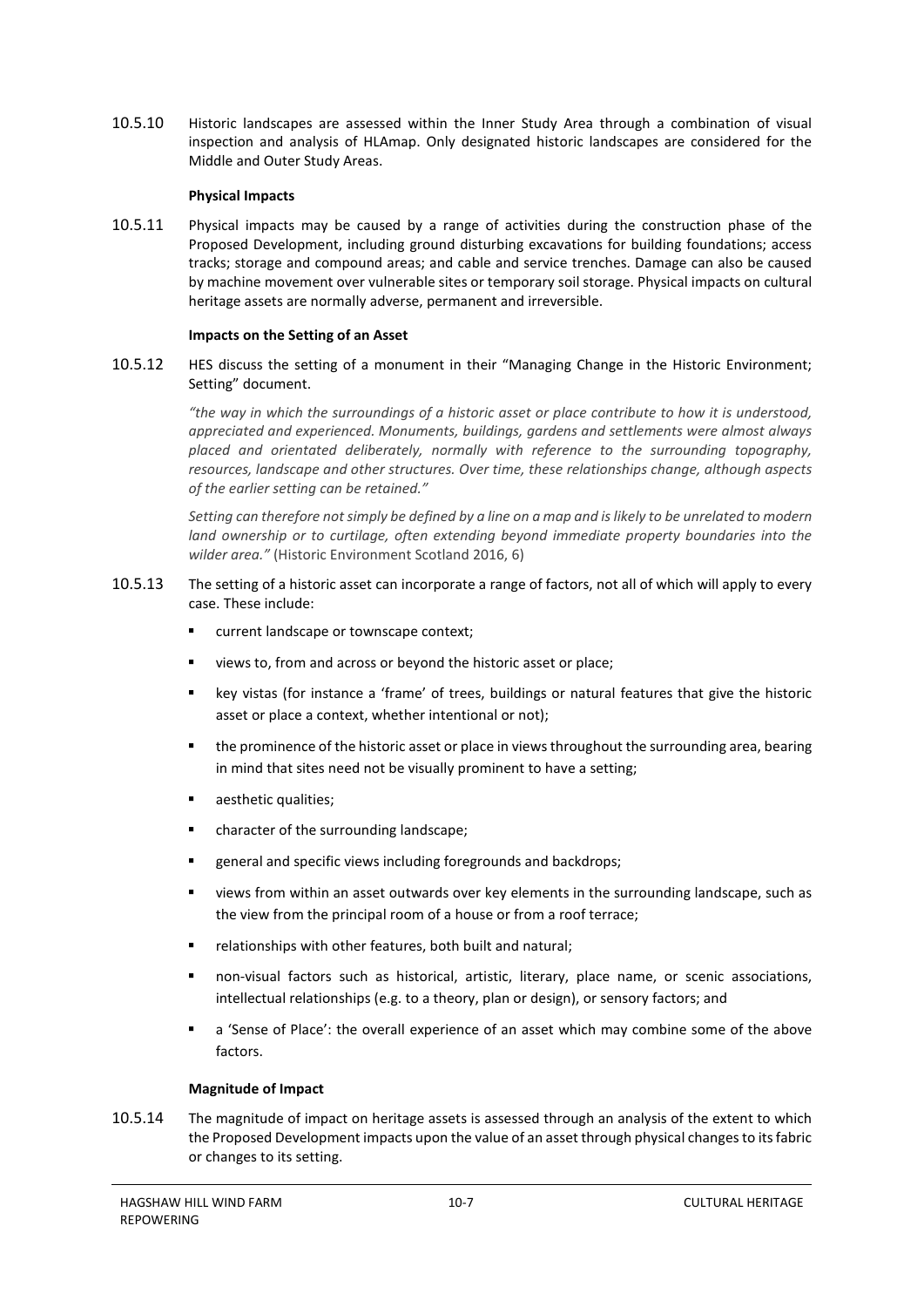- 10.5.15 Potential impact on the setting of heritage assets are assessed using a combination of professional judgement, research into the history of the assets and ZTV mapping supplemented by wireframes where appropriate.
- 10.5.16 The magnitude of impact as shown in [Table 10.3,](#page-9-0) has been categorised on a five-point scale from an anticipated 'major' impact to one of 'no change'. It is not anticipated that there will be any beneficial impacts on heritage assets and as a result all impacts are considered adverse.
- <span id="page-9-0"></span>10.5.17 These can be physical impacts, setting impacts and cumulative impacts, and may arise during the construction phase, operation or decommissioning.

| <b>Magnitude</b> | <b>Criteria</b>                                                                                                                    |
|------------------|------------------------------------------------------------------------------------------------------------------------------------|
| Major            | Change to most or all key archaeological materials, such that the resource is<br>totally altered.                                  |
|                  | Comprehensive changes to setting such that the ability to appreciate the heritage<br>asset is entirely compromised                 |
| Moderate         | Changes to many key archaeological materials, such that the resource is clearly<br>modified.                                       |
|                  | Considerable changes to setting that affect the character of the asset and<br>severely effect the ability to appreciate the asset. |
| Minor            | Changes to key archaeological materials, such that the asset is slightly altered.                                                  |
|                  | Slight changes to setting that will have a minor effect on the ability to appreciate<br>the asset.                                 |
| Negligible       | Very minor changes to archaeological materials or setting.                                                                         |
| No Change        | No Change to the fabric or setting of a heritage asset                                                                             |

#### **Table 10.3 – Impact magnitude criteria**

#### *Inner Study Area*

- 10.5.18 Heritage assets within the site boundary were each visited and their extent mapped. Each asset was researched as part of the DBA. Physical impacts on each heritage asset were assessed by overlaying the proposed site infrastructure with the locations of identified heritage assets.
- 10.5.19 Potential setting impacts on sites in the inner Study Area were also addressed.

#### *Middle Study Area*

10.5.20 Setting impacts on heritage assets in the Middle Study Area were assessed using a combination of site visits, professional judgement, research and ZTV mapping cross-referenced with web-based programmes and supplemented by wireframes where appropriate.

#### *Outer Study Area*

10.5.21 Assessment of heritage assets within the Outer Study Area were primarily based on ZTV mapping cross-referenced with web-based programmes where necessary to judge distance from the turbines, intervening landscape, topography and vegetation cover. Professional judgement was used to judge whether heritage assets would be affected by the Proposed Development.

#### **Significance of Effect**

<span id="page-9-1"></span>10.5.22 The significance of the effect of the scheme on heritage assets has been defined by correlating the sensitivity of the heritage asset with the magnitude of the potential impact as shown i[n Table 10.4.](#page-10-0) In this assessment, effects of 'moderate' significance and above are considered 'significant' in terms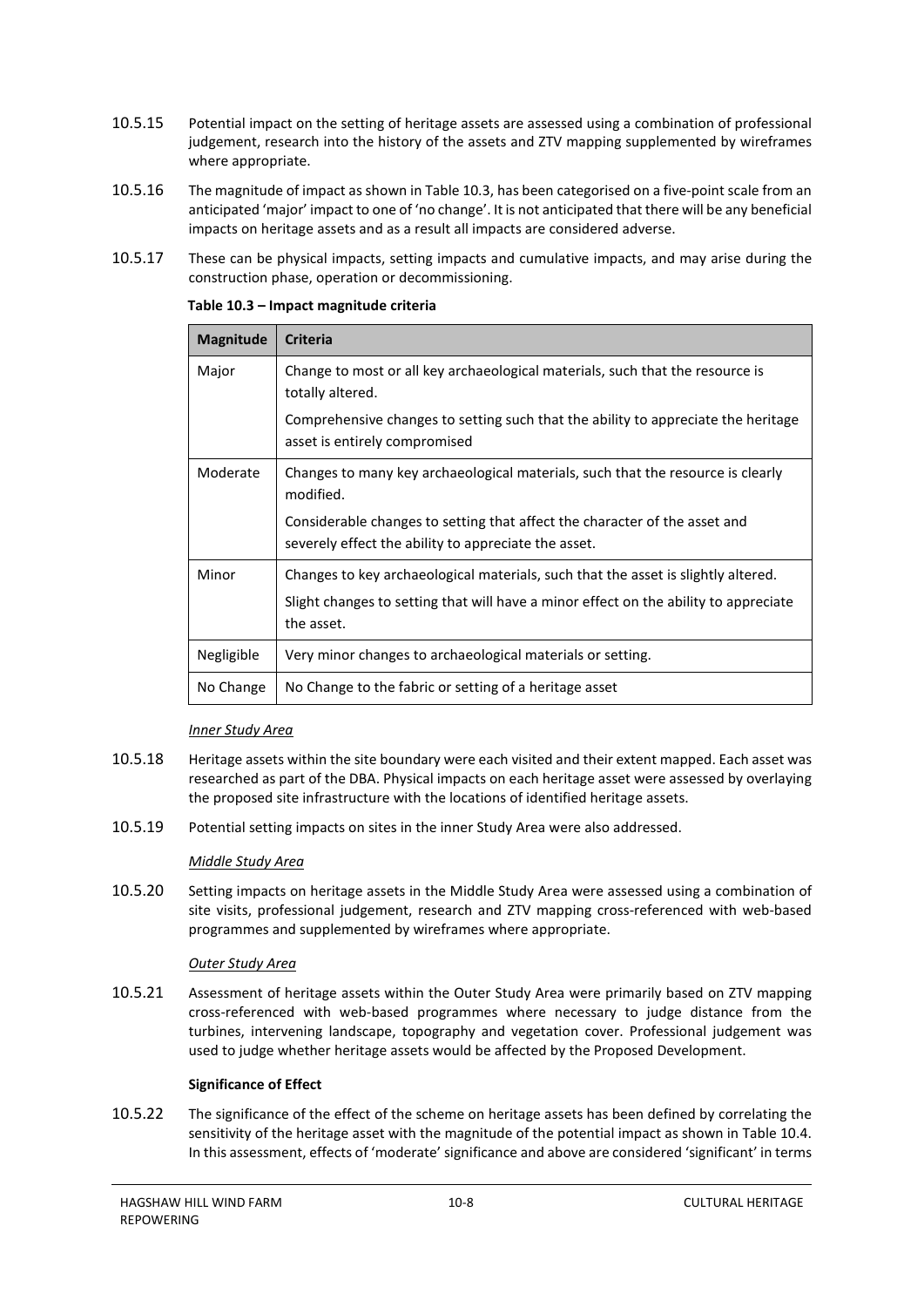of EIA regulations. Where two alternatives are provided in the table (e.g. Moderate/Major significance), professional judgement has been used to define a single significance rating.

<span id="page-10-0"></span>

| Table 10.4 – Significance of Effects Matrix |  |
|---------------------------------------------|--|
|---------------------------------------------|--|

| Sensitivity       | <b>Magnitude of Impact</b> |                       |                       |                       |                  |  |  |  |
|-------------------|----------------------------|-----------------------|-----------------------|-----------------------|------------------|--|--|--|
|                   | <b>Major</b>               | <b>Moderate</b>       | <b>Minor</b>          | <b>Negligible</b>     | <b>No Change</b> |  |  |  |
| <b>Very High</b>  | major                      | major                 | moderate/<br>major    | minor                 | neutral          |  |  |  |
| <b>High</b>       | major                      | moderate/<br>major    | minor /<br>moderate   | minor                 | neutral          |  |  |  |
| <b>Medium</b>     | moderate/<br>major         | moderate              | minor                 | negligible /<br>minor | neutral          |  |  |  |
| Low               | minor /<br>moderate        | minor                 | negligible /<br>minor | negligible /<br>minor | neutral          |  |  |  |
| <b>Negligible</b> | minor                      | negligible /<br>minor | negligible /<br>minor | negligible            | neutral          |  |  |  |

# *Requirements for Mitigation*

- <span id="page-10-1"></span>10.5.23 Mitigation to reduce the impact upon a cultural heritage asset, or offsetting measures if mitigation is not possible, will be required for significant effects, and may be proposed where the significance of effect is identified as greater than negligible.
- 10.5.24 National planning policy and guidance, SPP and PAN2/2011, as well as the local plan SLLDP (see paragraph [10.3.3\)](#page-3-1), require the development of proposals to offset the impact of the Proposed Development on heritage assets within the site boundary.
- 10.5.25 Forms of mitigation vary depending upon the extent of the potential impact, and whether there is a physical or setting impact.

# *Assessment of Residual Effect Significance*

- 10.5.26 Analysis of the significance of effect will have identified those sites where mitigation is required or proposed. However, even when committed mitigation measures are undertaken to reduce the impact of the Proposed Development, residual effects may remain.
- 10.5.27 Professional judgement has been followed to ascertain the extent of any residual effects following the implementation of mitigation measures.

#### *Limitations to Assessment*

- 10.5.28 The assessment has been detailed and comprehensive, carried out in accordance with existing guidelines and best practice.
- 10.5.29 However, it is possible that previously unrecorded archaeological deposits will survive in areas of the Proposed Development site. The presence of these cannot be adequately quantified other than through the balance of probability.
- 10.5.30 The walkover survey was completed during the summer, when vegetation levels in some areas of the Proposed Development site (particularly the Windrow Burn) were higher than would be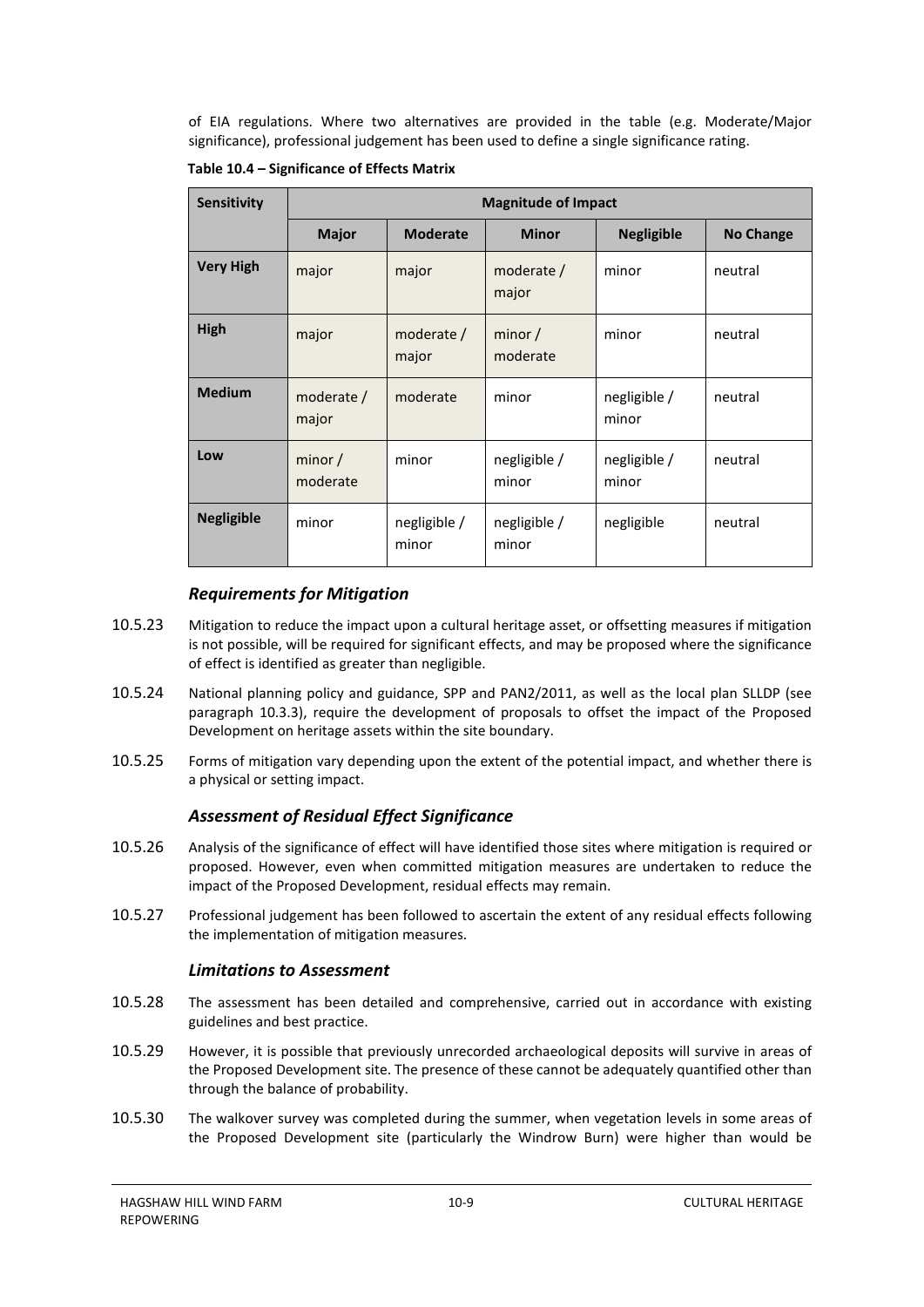considered ideal for the identification of ephemeral archaeological features. However, this was not felt to adversely affect the results of the walkover survey.

10.5.31 Assessing magnitude of change on sites was undertaken through wireframes, ZTV mapping and site visits. These combine to provide a comprehensive picture as to how the Proposed Development would affect any heritage assets. However, not all sites assessed were visited. It must be noted, both ZTV mapping and wireframes provide an idealised picture of the landscape, free from the existence of buildings, vegetation and other landscape features which may block the view of the turbines from specific features. Both ZTV mapping and bare-earth wireframes provide a worst-case scenario of the Proposed Development.

# <span id="page-11-0"></span>10.6 Baseline Conditions

### *General*

- 10.6.1 The cultural heritage baseline for the Proposed Development area was established following completion of a comprehensive desk-based assessment (DBA) and walkover survey. The DBA accessed all readily available sources to identify heritage assets within the boundaries of the site, using evidence for assets in the surrounding landscape to establish the archaeological potential of the Proposed Development area. The results of this DBA are summarised here, but the wider baseline assessment can be viewed in Appendix 10.1.
- 10.6.2 Detailed information on those heritage assets identified in the Inner, Middle and Outer Study Areas is available in the Gazetteer (Appendix 10.2) as Tables A10.1, A10.2 and A10.3 respectively. The locations of these sites can be seen in Figures 10.1, 10.2 and 10.3.
- 10.6.3 In the Gazetteer, heritage assets are assigned a unique identification number pre-fixed by the initials "HH" for "Hagshaw Hill". Those sites within the Inner Study Area begin at HH01; the Middle Study Area at HH101; and the Outer Study Area at HH201.These unique identification numbers are used in the following baseline summary to allow correlation with the more detailed descriptions in the Gazetteer.

# *Inner Study Area*

#### **Designated Sites**

10.6.4 There are no designated sites within the Inner Study Area.

#### **Non-Designated Sites**

- 10.6.5 A total of 29 non-designated heritage assets were identified within the Inner Study Area using the resources and methodology outlined in paragraphs [10.5.5](#page-6-0) to [10.5.7.](#page-7-1) Of these, 23 heritage assets were located within the boundary of the Proposed Development, with a further six within or just outside in the 1 km buffer around this.
- 10.6.6 Of the 29 non-designated heritage assets identified within the Inner Study Area none were identified as of high or medium sensitivity. Twenty-seven heritage assets were identified as of low sensitivity and a further two categorised as of negligible sensitivity (refer to Appendix 10.2).
- 10.6.7 The heritage assets identified within the Inner Study Area predominantly relate to small-scale pastoral and arable agricultural exploitation of the landscape in the post-medieval and early modern pre-improvement period.

#### **Historic Landscape**

10.6.8 There is evidence on the southern side of the Proposed Development site of extensive preimprovement agricultural exploitation of the landscape. In the 18th and 19th centuries as landowners sought increased production from land, fields were amalgamated and formalised, becoming rectilinear and associated with steadings and other farm buildings. Pre-improvement field systems tend to follow the natural topography, are irregular and often survive in more marginal land. In HLAmap, four irregular, but distinct areas of pre-improvement medieval cultivation are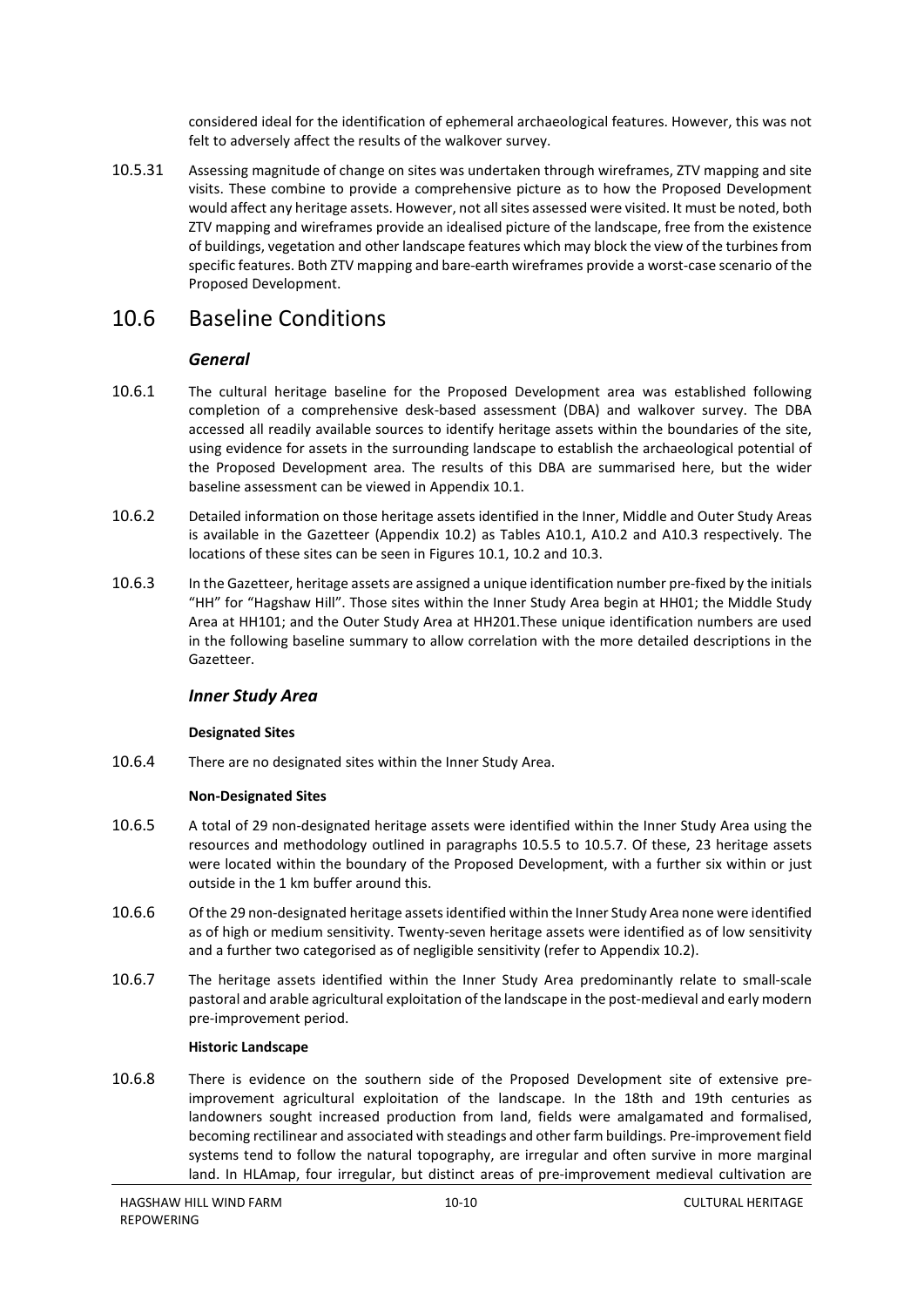recorded within the limits of the site, focussed around the Windrow Burn; the lower slopes of Broomerside Hill; east of High Broomerside and on the northern bank of the Podowrin Burn.

- 10.6.9 The land around High Broomerside is considered an example of this improved landscape, with rectilinear field systems focussed on the High Broomerside farmstead (HH03). Such smaller-scale farming landscapes have been replaced by much larger-scale farming since the second half of the 20th century.
- 10.6.10 The remainder of the Proposed Development site is recorded as Rough Grazing or heather moorland from the 20th century.

#### **Unknown Archaeological Sites – Statement of Archaeological Potential**

- 10.6.11 In terms of archaeological and historical development, the Proposed Development area can be divided between the northern part of the site around the summits of Hagshaw Hill, Common Hill and Broomerside Hill, and the lower lying southern part of the site around the Smithy and Windrow Burns and centred on Broomerside.
- 10.6.12 The northern part of the site is currently occupied by the Existing Development. The landscape of this area is unimproved rough grazing and geologically areas of peat have been recorded. There are no heritage assets in the upland part of the site and no archaeological features were recorded during the cultural heritage assessment and archaeological mitigation associated with the Existing Development or the Hagshaw Hill Extension. While peat has the potential to mask and preserve prehistoric archaeological deposits, the archaeological potential for the northern, upland part of the site is considered to be low.
- 10.6.13 The 23 heritage assets identified within the boundaries of the Proposed Development are all located in the lower lying, southern part of the site. These features predominantly relate to small-scale, preimprovement agricultural practices dated to the post-medieval and early modern periods. The lack of intensive agricultural practices, deep ploughing and formalisation of fields around the Smithy and Windrow Burns means there is potential for post-medieval archaeological deposits to survive on site.

# *Middle Study Area*

#### **Overview**

10.6.14 The Middle Study Area extends up to 10 km from the Inner Study Area. Regionally and Nationally important heritage assets within this 10 km buffer are included in the assessment. Full, detailed lists of these assets can be viewed in Table 2 of the Gazetteer found in Appendix 10.2. A summary of the heritage assets identified is discussed below by their designation. These summaries are not exhaustive and cover only key heritage assets.

#### **Scheduled Monuments**

- 10.6.15 There are ten Scheduled Monuments located within the Middle Study Area.
- <span id="page-12-1"></span>10.6.16 A series of four prehistoric burial cairns (HH112, HH114, HH115 and HH116) are located on the summits of prominent hills to the south of the Proposed Development. These monuments are dated through typology to the Late Neolithic or Early Bronze Age.
- <span id="page-12-0"></span>10.6.17 The 14<sup>th</sup> century St Bride's Church (HH102) in Douglas is the closest Scheduled Monument to the Proposed Development.
- 10.6.18 The  $18<sup>th</sup>$  and  $19<sup>th</sup>$  century industrial heritage of the surrounding landscape is attested by the presence of the Glenbuck Ironworks (HH101), Craighead Mill (HH108) and Muirkirk Tar Works (HH117).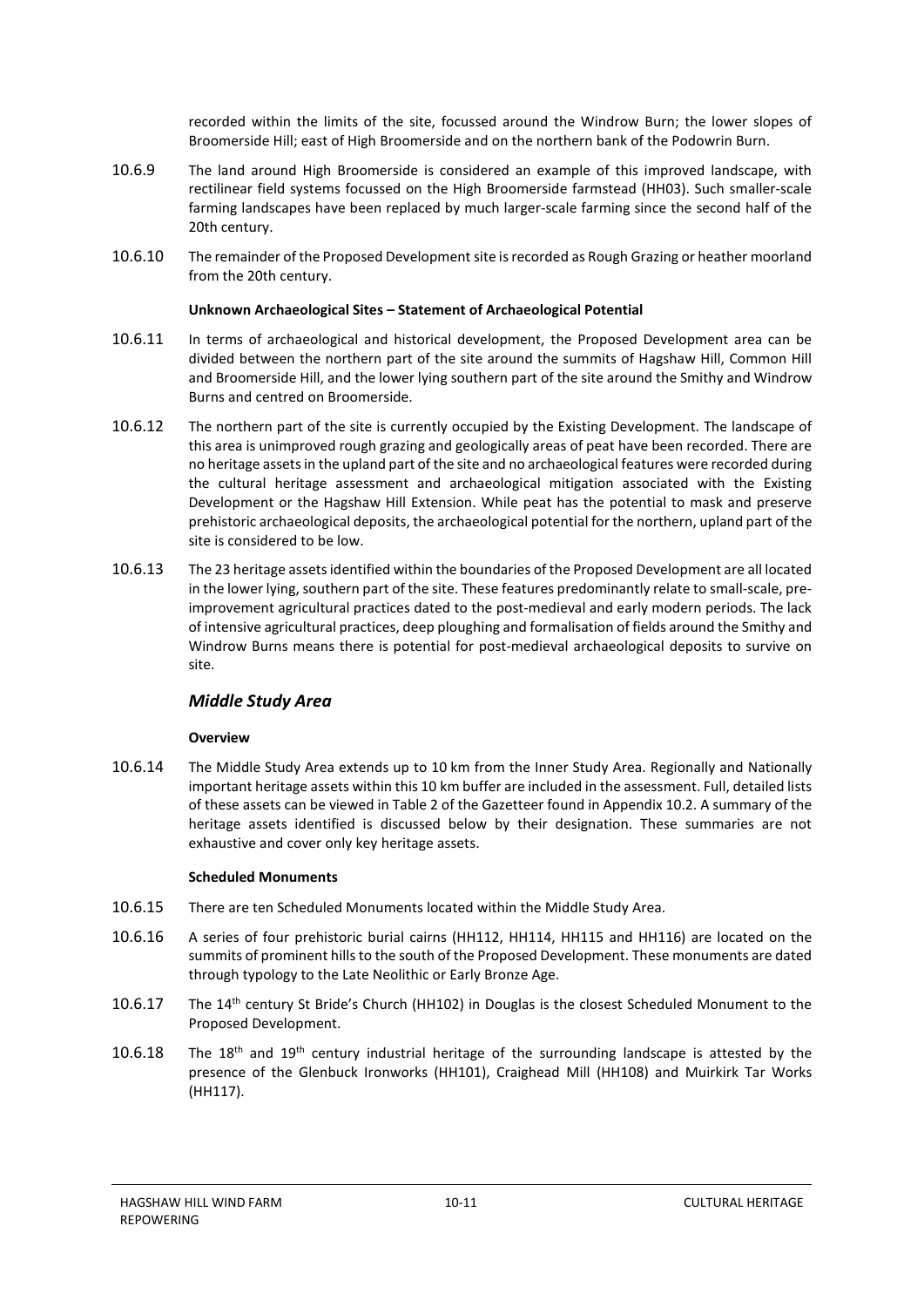#### **Listed Buildings**

#### *Category A Listed Buildings*

- 10.6.19 There are only two Category A Listed Buildings within the Middle Study Area.
- <span id="page-13-1"></span>10.6.20 St Bride's Chapel in Douglas (HH103) is linked to the St Bride's Church (HH102) Scheduled Monument, but whereas the Scheduling protects the area around the roofed Gothic Church Choir, renovated in 1878, the Listing protects the fabric of the structure.
- <span id="page-13-2"></span>10.6.21 The James Earl of Angus Monument (HH104) is a bronze statue of James, Earl of Angus erected in 1892 to commemorate the 200th anniversary of the raising of the Cameronian regiment. The statue is situated to face the landscape from which the regiment was mustered.

#### *Category B Listed Buildings*

- 10.6.22 There are 33 Category B Listed Buildings located within the Middle Study Area of the Proposed Development.
- <span id="page-13-0"></span>10.6.23 Five of these sites are located within the Douglas Conservation Area and accordingly are numbered as sub-sets of HH105 and will be considered together with the Conservation Area. This is also the approach taken for the two Category B Listed Buildings located in the Lesmahagow Conservation Area (HH116).
- 10.6.24 In general, the Category B Listed Buildings date from the mid-18<sup>th</sup> century and although Birkhill (HH119) has a date stone of 1692, the core likely dates to the  $18<sup>th</sup>$  and  $19<sup>th</sup>$  centuries. The B Listed heritage assets are mainly to the north and east of the Proposed Development, with a notable cluster of 11 monuments around Lesmahagow to the north-east. Five of these are associated with HH133 Birkwood House. Only the Muirkirk Institute (HH127), Muirkirk Old Parish Church (HH128) and Auchengilloch Monument (HH129) lie to the west of the Proposed Development.
- 10.6.25 Seven of the B Listed heritage assets are bridges, six of which date from the early  $18^{th}$  century to the early 19<sup>th</sup> century. The seventh, the Milton Bridge in Lesmahagow (HH140), dates to 1938.

#### **Conservation Areas**

- 10.6.26 As discussed above (paragraph [10.6.23\)](#page-13-0), there are two Conservation Areas located within the Middle Study Area.
- 10.6.27 The Douglas Conservation Area (HH105) encompasses five Category B Listed Buildings as well as a Scheduled Monument (HH102, paragraph [10.6.17\)](#page-12-0) and two Category A Listed Buildings (HH103 and HH104, paragraphs [10.6.20](#page-13-1) and [10.6.21\)](#page-13-2). While the B Listed Buildings are assessed as part of the Conservation Area, the Scheduled Monument and A Listed Buildings warrant independent assessment.
- 10.6.28 The Lesmahagow Conservation Area (HH116) encompasses two Category B Listed Buildings, both of are assessed as part of the Conservation Area.

#### **Non-Designated Heritage Assets**

- 10.6.29 There are four heritage assets identified from the SMR located within the Middle Study Area which are considered to be potentially nationally significant. This assessment is based on the WoSAS NSR alongside professional judgement.
- 10.6.30 Two, possibly three of these sites are prehistoric monuments. The Mosscastle Hill Cairn (HH141) is part of a group of funerary monuments located on hilltops to the south of the Proposed Development (see paragraph [10.6.16\)](#page-12-1), while the Lightshaw Standing Stone (HH145) is located in pasture to the west. The Auchensaugh Hill Enclosure (HH143) is an earthwork of uncertain provenance, interpreted both as a prehistoric ritual monument or a stock enclosure.
- 10.6.31 Andershaw Chapel (HH142), burial ground and well is also of unknown date, but based on records and the condition of the monument, may have origins in the Early Medieval of Medieval periods.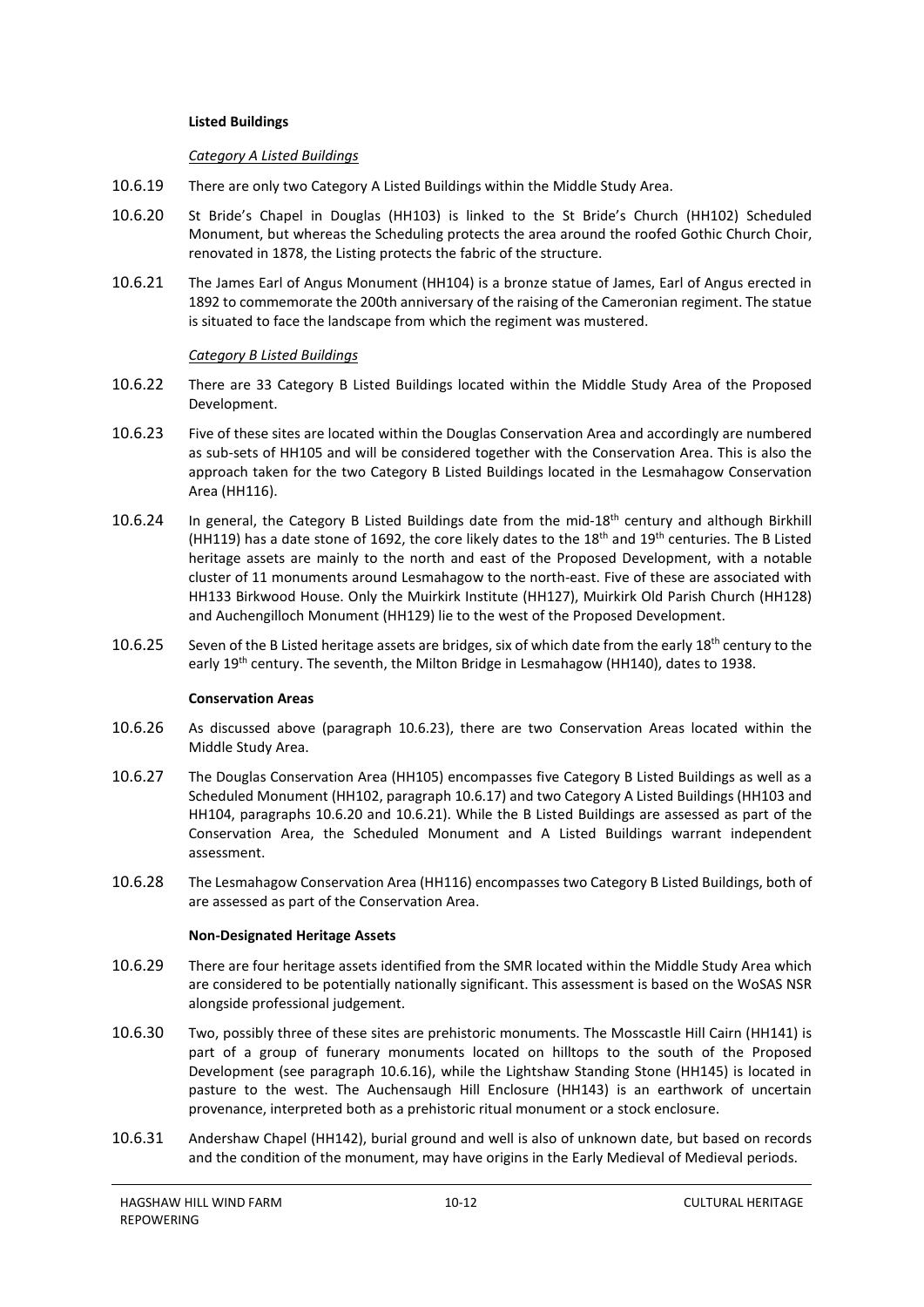# *Outer Study Area*

- 10.6.32 The Outer Study Area extends between 10 km and 20 km around the Proposed Development site. Nationally and internationally important heritage assets within this area were assessed for potential setting impacts arising from the Proposed Development.
- 10.6.33 145 heritage assets were identified within the Outer Study Area. These comprise:
	- One World Heritage Site (WHS);
	- Three Gardens and Designed Landscapes from the HES Register of Gardens and Designed Landscapes;
	- **TWO Battlefields from the HES Inventory of Historic Battlefields:**
	- 93 Scheduled Monuments; and
	- 46 Category A Listings covering 100 individual buildings.
- 10.6.34 The New Lanark WHS (HH201) is located approximately 13 km to the north-east of the nearest proposed turbine. The boundary of the WHS incorporates two Scheduled Monuments and 71 A Listed Buildings covered across 23 separate listings. In keeping with the methodology employed for Conservation Areas, the heritage assets were assessed as part of the WHS, with asset IDs assigned as a sub-set of HH201.

# <span id="page-14-0"></span>10.7 Potential Effects

10.7.1 Potential effects on the Cultural Heritage assets identified are discussed below under the three different phases of the Proposed Development.

### *Construction*

#### **Temporary Effects**

- 10.7.2 The construction phase may result in temporary effects on the setting of monuments due to the presence of site machinery and vehicles such as cranes.
- 10.7.3 The heritage assets within the inner study area largely relate to the potential for buried archaeological remains. Their setting is limited to their immediate location. Temporary construction impacts to setting of assets in the inner study area will not result in significant effects.
- 10.7.4 Given the relatively short duration of the proposed construction programme (24 months) and the distance from the Proposed Development no impact resulting in a significant effect is deemed to occur on heritage assets in the Middle and Outer Study Areas.

#### **Permanent Effects**

- 10.7.5 The physical impact arising from turbine and infrastructure construction has the potential to impact upon heritage assets; and to alter the buried environment of archaeological deposits. This may result in accelerated rates of deterioration and subsequently, the removal of deposits. Effects during the construction phase are predominantly physical and within the Inner Study Area.
- 10.7.6 Physical impacts upon heritage assets as a result of construction activities have the potential to be substantial and have an adverse effect unless effectively mitigated.
- 10.7.7 The location of heritage assets recorded on the NRHE, SMR and map regression were available during the design process for the Proposed Development. A degree of aerial image interpretation was also available and where possible the results of this preliminary assessment were incorporated into the iterative design process of the layout for the Proposed Development. This input was important in ensuring the least possible impact upon identified Historic Environment assets and was particularly important in avoiding physical impacts on HH03 High Broomerside (refer to Figure 10.1 and Chapter 2).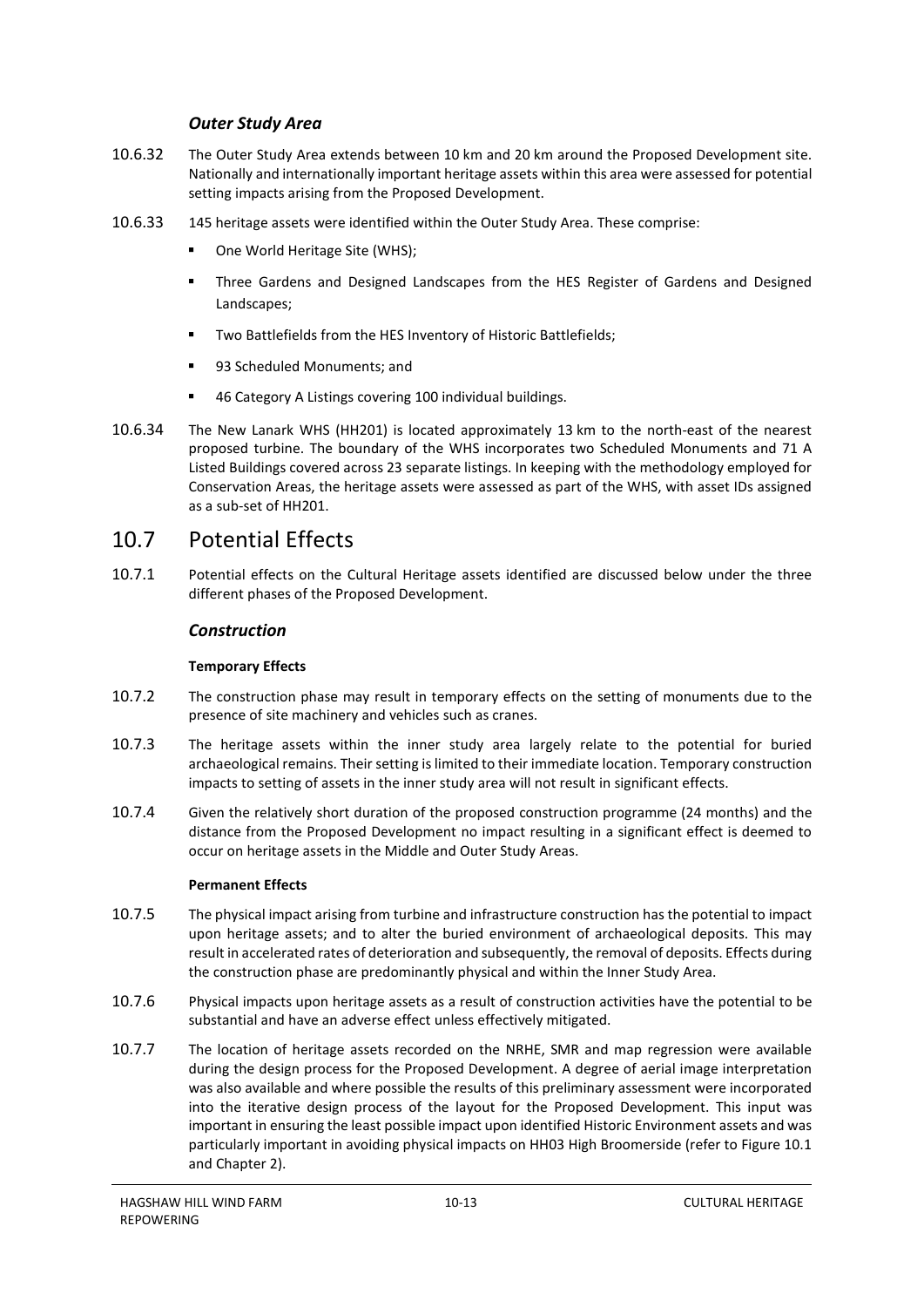- 10.7.8 The magnitude of impact was defined by a correlation of the proposed construction and site infrastructure areas with the locations of the sites on the ground. Usin[g Table 10.4](#page-10-0) to cross reference the sensitivity assigned to each site with the predicted magnitude of impact, allowed the significance of effect (without mitigation) to be ascertained [\(Table 10.5\)](#page-16-0). Where two alternatives are provided i[n Table 10.4,](#page-10-0) professional judgement has been used to define the level of significance as outlined i[n 10.5.22.](#page-10-1)
- 10.7.9 I[n Table 10.5,](#page-16-0) question marks appear in parenthesis (?). This has two meanings:
	- When sites are newly recorded during the Baseline Assessment and the names for the site are suggested based on nearest topographical features; and
	- After asset descriptions where the site is newly discovered and the 'type' is based on professional judgement and is not definitive.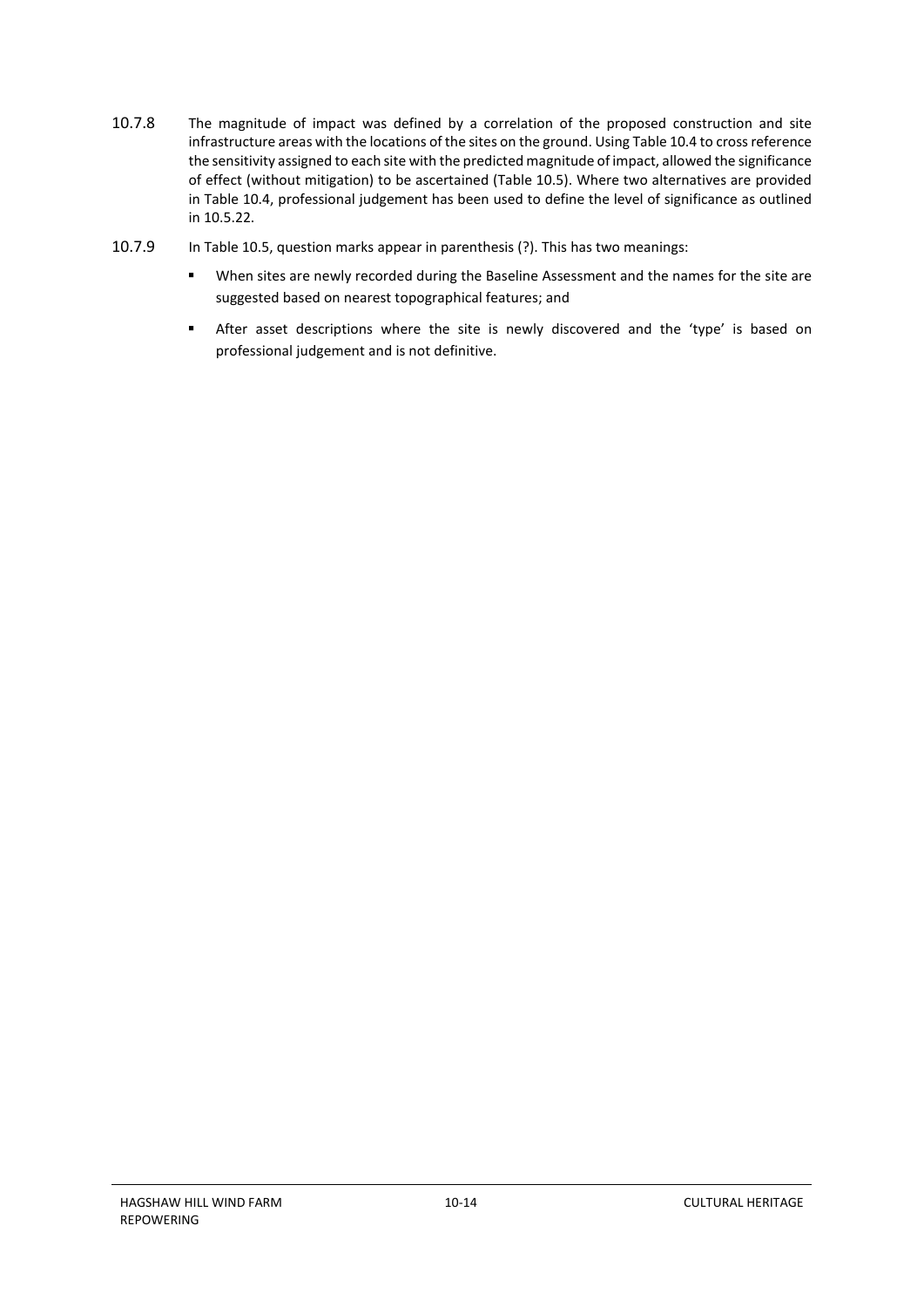<span id="page-16-0"></span>

| <b>Asset ID</b>  | <b>Site Name</b>                  | <b>Type</b>                                                           | <b>Proposed Impact</b>                                                                                                                                                      | Sensitivity | Magnitude  | <b>Potential</b><br><b>Effect</b> | Significant? |
|------------------|-----------------------------------|-----------------------------------------------------------------------|-----------------------------------------------------------------------------------------------------------------------------------------------------------------------------|-------------|------------|-----------------------------------|--------------|
| HH01             | Common Hill /<br>Hagshaw Hill     | <b>Shieling Huts</b>                                                  | No physical impact predicted.                                                                                                                                               | low         | no change  | neutral                           | no           |
| HH <sub>02</sub> | Smithy Burn /<br>Hagshaw Hill     | Enclosure                                                             | Physical impact predicted.<br>Located in close proximity to Turbine 4,<br>construction of turbine foundation and/or<br>hardstanding likely to result in physical<br>impact. | low         | major      | minor                             | no           |
| HH <sub>03</sub> | Broomerside / High<br>Broomerside | Settlement, Farmstead,<br>Fermtoun                                    | No physical impact predicted.<br>Located in close proximity to access track<br>between Turbines 2 and 3.                                                                    | low         | negligible | minor                             | no           |
| HH04             | Windrow Burn /<br>Hagshaw Hill    | Enclosure, Field Bank,<br>Shieling                                    | No physical impact predicted on enclosure,<br>although possible physical impact on line of<br>earthen bank by the access track between<br>Turbines 5 and 6.                 | low         | negligible | minor                             | no           |
| HH <sub>05</sub> | Podowrin Burn                     | Field Boundary, Hut, Rig<br>and Furrow                                | No physical impact predicted.                                                                                                                                               | low         | no change  | neutral                           | no           |
| <b>HH06</b>      | Podowrin Burn                     | Enclosure, Farmstead,<br>Field boundary, Rig and<br>Furrow, Sheepfold | No physical impact predicted.                                                                                                                                               | low         | no change  | neutral                           | no           |
| HH <sub>07</sub> | Smithy Burn                       | Enclosure, Field<br>Boundary, Rig and<br>Furrow, Shieling Huts        | No physical impact predicted.                                                                                                                                               | low         | no change  | neutral                           | no           |

# **Table 10.5 - Significance of Effect on heritage assets identified within the Inner Study Area during the Construction Phase**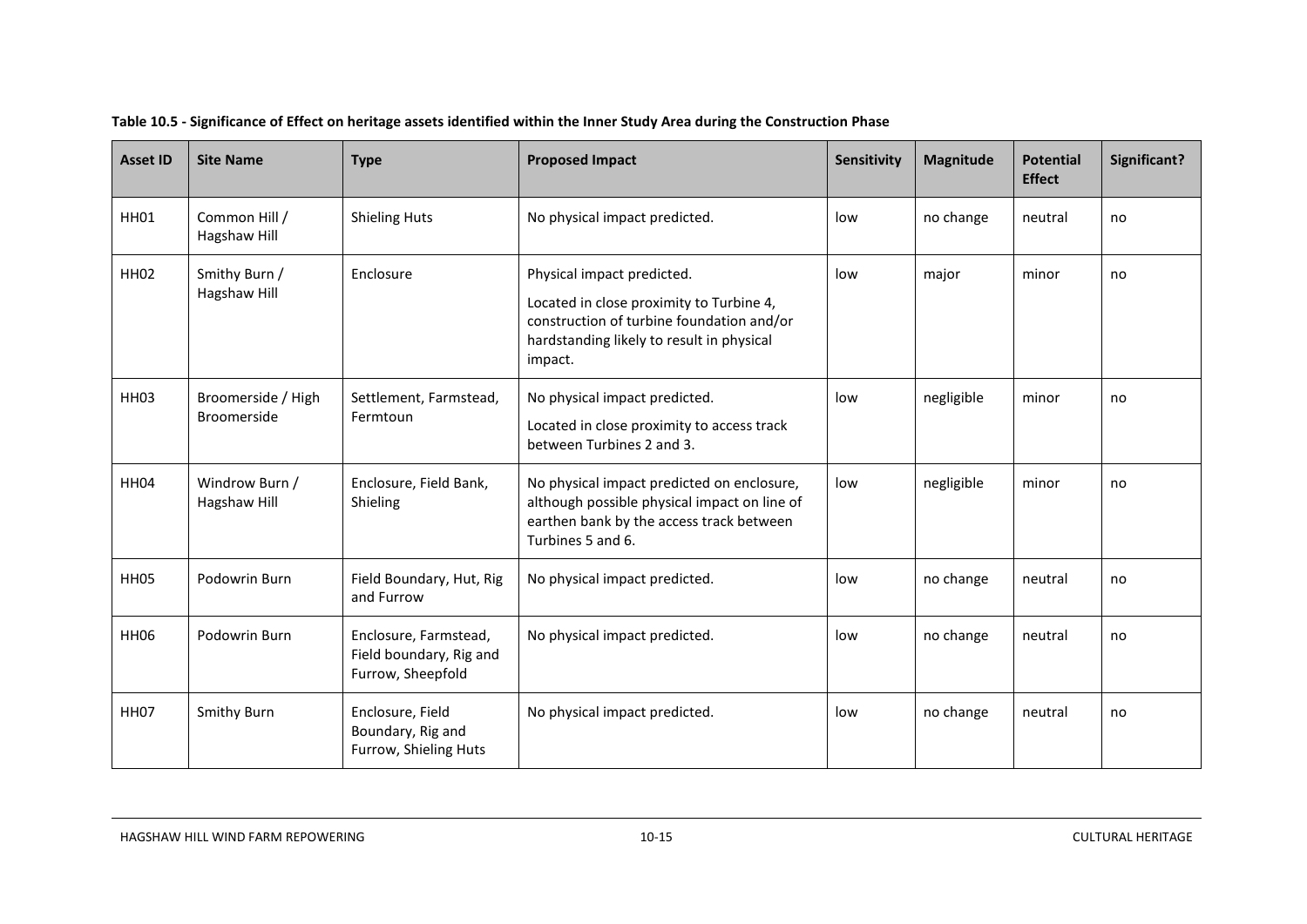| <b>Asset ID</b>  | <b>Site Name</b>     | <b>Type</b>                        | <b>Proposed Impact</b>                                                                                                                                      | Sensitivity | Magnitude | <b>Potential</b><br><b>Effect</b> | Significant? |
|------------------|----------------------|------------------------------------|-------------------------------------------------------------------------------------------------------------------------------------------------------------|-------------|-----------|-----------------------------------|--------------|
| <b>HH08</b>      | Broomerside          | Settlement, Farmstead,<br>Fermtoun | Potential physical impact predicted.<br>Exact location unknown, but the site as<br>located by WoSAS, is physically impacted by<br>the southern access road. | low         | major     | moderate                          | yes          |
| HH <sub>09</sub> | Broomerside (?)      | Animal enclosure (?)               | No physical impact predicted.                                                                                                                               | low         | no change | neutral                           | no           |
| <b>HH10</b>      | Broomerside (?)      | Animal enclosure (?)               | No physical impact predicted. Located in<br>close proximity to met mast.                                                                                    | negligible  | no change | neutral                           | no           |
| <b>HH11</b>      | Broomerside (?)      | Animal enclosure (?)               | No physical impact predicted. Located in<br>close proximity to met mast.                                                                                    | low         | no change | neutral                           | no           |
| <b>HH12</b>      | Broomerside (?)      | Sheep Shelter                      | Physical impact predicted.<br>Heritage asset removed by placement of<br>construction compound.                                                              | negligible  | major     | minor                             | no           |
| <b>HH13</b>      | Broomerside Hill (?) | <b>Earthen Bank</b>                | Physical impact predicted.<br>Cut by access track between Turbines 4 and 5.                                                                                 | low         | moderate  | minor                             | no           |
| <b>HH14</b>      | Broomerside Hill (?) | Rig and Furrow                     | Physical impact predicted.<br>Impacted by access track between Turbines 4<br>and 5.                                                                         | low         | minor     | minor                             | no           |
| <b>HH15</b>      | Smithy Burn (?)      | Linear bank                        | No physical impact predicted.                                                                                                                               | low         | no change | neutral                           | no           |
| <b>HH16</b>      | Avermarks Hill (?)   | Enclosure, field system            | No physical impact predicted.                                                                                                                               | low         | no change | neutral                           | no           |
| <b>HH17</b>      | Avermarks Hill (?)   | Enclosure, field system            | No physical impact predicted.                                                                                                                               | low         | no change | neutral                           | no           |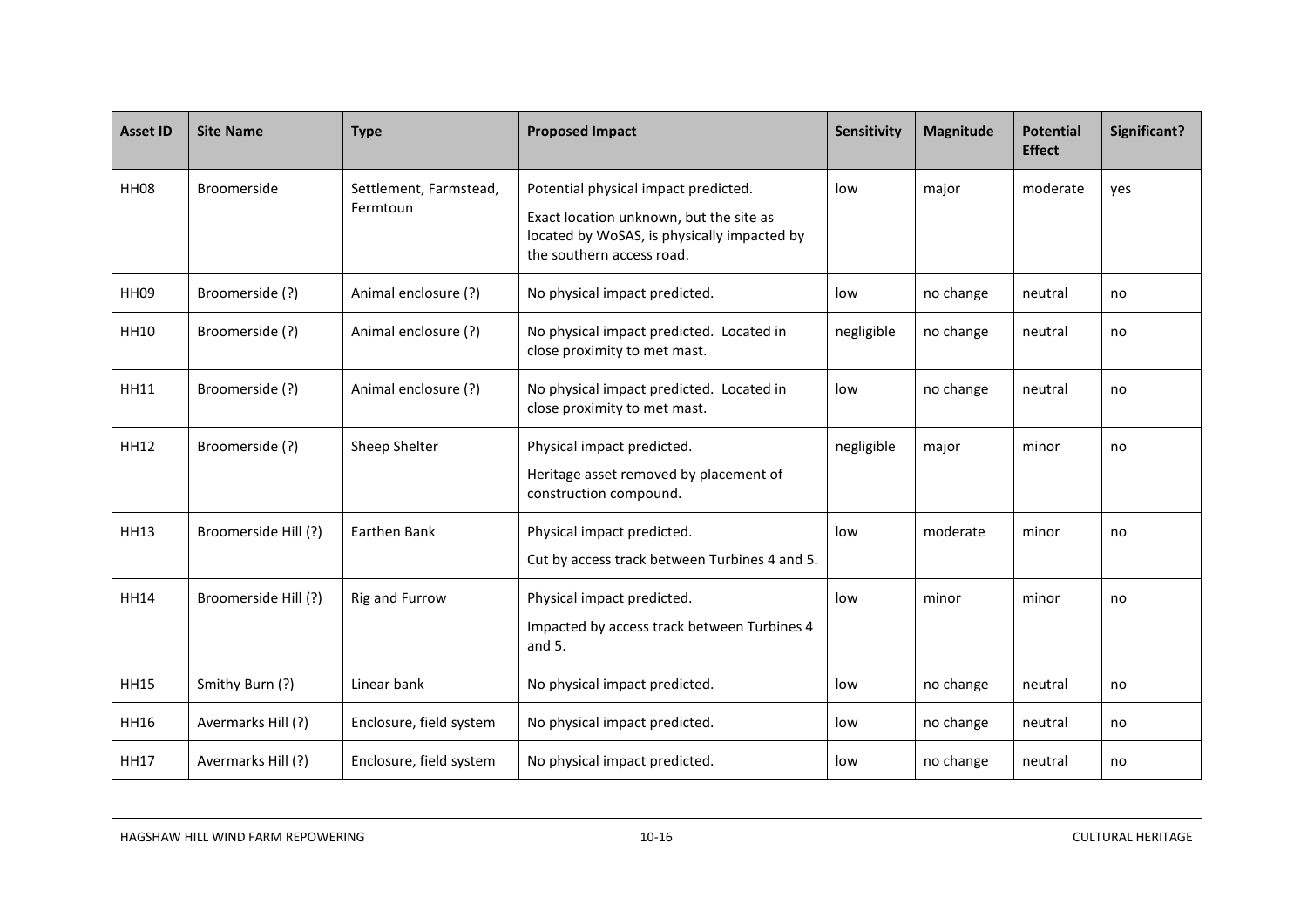| <b>Asset ID</b> | <b>Site Name</b>     | <b>Type</b>                                | <b>Proposed Impact</b>                                                                                                                                                                              | <b>Sensitivity</b> | <b>Magnitude</b> | <b>Potential</b><br><b>Effect</b> | Significant? |
|-----------------|----------------------|--------------------------------------------|-----------------------------------------------------------------------------------------------------------------------------------------------------------------------------------------------------|--------------------|------------------|-----------------------------------|--------------|
| <b>HH18</b>     | Podowrin Burn (?)    | Enclosure, field system                    | Physical impact predicted.<br>Eastern end impacted by proposed Turbine 1<br>and associated crane pad.                                                                                               | low                | moderate         | minor                             | no           |
| <b>HH19</b>     | Podowrin Burn (?)    | Enclosure, field system,<br>farmstead      | Physical impact predicted.<br>Western enclosure impacted by proposed<br>Turbine 1 and associated crane pad. Access<br>track between Turbines 1 and 2 will also<br>impact on southern limit of site. | low                | major            | moderate                          | yes          |
| <b>HH20</b>     | Podowrin Burn (?)    | Rig and furrow                             | Physical impact predicted.<br>Cut by proposed access track between<br>Turbines 1 and 2.                                                                                                             | low                | minor            | minor                             | no           |
| <b>HH21</b>     | High Broomerside (?) | Earthen Bank                               | No physical impact predicted.                                                                                                                                                                       | low                | no change        | neutral                           | no           |
| <b>HH22</b>     | High Broomerside (?) | Earthen Bank                               | Physical impact predicted.<br>Elements of asset removed by placement of<br>laydown area.                                                                                                            | low                | major            | minor                             | no           |
| <b>HH23</b>     | Broomerside (?)      | Enclosure with internal<br>compartment (?) | No physical impact predicted.                                                                                                                                                                       | low                | no change        | neutral                           | no           |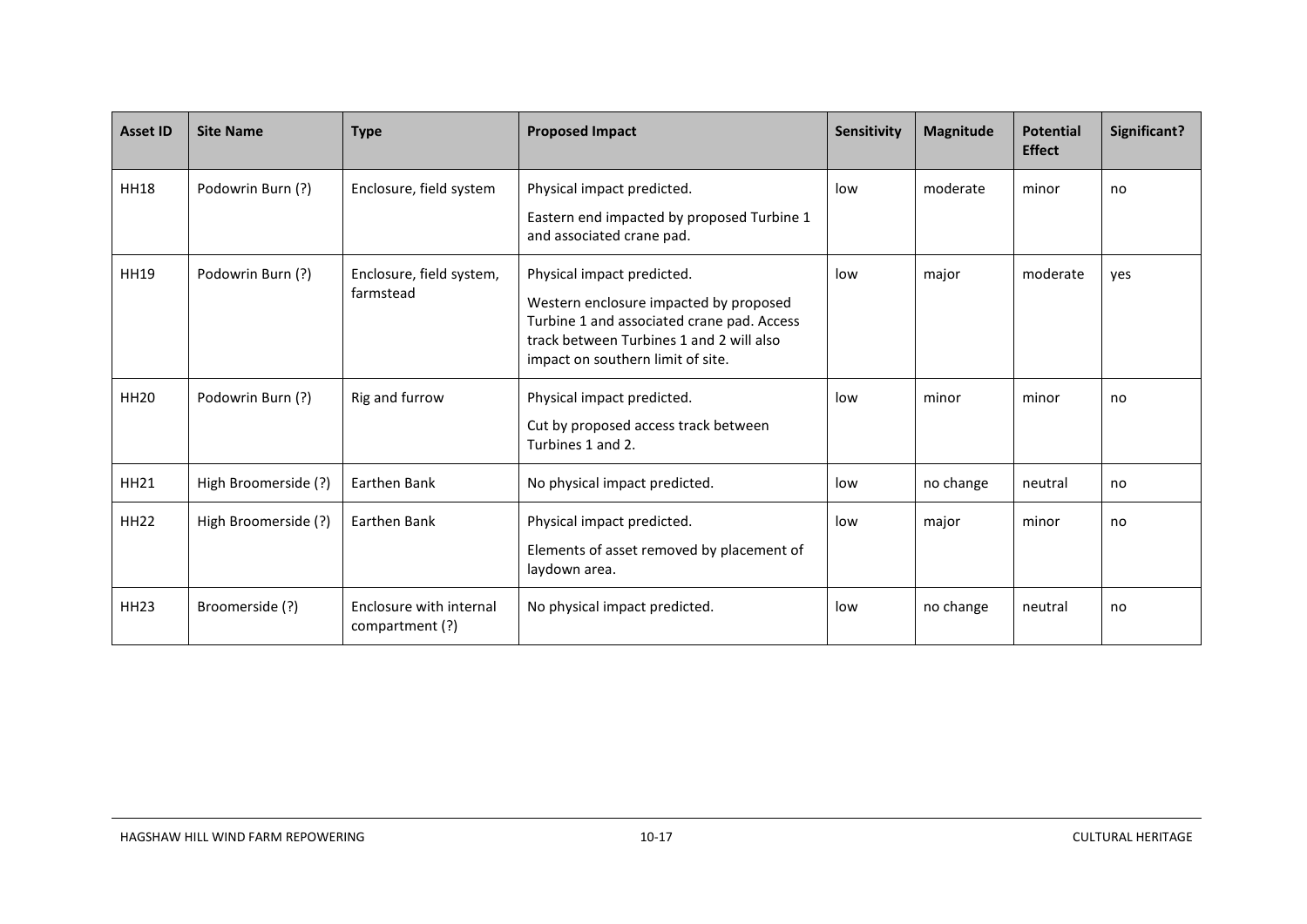- 10.7.10 The assessment outlined in [Table 10.5](#page-16-0) shows that there will be potential permanent physical impacts on seven heritage assets, with possible physical impacts on a further two (HH08 and HH04) which cannot be adequately located with precision at present.
- 10.7.11 Of the 23 heritage assets identified within the site boundary, the significance of potential effect (i.e. prior to implementation of mitigation) as shown i[n Table 10.5](#page-16-0) can be summarised as follows:
	- **u** twelve heritage assets with a **neutral** effect;
	- nine heritage assets with a **minor** effect; and
	- two heritage assets with a **moderate** effect.
- 10.7.12 In line with the methodology outlined in paragraph [10.5.21,](#page-9-1) the two effects considered moderate can be considered 'significant'.
- 10.7.13 Of those heritage assets anticipated to be physically impacted, the significance of effect on the Podowrin Burn enclosure/farmstead (HH19) is considered moderate. The earthworks in this area indicate the presence of a possible pre-improvement farmstead, enclosure and field system. Construction of Turbine 1 and associated infrastructure will have a major impact on this heritage asset.
- 10.7.14 The access track of the Proposed Development directly overlies the SMR record for Broomerside, the 'fermtoun' or small farming settlement (HH08) recorded on William Roy's Military Survey of 1750. However, as the location is plotted from an early map, this record may not accurately depict the exact location of Broomerside, but provides an indication that remains may exist in this vicinity. While this must be considered a possible physical impact on an area of archaeological potential, the excavation associated with the relatively narrow access track will be comparatively small. However, the significance of effect on this asset is considered moderate.

# *Operation*

- 10.7.15 The primary (potentially adverse) effect of the Proposed Development during operation will be the potential visual impact upon the setting of Cultural Heritage assets. Due to the nature of the Proposed Development ambient impacts including noise and changes to air quality would not impact on heritage assets.
- 10.7.16 How the setting of a heritage asset is appreciated and assessed is outlined from paragrap[h 10.5.11.](#page-8-0) Simply put, it is the manner in which the surroundings of a monument contribute to the way in which it is appreciated and understood in the landscape. Heritage assets cannot be replaced and any change to their condition or setting has the potential to have an adverse effect on their sensitivity. It is important to understand how heritage assets relate to their surroundings, and how any change to these surroundings may affect them. Inter-visibility between the Proposed Development and individual heritage assets has the potential to impact upon their settings and result in changes which may adversely affect how a monument is appreciated and understood.

# **Inner Study Area**

- 10.7.17 The heritage assets within the inner study area relate to the potential for buried archaeological remains. Their setting is limited to their immediate location. There is not anticipated to be a significant effect on the setting of these heritage assets arising from the operation of the Proposed Development.
- 10.7.18 The southern, lower lying part of the Inner Study Area around the Podowrin, Smithy and Windrow Burns contains a pre-improvement historic landscape. This area contains evidence for both pastoral and agrarian farming, elements of which may date to the medieval period. The predicted physical impacts on these remains during the construction phase are discussed above [\(Table 10.5\)](#page-16-0), but there is potential for impacts on the setting of this landscape arising from the Proposed Development.
- 10.7.19 This landscape is considered to be locally significant or of low sensitivity. While the turbines will alter the visual appearance of this part of the local landscape, the placement of the turbines and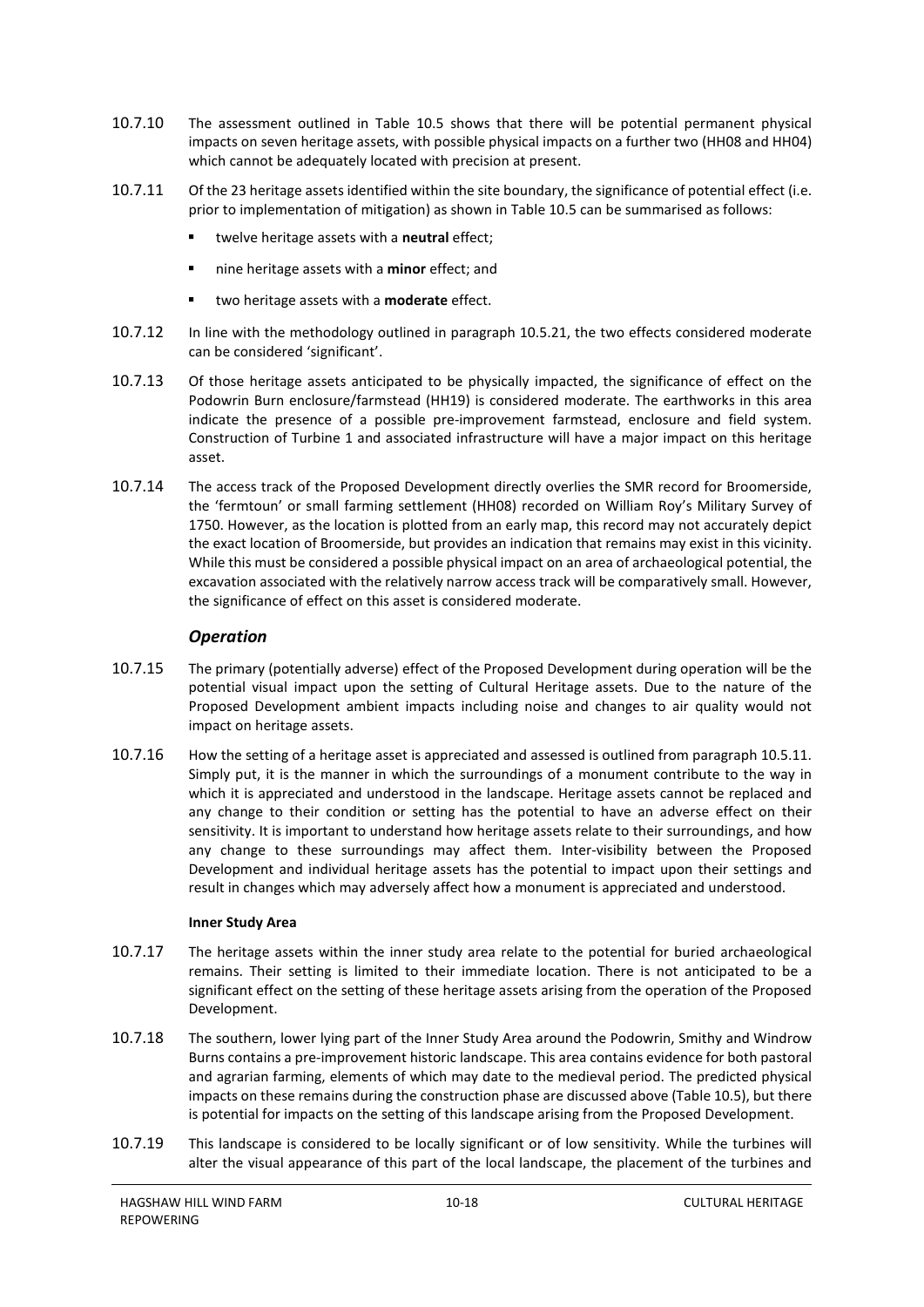site infrastructure still allow the landscape to be read and appreciated. It will retain its local character and research potential. The magnitude of impact is predicted to be minor, resulting in a negligible significance of effect.

#### **Middle Study Area**

- 10.7.20 Of the 44 heritage assets identified in the Middle Study Area (see Table 2 of the Gazetteer in Appendix 10.2), a total of six can be scoped out based on analysis of the ZTV which shows no visible turbines. These sites are not included in Table 10.6 and are not discussed further in the assessment:
	- **HH110 Craighead Mill, Lesmahagow;**
	- **HH111 Thorril Castle;**
	- **HH122 Wolfcrooks Bridge;**
	- **HH126 Crawfordjohn Parish Church and Churchyard;**
	- **HH129 Auchengilloch Monument; and**
	- **HH143 Auchensaugh Hill Enclosure**
- 10.7.21 The magnitude of impact on the setting of each heritage asset was defined by professional judgement. The setting of each site was established and a combination of site visits, ZTVs, wireframes and other research used to assess the predicted magnitude of impact. Using [Table 10.4](#page-10-0) to cross reference the sensitivity assigned to each site with the magnitude of impact allowed the significance of effect (without mitigation) to be ascertained. The results of this process are summarised in Table 10.6. Where two alternative effects are provided in [Table 10.4,](#page-10-0) professional judgement is used to define the level of effect as outlined i[n 10.5.22.](#page-10-1)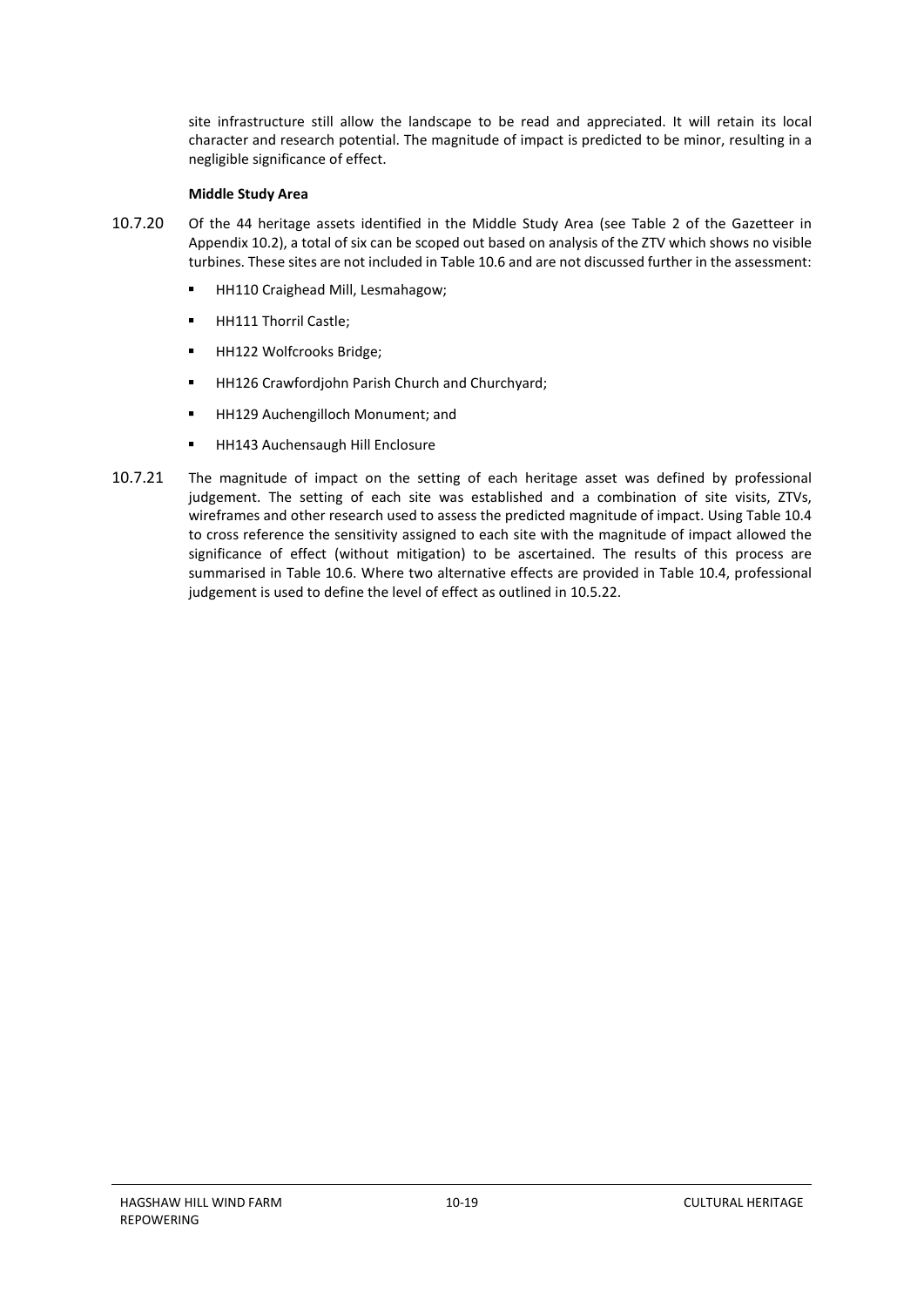| <b>Asset ID</b> | <b>Site Name</b>                               | <b>Designation</b>                                            | <b>Distance to</b><br>nearest<br>turbine | <b>Turbines</b><br>theoretically<br>visible | Sensitivity | Magnitude  | <b>Potential</b><br>effect | Significant? |
|-----------------|------------------------------------------------|---------------------------------------------------------------|------------------------------------------|---------------------------------------------|-------------|------------|----------------------------|--------------|
| HH101           | <b>Glenbuck Ironworks</b>                      | <b>Scheduled Monument</b>                                     | 3.71 km                                  | $1 - 3$                                     | high        | no change  | neutral                    | no           |
| HH102           | St Bride's Church, Douglas                     | <b>Scheduled Monument</b>                                     | 3.67 km                                  | $11 - 14$                                   | high        | minor      | minor                      | no           |
| HH103           | St Bride's Chapel                              | Category A Listed Building                                    | 3.67 km                                  | $11 - 14$                                   | high        | minor      | minor                      | no           |
| HH104           | Douglas, Earl of Angus Monument                | Category A Listed Building                                    | 3.53 km                                  | $11 - 14$                                   | high        | minor      | minor                      | no           |
| HH105           | Douglas                                        | Conservation Area (incl. five<br>Category B Listed Buildings) | 3.69 km                                  | $11 - 14$                                   | medium      | negligible | negligible                 | no           |
| HH106           | Mansefield, Douglas                            | Category B Listed Building                                    | 3.63 km                                  | $11 - 14$                                   | medium      | no change  | neutral                    | no           |
| HH107           | Springhill, Douglas                            | Category B Listed Building                                    | 3.46 km                                  | $11 - 14$                                   | medium      | negligible | negligible                 | no           |
| <b>HH108</b>    | New Mains, Douglas                             | Category B Listed Building                                    | 4.97 km                                  | $11 - 14$                                   | medium      | no change  | neutral                    | no           |
| HH109           | Statue of a Highlander, West Toun,<br>Coalburn | Category B Listed Building                                    | 4.09 km                                  | $11 - 14$                                   | medium      | no change  | neutral                    | no           |
| HH112           | Wildshaw Hill, cairn                           | <b>Scheduled Monument</b>                                     | 9.31 km                                  | $11 - 14$                                   | high        | minor      | minor                      | no           |
| HH113           | Thirstone, Stone Circle                        | <b>Scheduled Monument</b>                                     | 8.73 km                                  | $8 - 14$                                    | high        | minor      | minor                      | no           |
| HH114           | Auchensaugh Hill, cairn                        | <b>Scheduled Monument</b>                                     | 6.10 km                                  | $11 - 14$                                   | high        | minor      | minor                      | no           |
| HH115           | Cairn Kinny, cairn                             | <b>Scheduled Monument</b>                                     | 8.15 km                                  | $11 - 14$                                   | high        | minor      | minor                      | no           |

**Table 10.6- Significance of Effects on the setting of heritage assets identified within the Middle Study Area (prior to mitigation)**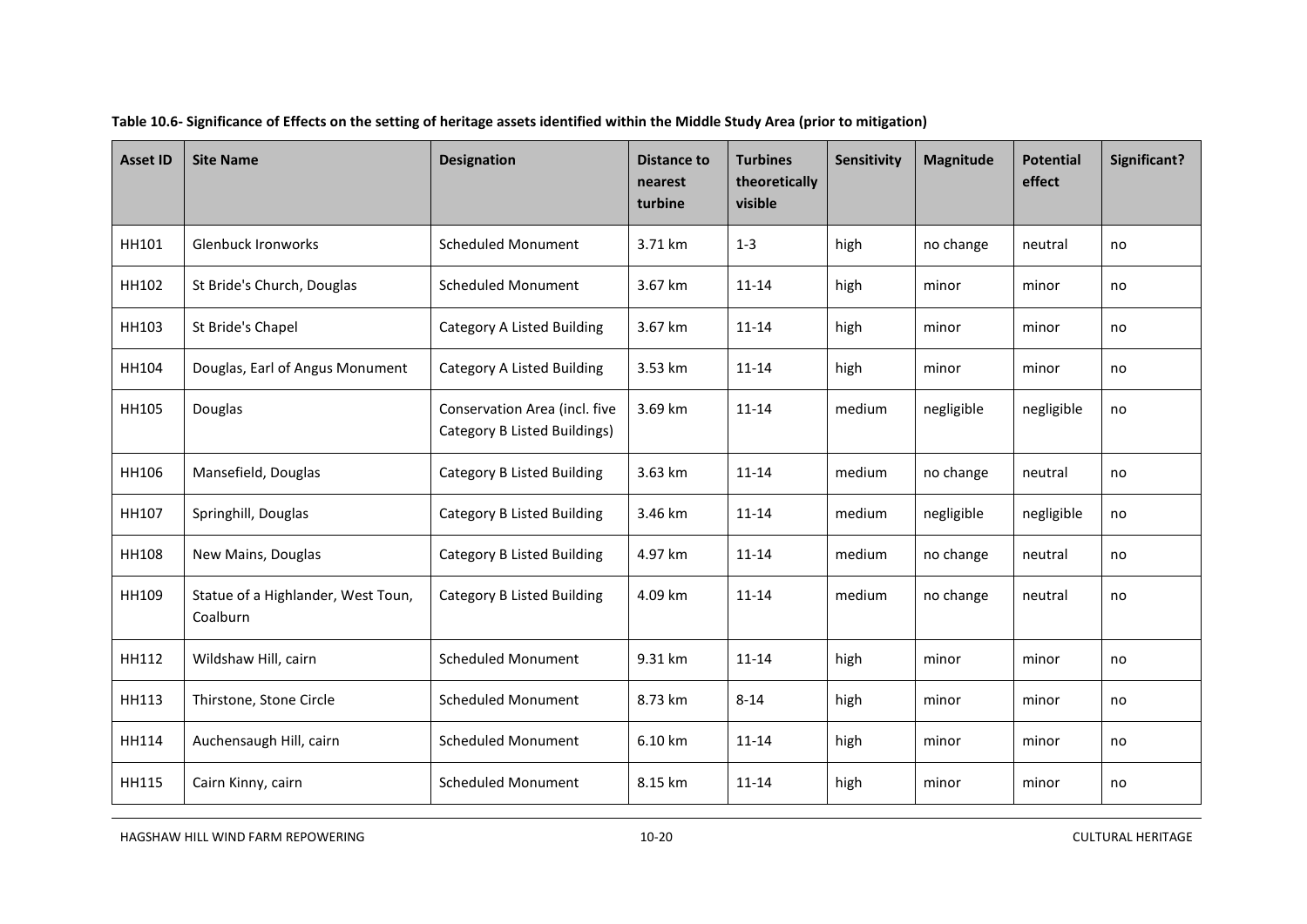| <b>Asset ID</b> | <b>Site Name</b>                 | <b>Designation</b>                                           | <b>Distance to</b><br>nearest<br>turbine | <b>Turbines</b><br>theoretically<br>visible | <b>Sensitivity</b> | Magnitude  | <b>Potential</b><br>effect | Significant? |
|-----------------|----------------------------------|--------------------------------------------------------------|------------------------------------------|---------------------------------------------|--------------------|------------|----------------------------|--------------|
| <b>HH116</b>    | Cairn Table, cairns              | <b>Scheduled Monument</b>                                    | 8.21 km                                  | $11 - 14$                                   | high               | minor      | minor                      | no           |
| HH117           | Muirkirk, tar works, mines       | <b>Scheduled Monument</b>                                    | 9.80 km                                  | $0 - 14$                                    | high               | no change  | neutral                    | no           |
| <b>HH118</b>    | Lesmahagow                       | Conservation Area (incl. two<br>Category B Listed Buildings) | 8.78 km                                  | $0 - 14$                                    | medium             | no change  | neutral                    | no           |
| HH119           | Birkhill including Stable Wing   | Category B Listed Building                                   | 7.67 km                                  | $11 - 14$                                   | medium             | no change  | neutral                    | no           |
| HH120           | Old Poniel Bridge                | Category B Listed Building                                   | 6.93 km                                  | $11 - 14$                                   | medium             | no change  | neutral                    | no           |
| HH121           | <b>Folkerton Mill</b>            | Category B Listed Building                                   | 7.67 km                                  | $11 - 14$                                   | medium             | no change  | neutral                    | no           |
| HH123           | Happendon Lodge                  | Category B Listed Building                                   | 6.25 km                                  | $11 - 14$                                   | medium             | no change  | neutral                    | no           |
| HH124           | Uddington Village, Konisberg     | Category B Listed Building                                   | 7.01 km                                  | $11 - 14$                                   | medium             | no change  | neutral                    | no           |
| <b>HH125</b>    | <b>Castle Mains</b>              | Category B Listed Building                                   | 6.52 km                                  | $11 - 14$                                   | medium             | negligible | negligible                 | no           |
| HH127           | Muirkirk Institute, Furnace Road | Category B Listed Building                                   | 9.69 km                                  | $4 - 7$                                     | medium             | no change  | neutral                    | no           |
| <b>HH128</b>    | Muirkirk Old Parish Church       | Category B Listed Building                                   | 8.89 km                                  | $8 - 10$                                    | medium             | no change  | neutral                    | no           |
| HH130           | Auchlochan Bridge                | Category B Listed Building                                   | 6.59 km                                  | $11 - 14$                                   | medium             | no change  | neutral                    | no           |
| <b>HH131</b>    | South Lodge, Birkwood House      | Category B Listed Building                                   | 7.74 km                                  | $11 - 14$                                   | medium             | no change  | neutral                    | no           |
| <b>HH132</b>    | West Gate Lodge, Birkwood        | Category B Listed Building                                   | 8.24 km                                  | $11 - 14$                                   | medium             | no change  | neutral                    | no           |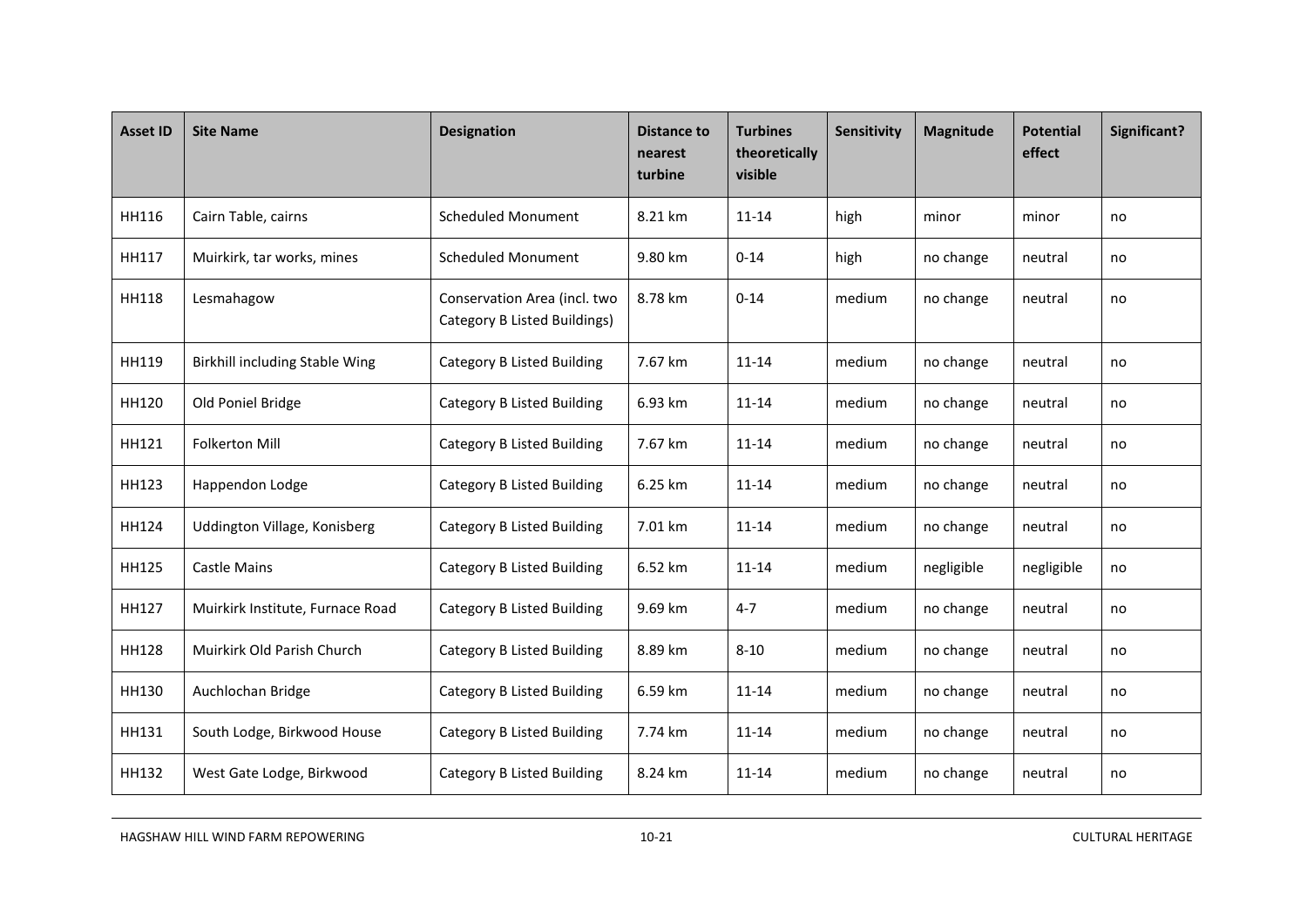| <b>Asset ID</b> | <b>Site Name</b>                             | <b>Designation</b>         | <b>Distance to</b><br>nearest<br>turbine | <b>Turbines</b><br>theoretically<br>visible | <b>Sensitivity</b> | Magnitude  | <b>Potential</b><br>effect | Significant? |
|-----------------|----------------------------------------------|----------------------------|------------------------------------------|---------------------------------------------|--------------------|------------|----------------------------|--------------|
| <b>HH133</b>    | <b>Birkwood House</b>                        | Category B Listed Building | 8.20 km                                  | $11 - 14$                                   | medium             | no change  | neutral                    | no           |
| <b>HH134</b>    | <b>Birkwood Walled Garden</b>                | Category B Listed Building | 8.27 km                                  | $4 - 7$                                     | medium             | no change  | neutral                    | no           |
| <b>HH135</b>    | Birkwood, Bridge over the River<br>Nethan    | Category B Listed Building | 8.38 km                                  | $8 - 10$                                    | medium             | no change  | neutral                    | no           |
| HH136           | Bank, 8 Abbeygreen, Lesmahagow               | Category B Listed Building | 9.01 km                                  | $11 - 14$                                   | medium             | no change  | neutral                    | no           |
| <b>HH137</b>    | Abbeygreen Church and Manse,<br>Lesmahagow   | Category B Listed Building | 9.06 km                                  | $11 - 14$                                   | medium             | no change  | neutral                    | no           |
| <b>HH138</b>    | Old Road Bridge, River Nethan,<br>Lesmahagow | Category B Listed Building | 9.09 km                                  | $11 - 14$                                   | medium             | no change  | neutral                    | no           |
| HH139           | Old Road Bridge, River Nethan,<br>Lesmahagow | Category B Listed Building | 9.35 km                                  | $11 - 14$                                   | medium             | no change  | neutral                    | no           |
| HH140           | Milton Bridge, Lesmahagow                    | Category B Listed Building | 9.51 km                                  | $11 - 14$                                   | medium             | no change  | neutral                    | no           |
| HH141           | Mosscastle Hill Cairn                        | None - SMR Site            | 7.65 km                                  | $11 - 14$                                   | high               | negligible | minor                      | no           |
| <b>HH142</b>    | Andershaw, Chapel, Burial Ground,<br>Well    | None - SMR Site            | 5.98 km                                  | $11 - 14$                                   | high               | no change  | neutral                    | no           |
| <b>HH144</b>    | Lightshaw Standing Stone                     | None - SMR Site            | 7.25 km                                  | $8 - 10$                                    | high               | negligible | minor                      | no           |

#### HAGSHAW HILL WIND FARM REPOWERING 10-22 CULTURAL HERITAGE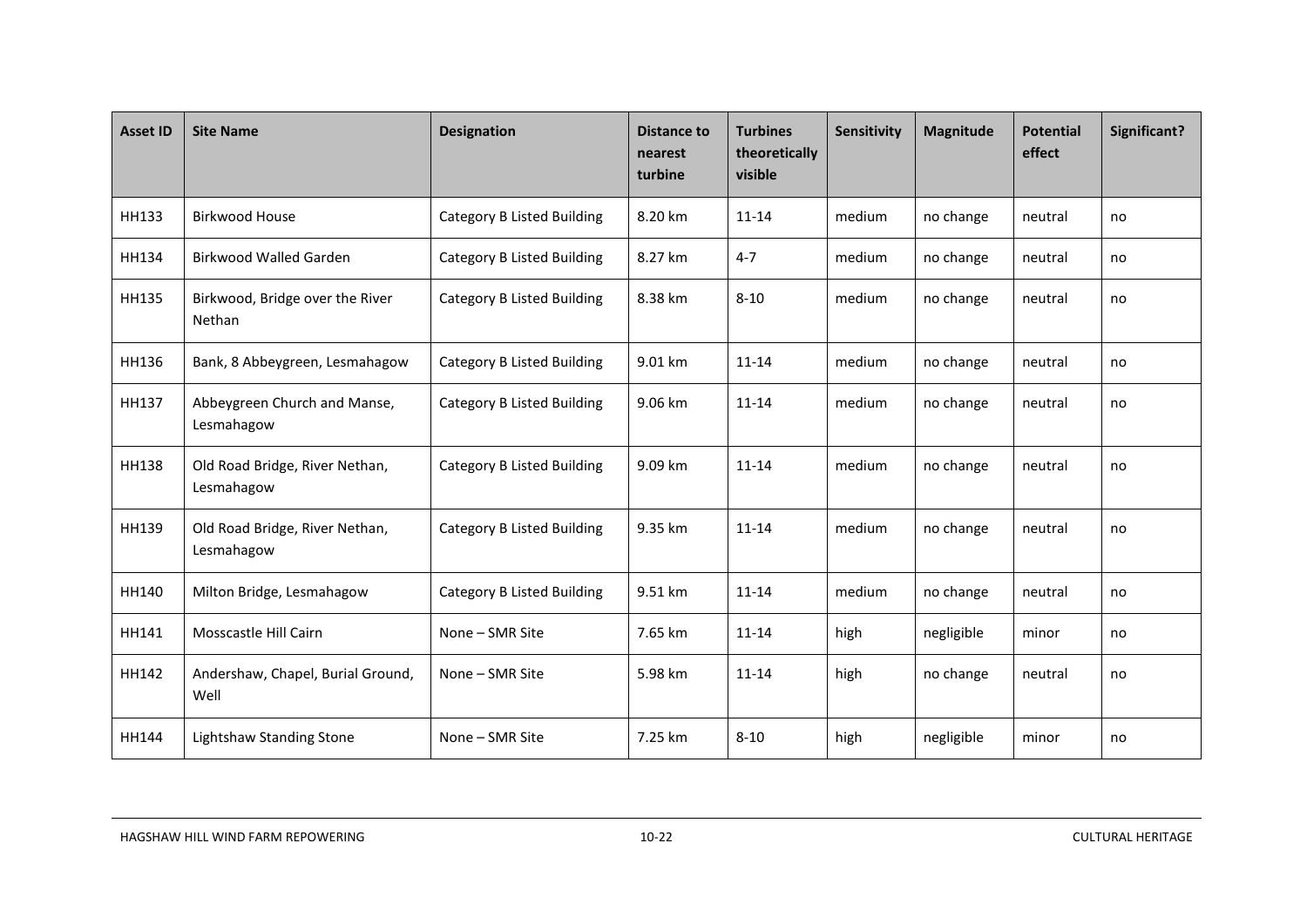- 10.7.22 Table 10.6 shows that of the 44 heritage assets identified in the Middle Study Area:
	- Six shared no inter-visibility with the Proposed Development and were scoped out;
	- Ten have been assessed as resulting in a minor effect;
	- **Three have been assessed as resulting in a negligible effect; and**
	- 25 have been assessed as resulting in a neutral effect;
- 10.7.23 As shown in Table 10.6 no significant effects are predicted and the effect of the Proposed Development on the 44 heritage assets within the Middle Study Area is considered not to be significant in line with the methodology outlined in paragraph [10.5.21.](#page-9-1)

#### **Outer Study Area**

- 10.7.24 The Outer Study Area is located between 10 km and 20 km from the Proposed Development. Given this distance and the nature of the intervening landscape which includes woodland, vegetation cover, buildings and infrastructure etc., the assessment found that none of the heritage assets within the Outer Study Area would be adversely impacted by the Proposed Development.
- 10.7.25 Specific assessment of any potential impact on the New Lanark WHS is included within Appendix 10.3. In summary, the lack of intervisibility between Proposed Development and the key parts of the WHS, including the nationally important designated assets within the WHS, mean that the magnitude of impact on the WHS is negligible. The visual impacts will be limited to the fringes of the wider WHS boundary and there will be no impact on the core area. Intervisibility from these peripheral areas will not impact upon the setting of the WHS. The impact on the setting of the New Lanark WHS has therefore been assessed as negligible (see Appendix 10.3), resulting in a minor significance of effect and (not significant).
- 10.7.26 Remaining heritage assets within the Outer Study Area were scoped out from further assessment due to a combination of distance and the nature of the intervening topography.

# *Decommissioning*

- 10.7.27 The Proposed Development is anticipated to be in situ for 30 years, following which the turbines will be removed and the landscape reinstated to its original form. It is not anticipated that decommissioning would involve extensive ground excavation or affect any land that has not previously been disturbed in the construction of the Proposed Development. Therefore, the potential for any further disturbance of heritage assets during the decommissioning process is low, and will have no more than a negligible effect.
- 10.7.28 Setting impacts will be reversible following the decommissioning process.

# <span id="page-24-0"></span>10.8 Mitigation

10.8.1 Although mitigation is only considered to be required for effects on heritage assets assessed as moderate or higher (and therefore significant), mitigation measures are proposed where possible and practicable for other effects assessed as greater than negligible. There are numerous forms which mitigation can take. These are discussed below.

# *Mitigation for physical impacts*

#### **General**

- 10.8.2 Any mitigation would first have to be agreed with WoSAS in its role as adviser to SLC in matters pertaining to cultural heritage. Proposals would be completed in line with a Written Scheme of Investigation (WSI) submitted to WoSAS for approval. The WSI outlines the methods and standards to be adhered to by the archaeological contractor. All works will be completed in accordance with Guidance Documents produced by the Chartered Institute for Archaeologists.
- 10.8.3 The exact scope of mitigation works will be agreed with WoSAS in advance of development.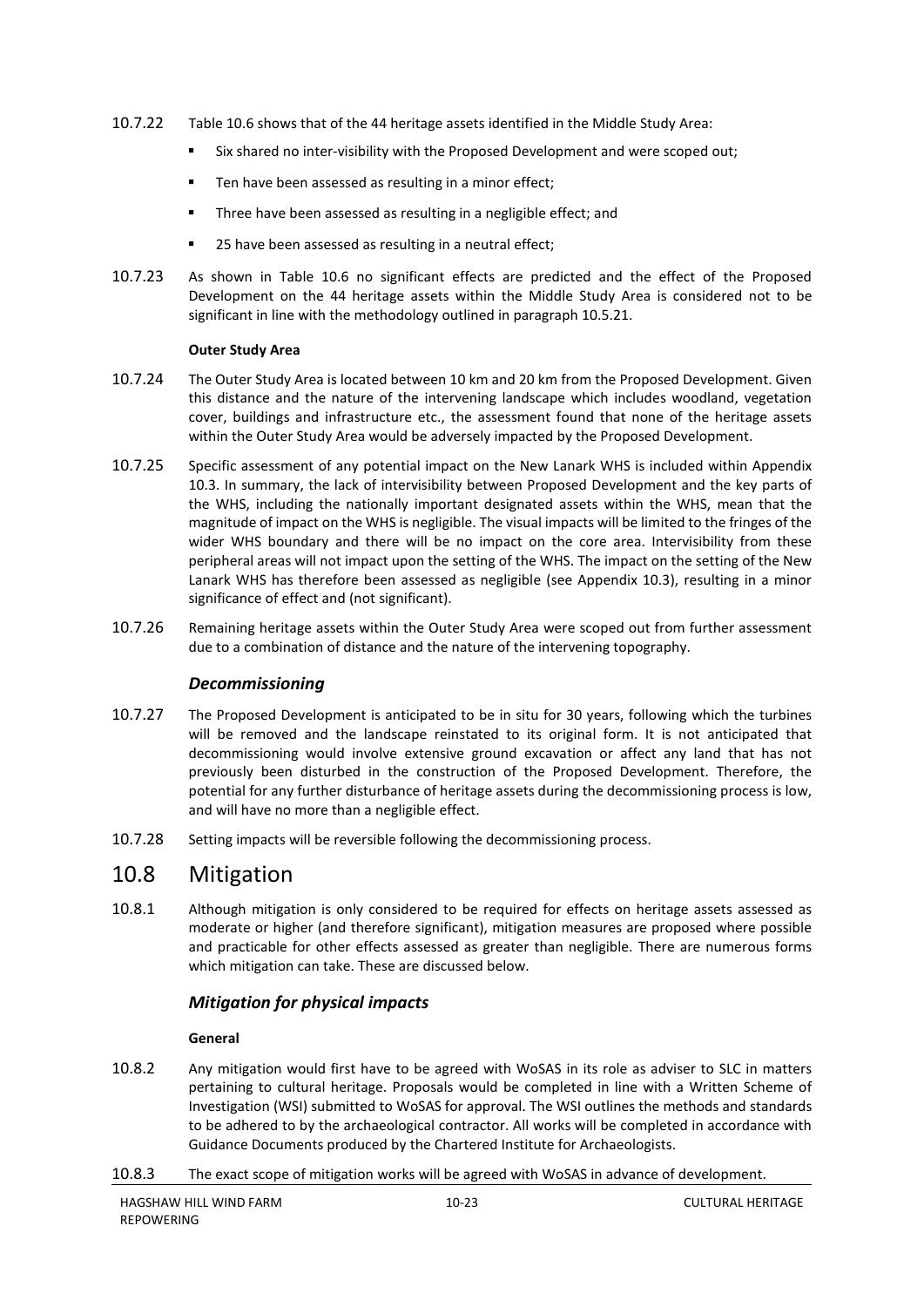- 10.8.4 Prior to site works commencing, it is recommended that a toolbox talk will be delivered to the appointed contractors. As a minimum, this will discuss specific historical and archaeological issues identified during the Cultural Heritage Assessment, including the location of heritage assets, buffer zones, areas requiring specific mitigation and potential for unrecorded archaeological features to survive.
- 10.8.5 The toolbox talk will also cover the need to report any potentially important archaeological features located during site works. Any archaeological objects which are noted or recovered by the contractor during site works must be reported to the appointed Archaeological Clerk of Works in the first instance.

#### **Known Sites**

- 10.8.6 The preferred mitigation option for heritage assets is preservation in situ. While preliminary results of the Cultural Heritage assessment were considered at an early stage of the design process, it was not practically possible to avoid all areas of the site where potential heritage assets were identified. as a result there is the potential for a small number to be physically impacted by the Proposed Development.
- 10.8.7 It is anticipated that some, or all of the following measures will be required to mitigate the effects of the Proposed Development on heritage assets located within the Proposed Development site.

#### *Fencing*

10.8.8 Prior to work commencing on site, identified heritage assets will be clearly delineated on the ground by a professional archaeologist. Heritage assets will be marked with a suitable buffer to avoid accidental incursion by construction traffic or excavation. These buffers will be periodically monitored during construction works by a professional archaeologist.

#### *Evaluation*

- 10.8.9 Archaeological evaluation may be required at the enclosures HH19 identified north of the Podowrin Burn. This feature will be physically impacted by the Proposed Development, although the identified location for the turbine and crane pad avoids the main focus of the enclosures and the site of the possible farmstead.
- 10.8.10 An evaluation would provide information as to the nature of the archaeological features and the level of work required to record these remains in advance of development.

#### *Excavation*

- 10.8.11 Those sites physically impacted by the Proposed Development may require formal archaeological excavation in advance of site works. This is particularly the case for enclosure HH19 and field system HH18.
- 10.8.12 Such excavation must be proportionate to the relative significance of the site and level of disruption anticipated during construction of the Proposed Development.

#### *Recording during monitoring*

10.8.13 For those field systems and earthen banks bisected by the infrastructure of the Proposed Development (such as HH14 and HH22), it is recommended that these features are recorded under watching brief conditions during the site works.

#### **Unknown sites**

- 10.8.14 The archaeological potential of the southern half of the site along the axis formed by proposed turbines 4, 5 and 6, has been identified as high for post medieval pre-improvement agricultural remains.
- 10.8.15 To mitigate any potential damage to unrecorded sub-surface archaeological deposits in this area, an archaeological watching brief should be maintained during all ground-breaking work in the south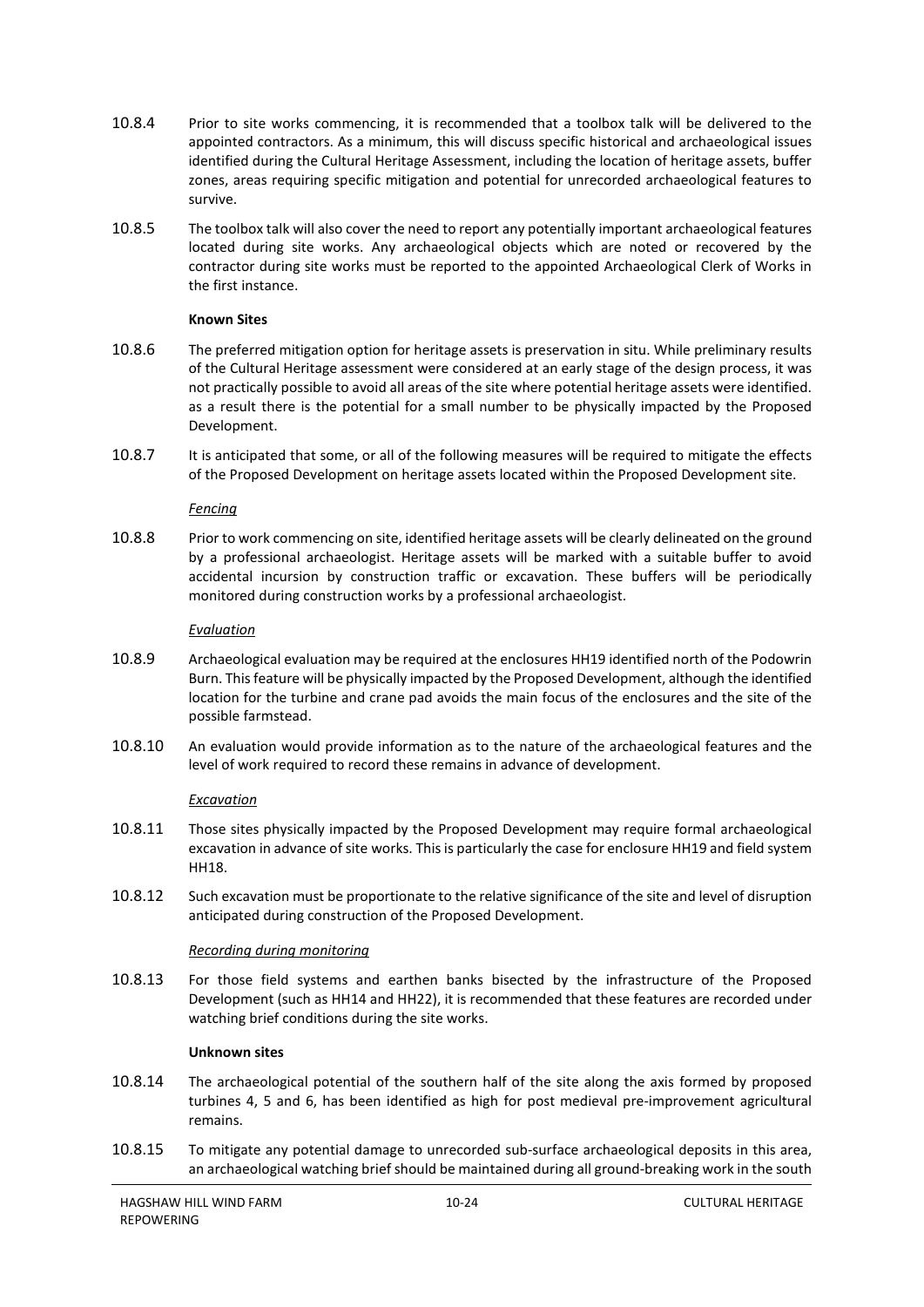of the site and along the access track. The watching brief will ensure that any impacts on recorded features is subject to appropriate levels of mitigation, while allowing for the identification of any previously unrecorded archaeological sites and ensuring these are appropriately recorded during site works.

10.8.16 No watching brief is proposed for the northern part of the Proposed Development site, despite the breaking of new ground around turbines 7, 8 and 11 as well as their respective access tracks. No heritage assets were recorded in the northern part of the site and no archaeological deposits uncovered during the watching brief associated with the Existing Development or Hagshaw Hill Extension.

# *Mitigation of Effects on Setting*

- 10.8.17 The assessment identified no effects on the setting of heritage assets which are considered significant in terms of the outlined methodology. Therefore, no mitigation is required to reduce or offset effects to a non-significant level.
- 10.8.18 Where effects were identified which are not considered significant under the applied methodology, no practicable mitigation measures can be recommended which would reduce the predicted operational effects.

# <span id="page-26-0"></span>10.9 Residual Effects

# *Construction*

10.9.1 The completion of a programme of archaeological mitigation works during the construction phase would mitigate the effect on the cultural heritage resources within the limits of the Proposed Development. As such, no significant residual effects are anticipated in relation to cultural heritage.

# *Operation & Decommissioning*

10.9.2 During the operational lifetime of the Proposed Development, the residual effects on heritage assets within the study area will be as described in Section 10.7 of this chapter, as no mitigation measures are applicable. Decommissioning of the wind farm following the completion of its operational life, would return the landscape to its pre-development position.

# <span id="page-26-1"></span>10.10 Cumulative Assessment

# *Assessment*

- 10.10.1 EIA Regulations require consideration of cumulative impacts, which are those which result from incremental changes caused by other past, present or reasonably foreseeable actions viewed in conjunction with the Proposed Development. Cumulative impacts can be described as:
	- **IMPACT IMPACTS from several developments, which individually might be insignificant, but when** considered together could result in a significant cumulative impact; these are termed Type 2 cumulative impacts.
- 10.10.2 SPP identifies the need to consider development proposals against a full range of cumulative factors, specifically mentioning cumulative impacts on the historic environment 'including scheduled monuments, listed buildings and their settings' (Scottish Government 2014).
- 10.10.3 To assess Type 2 cumulative impacts, other development proposals need to be at a committed stage in order for an appropriate level of certainty and scheme information to be available. Development proposals can therefore only be assessed in combination with other developments which are sufficiently advanced in the consenting/implementation process.
- 10.10.4 For the Proposed Development, consideration of operational, consented and in-planning schemes are assessed, but consideration is also applied to cumulative effects arising from further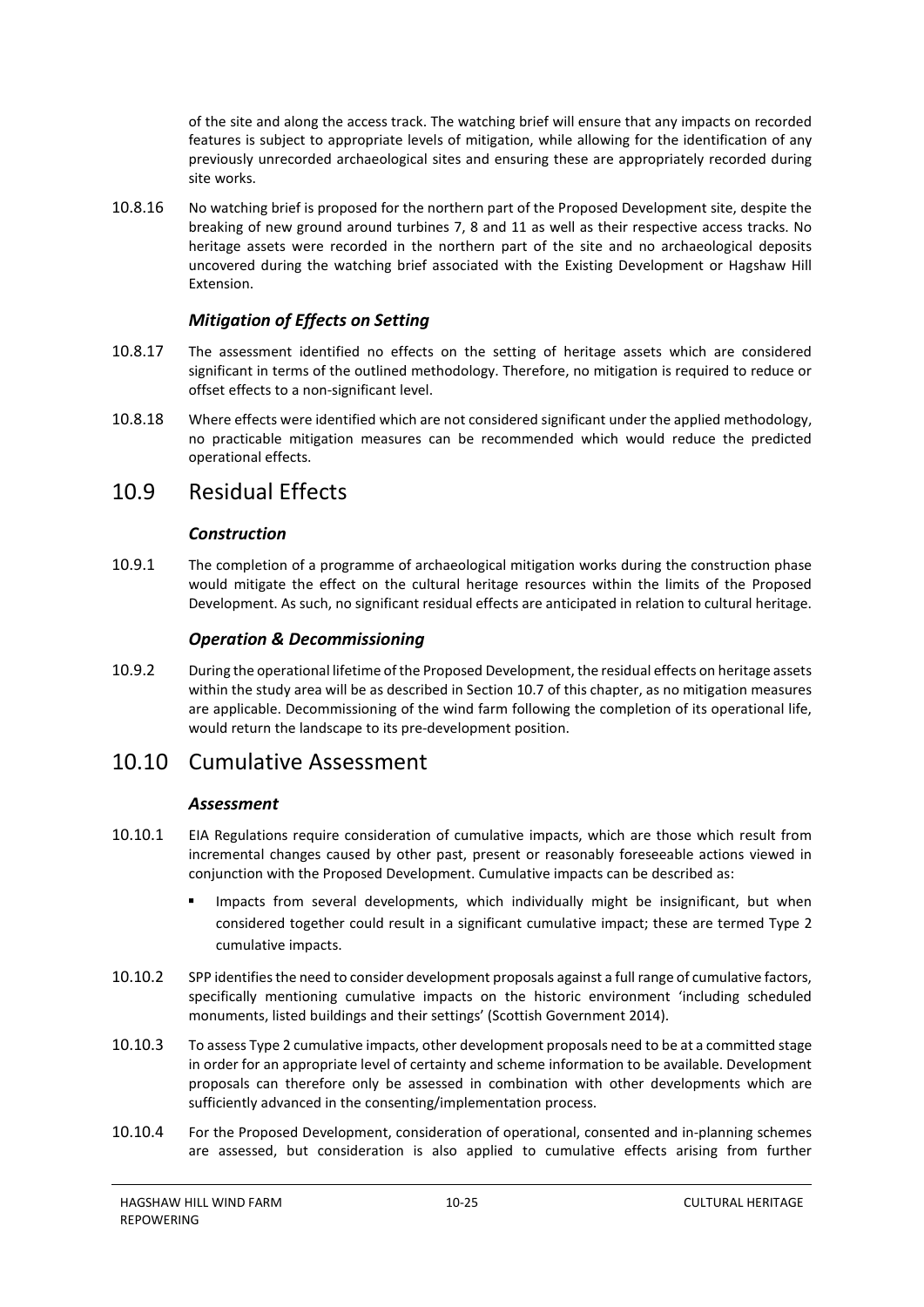developments which are currently in scoping but sufficient design information is known in order to allow assessment (namely Cumberhead Revised and Douglas West Extension).

### *Cumulative Developments*

#### **Adjacent Developments**

- 10.10.5 Potential effects on cultural heritage assets are determined through consideration of the effects on each individual asset. A cumulative effect arises when a heritage asset would be affected by more than one development or proposal. If considered in isolation, these developments may not have a significant adverse effect on a heritage asset but taken collectively this can change. In practice, cumulative effects can arise when elements of multiple developments can be viewed as individual sites, rather than a cluster of developments not readily distinguishable.
- 10.10.6 Cumulative effects are considered for wind farm developments currently in the planning system as well as those that are permitted or operational. In addition, two developments at the scoping phase are also considered. The Douglas West Extension is located immediately north of the Proposed Development and is proposed by the same Applicant as the Proposed Development, while a revision to the approved Cumberhead Wind Farm is also in scoping and located to the north and north-east of the Proposed Development. Primary consideration is given to those that lie within 5 km of the Proposed Development turbine locations as shown in Table 10.7.

| <b>Development</b>        | <b>Turbines</b> | <b>Status</b> |
|---------------------------|-----------------|---------------|
| Cumberhead                | 11              | Approved      |
| <b>Cumberhead Revised</b> | 14              | Scoping       |
| Dalquhandy                | 15              | Approved      |
| Douglas West              | 13              | Approved      |
| Douglas West Extension    | 13              | Scoping       |
| Galawhistle               | 22              | Installed     |
| Glentaggart               | 5               | Application   |
| Hagshaw Hill Extension    | 20              | Installed     |
| Hazelside Farm            | $\overline{2}$  | Installed     |
| Nutberry                  | 6               | Installed     |
| Poniel                    | 3               | Approved      |

**Table 10.7: Large wind farm developments within 5 km of the Proposed Development Turbines**

#### **The Wider Landscape**

10.10.7 A plan of cumulative wind farm developments within 5 km of the Proposed Development (Figure 3.2) shows these are predominantly clustered around the Proposed Development, with only the area to the south and south-east being free of adjacent operational, approved, planned turbines or developments in scoping. From the list provided in Table 10.7, only the Poniel and Glentaggart wind farms lie outwith this cluster.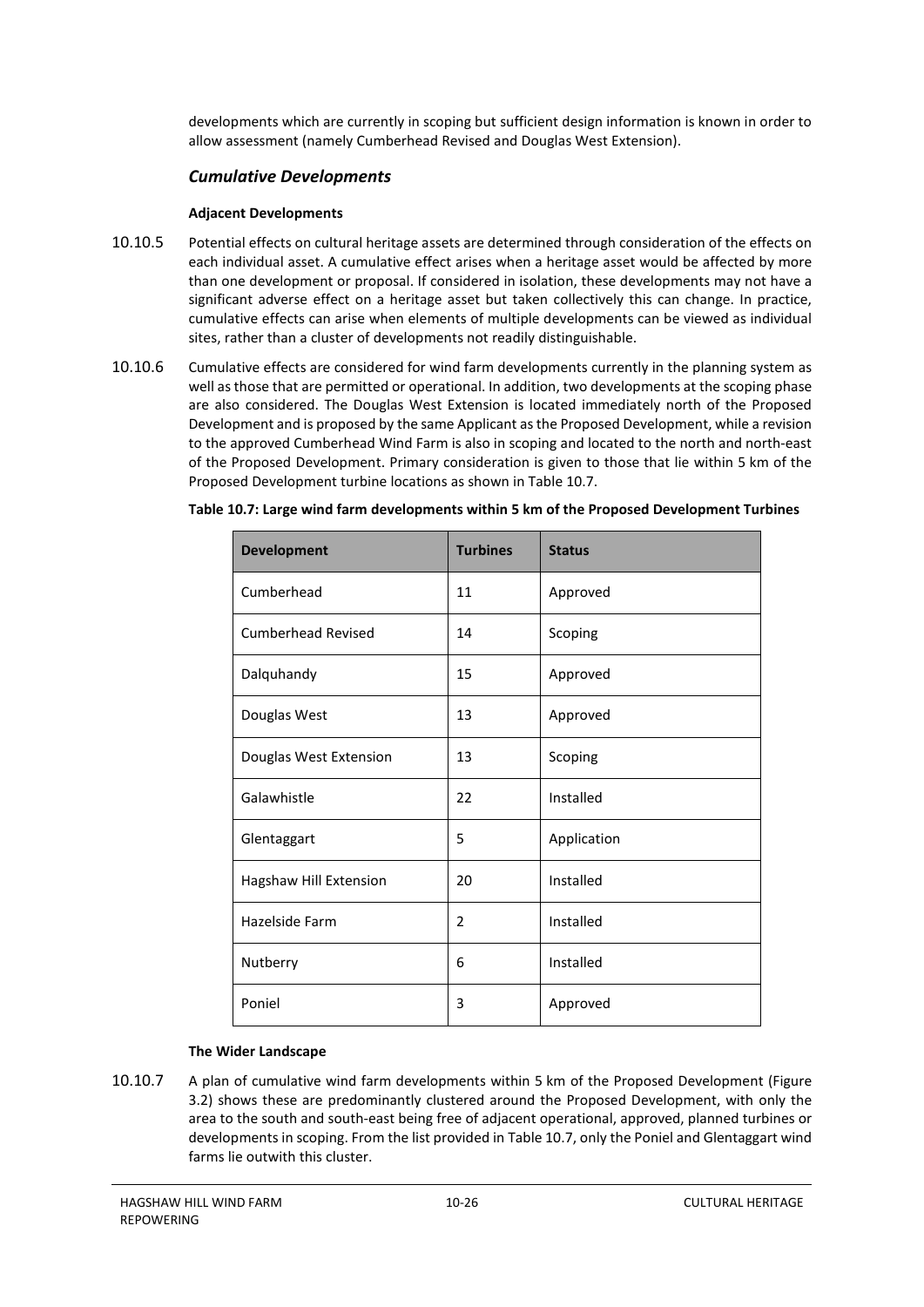- 10.10.8 The addition of the Proposed Development to the wind farm cluster west of Douglas has the potential to have a cumulative effect upon the setting of heritage assets which share intervisibility with the site. However, it is notable that the location within the existing wind farm cluster means that it is unlikely this will be seen as a new, separate turbine cluster from the identified heritage assets. While the height and elevation of the turbines may make these more prominent in certain views, they will be seen as part of an existing turbine array alongside neighbouring developments rather than a collection of independent and visually separate wind farms.
- 10.10.9 Key heritage assets have been identified in the wider landscape for which cumulative wireframes have been produced.

#### *HH102 & HH103 St Bride's Church and Chapel, Douglas*

- 10.10.10 As discussed in Appendix 10.3, the setting of HH102 & HH103 is inward and reflective. Oblique views of turbines from the Existing Development or the Hagshaw Hill Extension are presently visible from areas of the graveyard.
- 10.10.11 A wireframe from St Bride's Church (Figure 10.4) shows the Proposed Development visible within the larger wind farm cluster to the west. Considered alongside the Hagshaw Hill Extension and Hazelside Farm turbines as well as the consented Douglas West Wind Farm, the Proposed Development would form part of an existing turbine array, extending this slightly to the south.
- 10.10.12 Despite the limited extension of the turbine array it is considered that there would be no adverse cumulative effect caused by the Proposed Development. Views in this direction already contain operational or consented turbines and the Proposed Development will be seen to lie beyond the Hagshaw Hill Extension from this location. The addition of the turbines will not alter the existing setting. The overall magnitude of change upon Sites HH102 and HH103, and the significance of effect, therefore remains minor.

#### *HH104 Douglas, Earl of Angus Monument*

- 10.10.13 In respect of the Earl of Angus Monument Site (HH104), Hagshaw Hill Extension is visible on the horizon to the south-west, as are the Hazelside Farm turbines.Current vegetation cover will screen views of the Proposed Development to a degree, and the principal views from the Earl of Angus Monument towards the north will remain intact.
- 10.10.14 The wireframe (Figure 10.5) reveals the Proposed Development to predominantly sit within an existing turbine array formed by the Hagshaw Hill Extension, and Hazelside Farm turbines. While the turbines of the Proposed Development are prominent against the skyline to the south-west, this is in a location which contains existing turbines.
- 10.10.15 There is no predicted adverse cumulative effect as a result of the Proposed Development and the overall significance of effect upon Site HH104 remains minor.

#### *HH112 Wildshaw Hill, Cairn*

- 10.10.16 Wireframes from the Wildshaw Hill Cairn (Figure 10.6) show the Proposed Development visible to the north-west, embedded within and set against a backdrop of operational turbines from Galawhistle Wind Farm, Hagsahw Hill Extension, the Hazelside Farm turbines and Nutberry Wind Farm.
- 10.10.17 While the turbines of the Proposed Development will be taller, these do not alter the existing baseline or setting of the monument and the cumulative effect of the Proposed Development is not considered significant.

#### *HH113 Thirstone Stone Circle*

10.10.18 The cumulative wireframe (Figure 10.7) for Thirstone Stone Circle shows the Proposed Development visible to the north-west, with five turbines theoretically visible above hub height. It is unclear how many will be actually be visible given vegetation levels, but the turbines are a new addition to the skyline.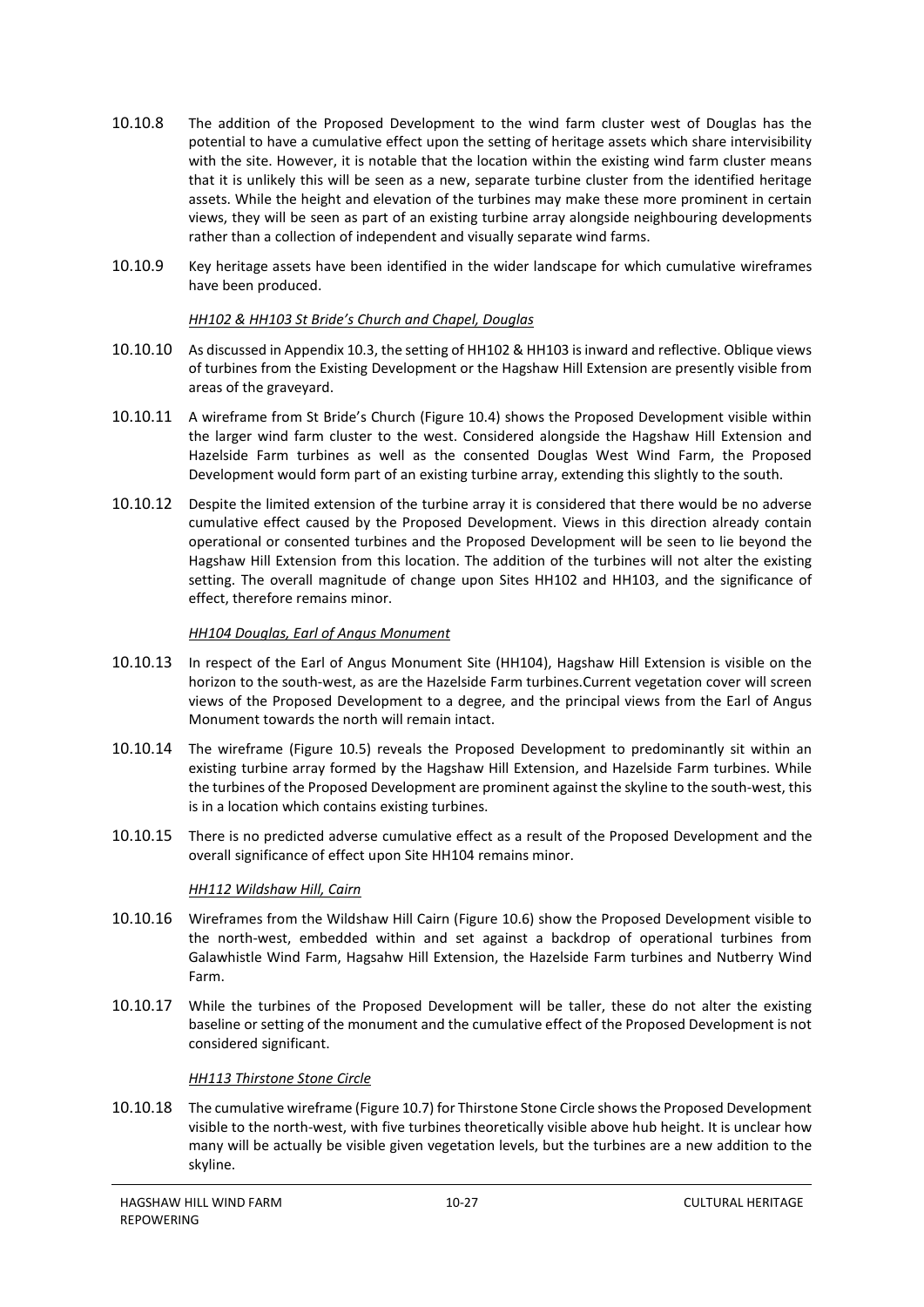- 10.10.19 While there is a marginal incremental increase in the cumulative impact on the stone circle, the immediate setting of the monument will remain unaffected and the turbines are sufficiently distant that they will not be prominent on the skyline.
- 10.10.20 The cumulative effect of the Proposed Development on Thirstone Stone Circle is not considered significant.

#### *HH114 Auchensaugh Hill, Cairn*

- 10.10.21 The cumulative wireframe (Figure 10.8) for HH14 shows the Proposed Development set within the existing turbine array to the north-west. The turbines will be visible against the skyline but set within and backdropped by the existing turbine array of the Galawhistle, Nutberry, Hagshaw Hill Extension and Hazelside Farm turbines. This array continues to the north-west with Auchrobert Wind Farm visible in the distance, with the consented turbines of the Douglas West Wind Farm, Cumberhead Wind Farm, Dalquhandy Wind Farm and others increasing the depth of the array.
- 10.10.22 The Proposed Development will reinforce the presence of turbines in this part of the view, but the immediate setting of Auchensaugh Hill would remain unchanged, as would inter-visibility with key neighbouring sites.
- 10.10.23 The predicted cumulative effect of the Proposed Development in conjunction with operational and consented turbines is not considered significant.

#### *HH115 Cairn Kinny, Cairn*

- 10.10.24 The cumulative wireframe for Cairn Kinny (Figure 10.9) shows that the Proposed Development would be visible to the north. Presently there is an extensive wind farm array with operational turbines from the Galawhistle Wind Farm, Hagshaw Hill Extension and Hazelside Farm turbines extending in an arc along the northern vista. Consented developments at Cumberhead, Dalquahnady and Douglas West further extend this array to both the north-west and north-east. The Proposed Development is located in the centre of this array. The Existing Development presently occupies this site, filling what will otherwise be a gap between the visible turbines of the Hagshaw Hill Extension. Many of these turbines are spread along the horizon, with those of the Proposed Development being the tallest in the view but not out of keeping with the existing wind farm landscape.
- 10.10.25 The hilltop setting of Cairn Kinny would remain unchanged, as would key views and intervisibility with neighbouring contemporary sites. Given the distance and placement of the turbines and the existing baseline, it is not felt that the Proposed Development would sufficiently alter the character, quality or context of the monument.
- 10.10.26 The predicted cumulative effect of the Proposed Development in conjunction with operational and consented turbines is not considered significant

#### *HH116 Cairn Table, cairns*

- 10.10.27 The cumulative wireframe (figure 10.10) shows that the Proposed Development will be visible to the north-east of HH116. The turbines will be the tallest in the existing turbine array, with six at hub height above the skyline. However, the Proposed Development will be embedded within the existing turbines of Galawhistle Wind Farm, the Hagshaw Hill Extension and the Hazelside Farm turbines, set against a backdrop of the proposed Douglas West Extension.
- 10.10.28 The Proposed Development will form part of an existing wind farm cluster, leaving the existing setting of the monument essentially unchanged, resulting in a cumulative effect that is not significant.

#### *Conclusion*

10.10.29 The discussion of the monuments above has shown that the cumulative effects of the Proposed Development are considered to be negligible and not significant.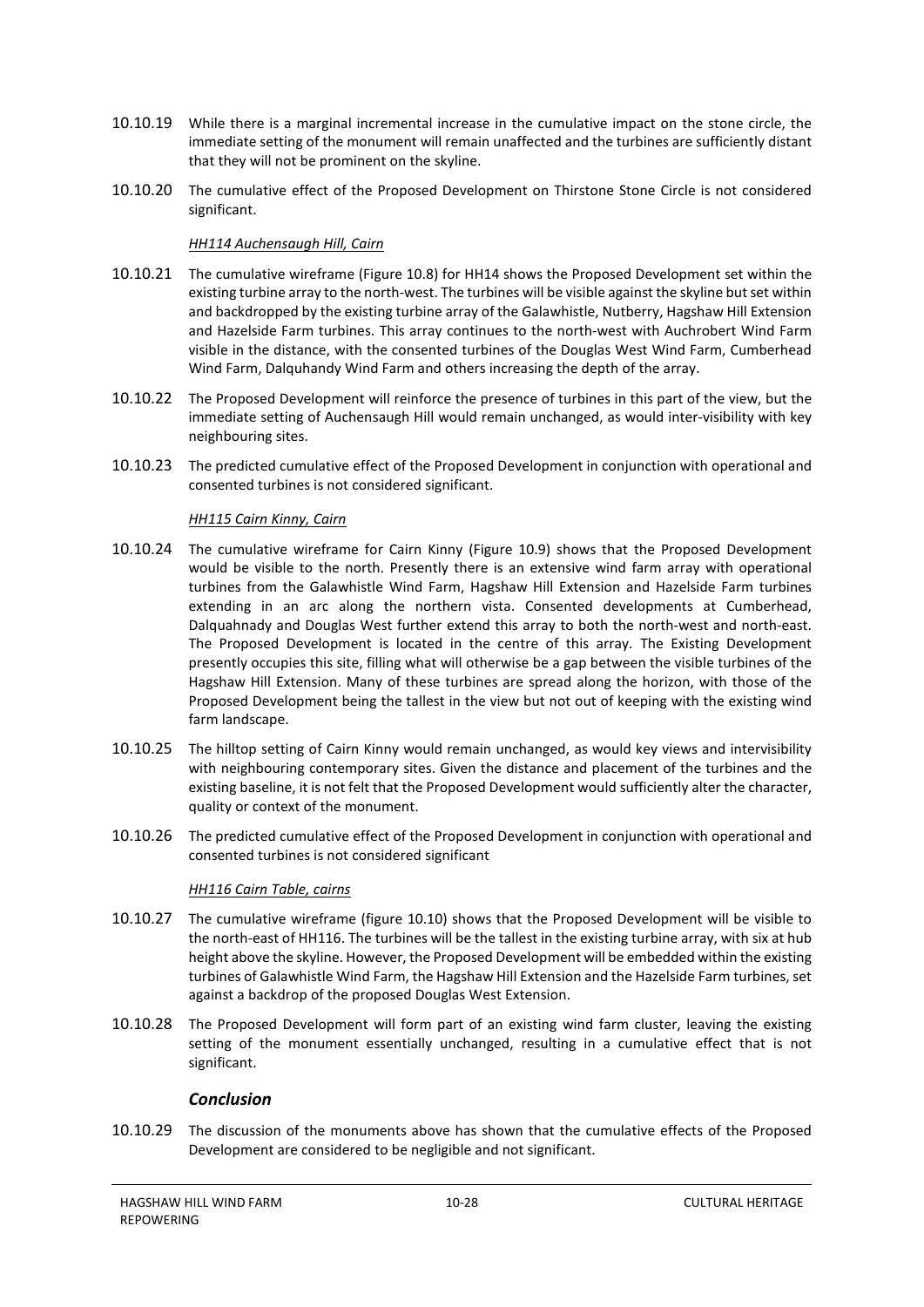# <span id="page-30-0"></span>10.11 Summary

- 10.11.1 This chapter considered the potential impacts of the Proposed Development on cultural heritage assets and was prepared in cognisance of all relevant legislation, policy and guidelines.
- 10.11.2 To inform the Proposed Development, a baseline study was undertaken using all readily available information sources within the set parameters of Inner, Middle, and Outer Study areas. Sources accessed included HES databases of designated Historic Monuments; the SMR as maintained by WoSAS; the NRHE; maps held by NLS; and aerial images held by NCAP. The study was supplemented by a comprehensive walkover survey of the Proposed Development site designed to identify previously unknown heritage assets.
- 10.11.3 The baseline study identified 29 heritage assets within the Inner Study Area, of which 23 are within the Proposed Development site boundary. A further 44 heritage assets with potential to be affected by the Proposed Development were identified within the Middle Study Area, while in the Outer Study Area, 145 heritage assets were identified.
- 10.11.4 Correlation between the assets identified within the site boundary and the layout of the Proposed Development identified the potential for some physical impacts. It is anticipated that nine heritage assets could be physically impacted by development to some degree, with another which has potential to be impacted. The predicted effect on two of these heritage assets is considered moderate, and thus significant in terms of EIA regulations and the applied methodology. The effects on the remainder are considered minor adverse or negligible.
- 10.11.5 Mitigation measures are outlined to reduce the effects arising from direct impacts on heritage assets, with each investigated through a programme of archaeological mitigation to be agreed in advance with WoSAS. The archaeological programme of work is likely to involve evaluation, formal excavation and a watching brief as applicable. Known heritage assets will also be clearly delineated by a qualified archaeologist in advance of site works.
- 10.11.6 The archaeological potential of the Proposed Development site is considered high for preimprovement post-medieval features across the southern part of the site. To mitigate against impacts on unrecorded features, an archaeological watching brief will be maintained during all ground-breaking works affecting this area.
- 10.11.7 Analysis of heritage assets within the three Study Areas showed that there would be no significant effect on the setting of individual heritage assets. Equally cumulative assessment of the Proposed Development in conjunction with similar operational, consented and proposed developments in the local area (as well as the revised Cumberhead development and proposed Douglas West Extension development, both currently in scoping) showed that there will be no significant cumulative effects caused by the Proposed Development.
- 10.11.8 The study has shown that while the effect on two identified sites will be significant as a result of physical impact, this can be suitably mitigated and reduced through a programme of archaeological mitigation. Recommendations are provided for best practice where there is potential for physical impacts which the assessment did not consider significant in terms of the applied methodology. While some residual effects will remain both where the sites are physically impacted and where inter-visibility between turbines and heritage assets results in effects on setting, these residual effects are not considered significant.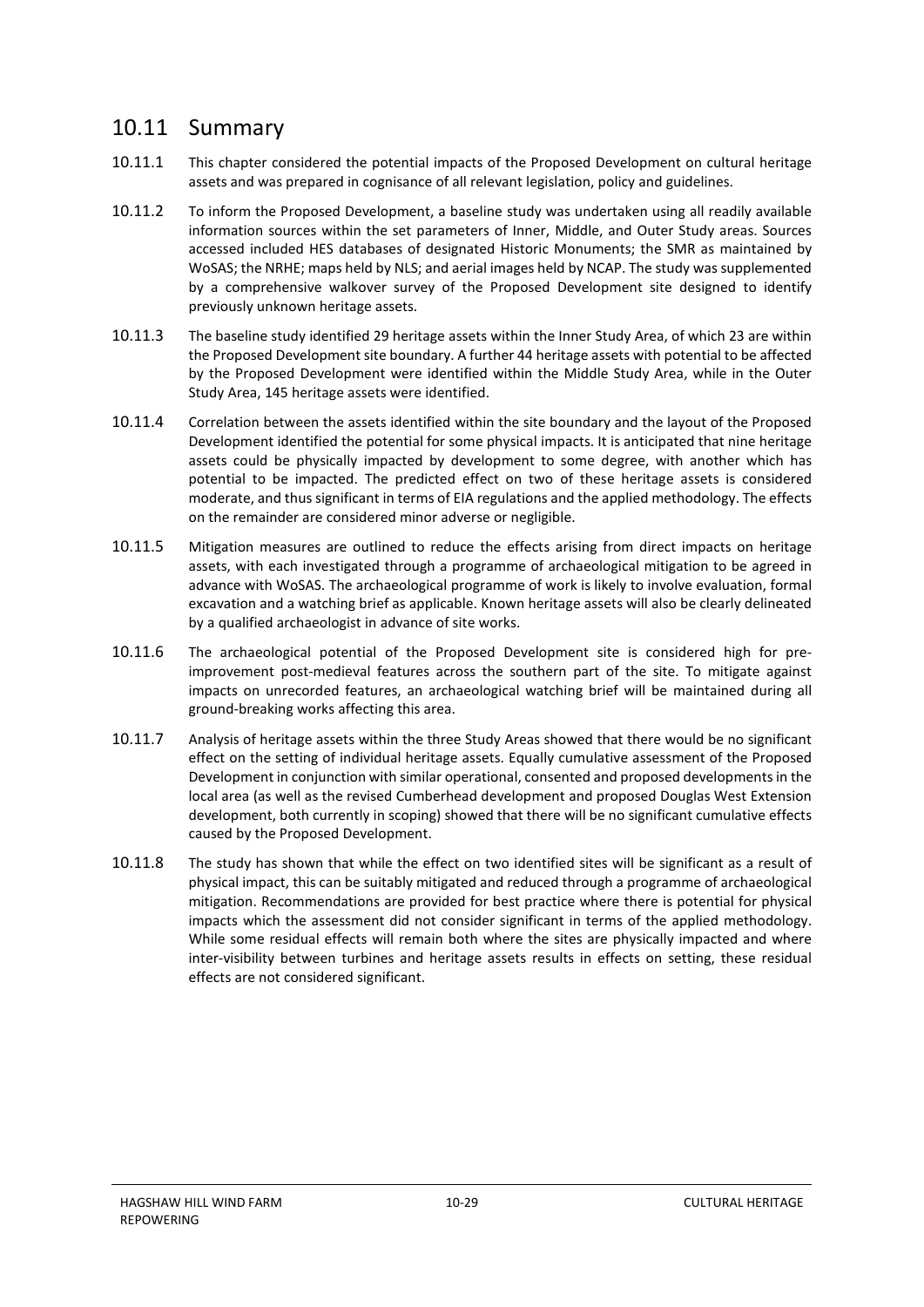#### **Table 10.8 – Summary Table**

| <b>Description of Effect</b><br><b>Significance of Potential</b><br><b>Effect</b>                                                              |                     | <b>Mitigation Measure</b>     | <b>Significance of Residual</b><br><b>Effect</b>                                                                                                                                |              | <b>Comparison with the Existing</b><br><b>Development</b> |                                                                                                                                                                                                                                     |
|------------------------------------------------------------------------------------------------------------------------------------------------|---------------------|-------------------------------|---------------------------------------------------------------------------------------------------------------------------------------------------------------------------------|--------------|-----------------------------------------------------------|-------------------------------------------------------------------------------------------------------------------------------------------------------------------------------------------------------------------------------------|
|                                                                                                                                                | <b>Significance</b> | Beneficial/<br><b>Adverse</b> |                                                                                                                                                                                 | Significance | <b>Beneficial/</b><br><b>Adverse</b>                      |                                                                                                                                                                                                                                     |
| <b>During Construction / Decommissioning</b>                                                                                                   |                     |                               |                                                                                                                                                                                 |              |                                                           |                                                                                                                                                                                                                                     |
| 12 heritage assets - No direct<br>physical impacts predicted<br>(ННО1, ННО5, ННО6, ННО7, ННО9,<br>HH10, HH11, HH15, HH16, HH17,<br>HH21, HH23) | Neutral             | N/A                           | N/A                                                                                                                                                                             | Neutral      | N/A                                                       | No material difference.<br>These sites have been identified<br>during the assessment but will<br>remain unaffected by the Proposed<br>Development.                                                                                  |
| One heritage asset not predicted to<br>be directly impacted, but located<br>near site works<br>(HH03)                                          | Minor               | Adverse                       | Those heritage assets located<br>close to Proposed Development<br>will be appropriately delineated<br>to avoid unnecessary<br>disturbance.                                      | Negligible   | Adverse                                                   | No material difference.<br>If impacts on this site are avoided<br>during development, through the<br>committed mitigation measures,<br>there will be no difference<br>between the Existing Development<br>and Proposed Development. |
| Ten heritage assets - Direct physical<br>impacts predicted<br>HH02, HH04, HH12, HH13, HH14,<br>HH18, HH20, HH22<br>HH08, HH19                  | Minor<br>Moderate   | Adverse                       | A programme of archaeological<br>mitigation to be agreed with<br>WoSAS. This may include<br>evaluation, excavation and<br>recording during an<br>archaeological watching brief. | Minor        | Adverse                                                   | There is potential for removal of<br>heritage assets which would<br>otherwise be left undisturbed, but<br>this would be undertaken in<br>accordance with an archaeological<br>watching brief                                        |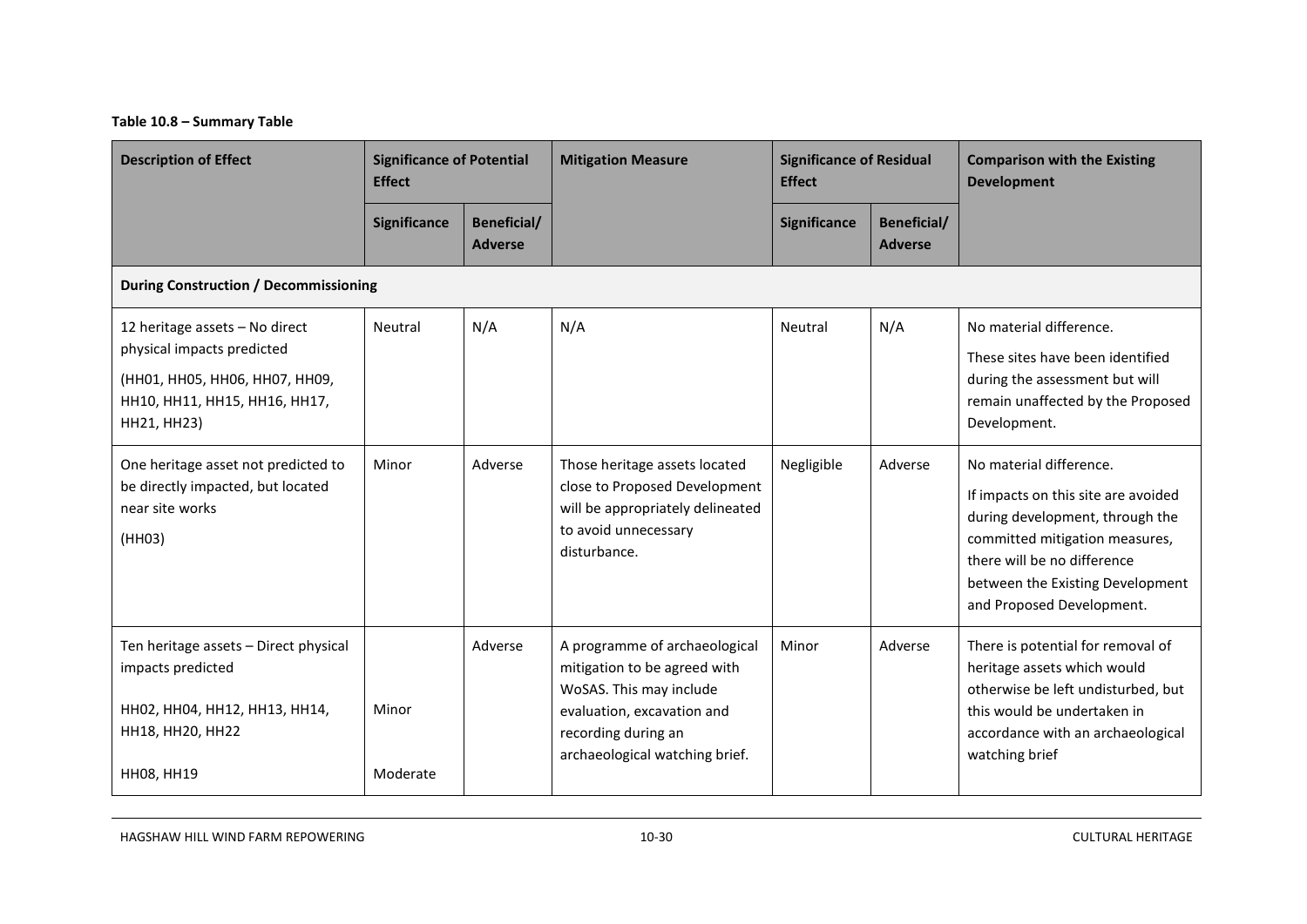| <b>Description of Effect</b>                                                                                                                                                                                                | <b>Significance of Potential</b><br><b>Effect</b> |                                      | <b>Mitigation Measure</b>                                                                                                                                                                                                                         | <b>Significance of Residual</b><br><b>Effect</b> |                                      | <b>Comparison with the Existing</b><br><b>Development</b>                                                                                                                                                       |
|-----------------------------------------------------------------------------------------------------------------------------------------------------------------------------------------------------------------------------|---------------------------------------------------|--------------------------------------|---------------------------------------------------------------------------------------------------------------------------------------------------------------------------------------------------------------------------------------------------|--------------------------------------------------|--------------------------------------|-----------------------------------------------------------------------------------------------------------------------------------------------------------------------------------------------------------------|
|                                                                                                                                                                                                                             | <b>Significance</b>                               | <b>Beneficial/</b><br><b>Adverse</b> |                                                                                                                                                                                                                                                   | Significance                                     | <b>Beneficial/</b><br><b>Adverse</b> |                                                                                                                                                                                                                 |
| Direct impact: Potential for damage<br>to previously unrecorded features                                                                                                                                                    | Moderate                                          | Adverse                              | An archaeological watching<br>brief will be maintained during<br>all ground-breaking works<br>across the southern part of the<br>site<br>This will ensure any previously<br>unrecorded archaeological<br>deposits are identified and<br>recorded. | Minor                                            | Adverse                              | There is potential for damage to<br>unrecorded archaeological deposits<br>which would otherwise be left<br>undisturbed., but this would be<br>undertaken in accordance with an<br>archaeological watching brief |
| <b>During Operation</b>                                                                                                                                                                                                     |                                                   |                                      |                                                                                                                                                                                                                                                   |                                                  |                                      |                                                                                                                                                                                                                 |
| No predicted impact on the setting<br>of 31 heritage assets, including six<br>scoped out of assessment due to no<br>predicted inter-visibility<br>(HH101, HH106, HH108-HH111,<br>HH117-HH124, HH126-HH140,<br>HH142, HH143) | No Change                                         | Neutral                              | N/A                                                                                                                                                                                                                                               | No Change                                        | Neutral                              | No material difference.                                                                                                                                                                                         |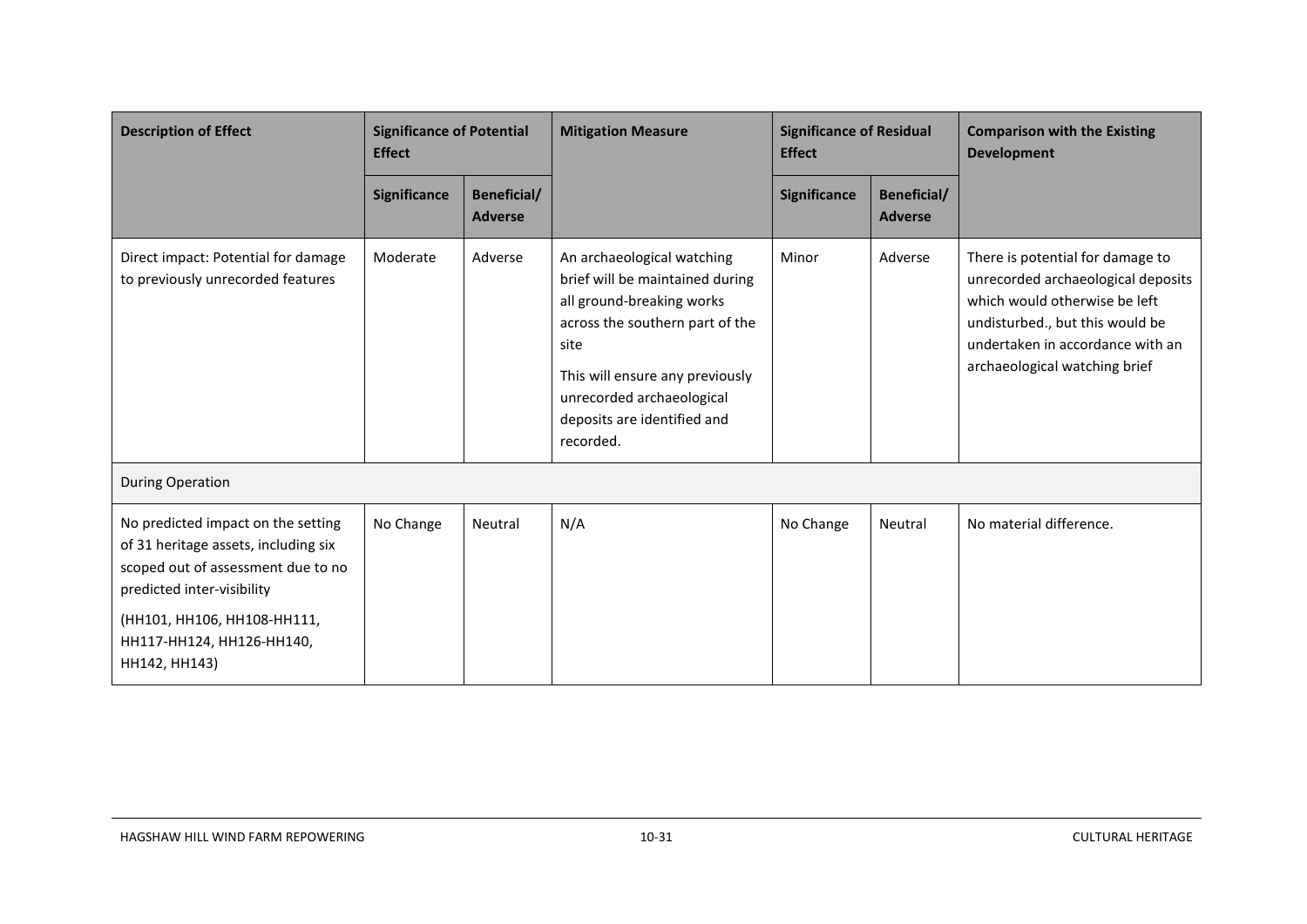| <b>Description of Effect</b>                                                                                                                                     | <b>Significance of Potential</b><br><b>Effect</b> |                               | <b>Mitigation Measure</b> | <b>Significance of Residual</b><br><b>Effect</b> |                                      | <b>Comparison with the Existing</b><br><b>Development</b>                                                                                                                                                                                                                            |
|------------------------------------------------------------------------------------------------------------------------------------------------------------------|---------------------------------------------------|-------------------------------|---------------------------|--------------------------------------------------|--------------------------------------|--------------------------------------------------------------------------------------------------------------------------------------------------------------------------------------------------------------------------------------------------------------------------------------|
|                                                                                                                                                                  | Significance                                      | Beneficial/<br><b>Adverse</b> |                           | Significance                                     | <b>Beneficial/</b><br><b>Adverse</b> |                                                                                                                                                                                                                                                                                      |
| Potential impact on the setting of 13<br>heritage assets<br>(HH102, HH103, HH104, HH105,<br>HH107, HH112, HH113, HH114,<br>HH115, HH116, HH125, HH141,<br>HH144) | Negligible -<br>Minor                             | Adverse                       | N/A                       | Negligible -<br>Minor                            | Adverse                              | The turbines will be more<br>prominent than the Existing<br>Development, with more turbines<br>set against the skyline. However,<br>the effect on setting as a result of<br>the Proposed Development is<br>assessed as not significant.                                              |
| Potential impacts on the setting of<br>the new Lanark World Heritage Site<br>(HH201)                                                                             | Minor                                             | Adverse                       | N/A                       | Minor                                            | Adverse                              | The turbines of the Proposed<br>Development are larger and will<br>have greater inter-visibility with<br>the agricultural land on the<br>periphery of the WHS boundary,<br>but the turbines will not be visible<br>from the core of the WHS and will<br>not create a setting impact. |
| <b>Cumulative Effects</b>                                                                                                                                        |                                                   |                               |                           |                                                  |                                      |                                                                                                                                                                                                                                                                                      |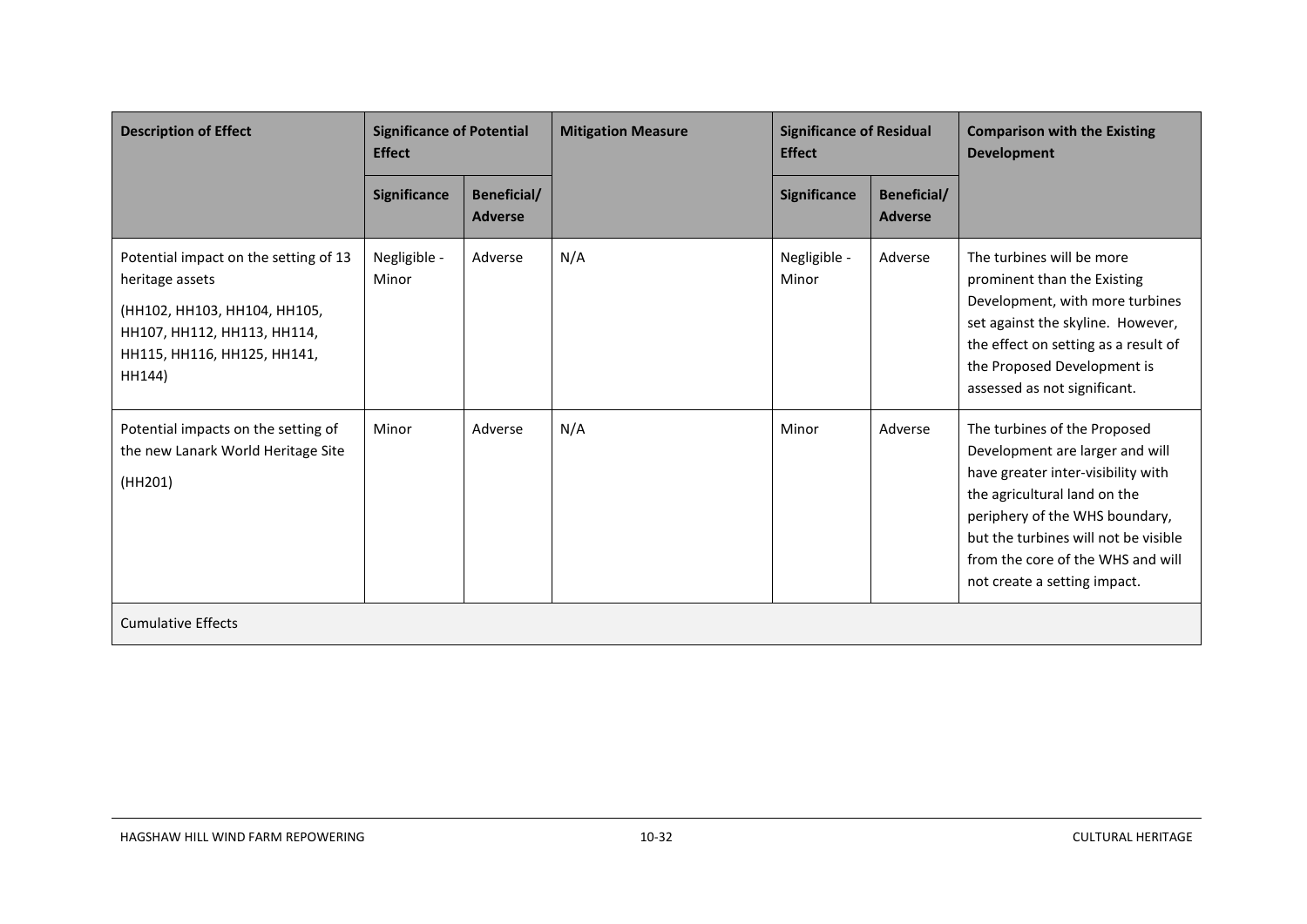| <b>Description of Effect</b><br><b>Significance of Potential</b><br><b>Effect</b>                                                        |                       | <b>Mitigation Measure</b>     | <b>Significance of Residual</b><br><b>Effect</b> |                       | <b>Comparison with the Existing</b><br><b>Development</b> |                                                                                                                                                                                                                                      |
|------------------------------------------------------------------------------------------------------------------------------------------|-----------------------|-------------------------------|--------------------------------------------------|-----------------------|-----------------------------------------------------------|--------------------------------------------------------------------------------------------------------------------------------------------------------------------------------------------------------------------------------------|
|                                                                                                                                          | Significance          | Beneficial/<br><b>Adverse</b> |                                                  | <b>Significance</b>   | Beneficial/<br><b>Adverse</b>                             |                                                                                                                                                                                                                                      |
| Potential cumulative effect on<br>heritage assets arising from<br>placement of the Proposed<br>Development alongside other wind<br>farms | Minor -<br>Negligible | Adverse                       | N/A                                              | Minor -<br>Negligible | Adverse                                                   | There will be a slight incremental<br>increase on the setting of<br>monuments due to the increase in<br>turbine height, but in general the<br>turbines will be embedded within<br>an existing array, replacing existing<br>turbines. |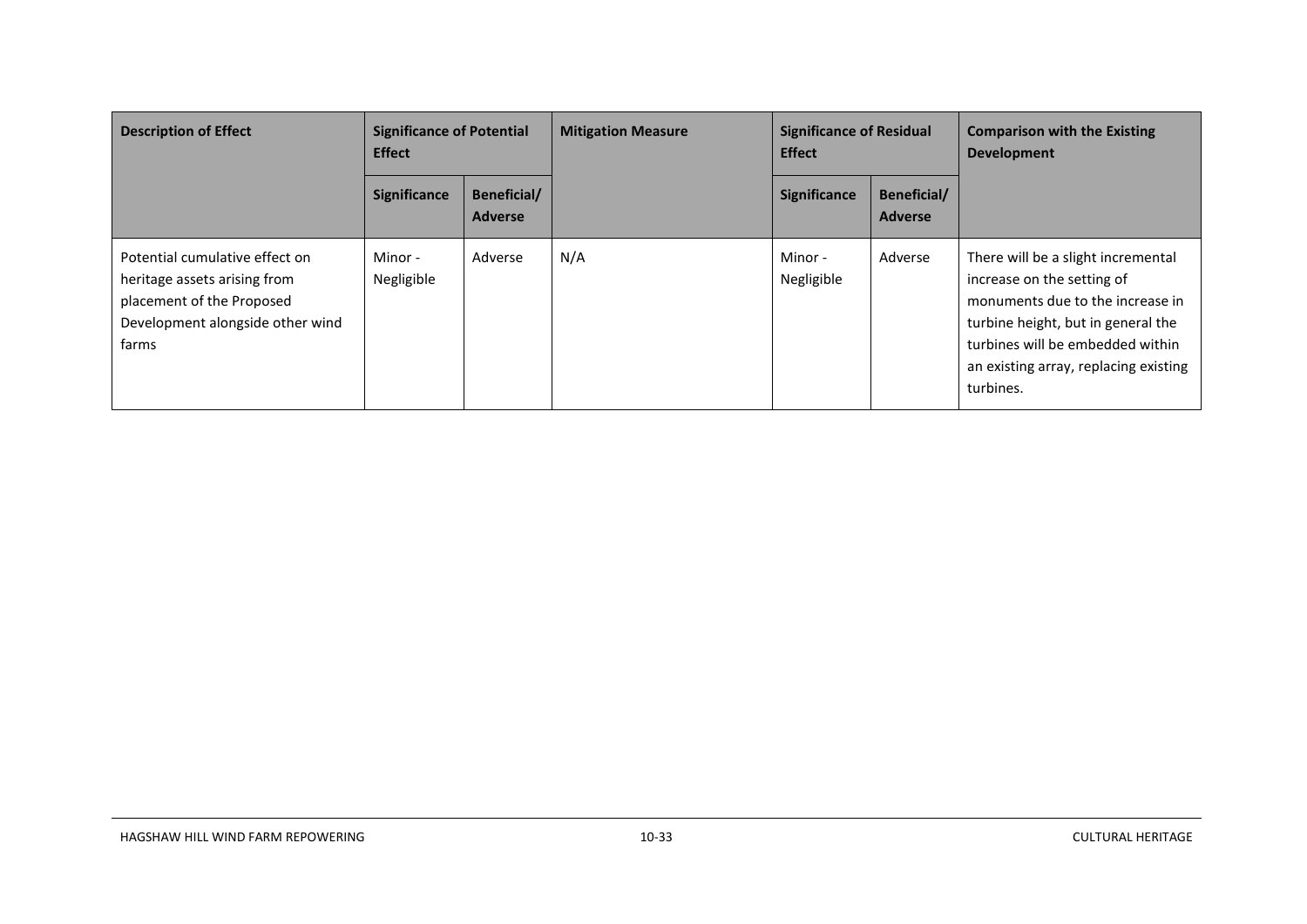# <span id="page-35-0"></span>10.12 References

#### *Aerial Photography*

Aerial photography consulted include:

| <b>Sortie</b>     | <b>Source</b>     | Date       | <b>Frames</b> |
|-------------------|-------------------|------------|---------------|
| 106G/Scot/UK/0087 | <b>NCAP</b>       | 10/05/46   | 3258          |
| 106G/Scot/UK/0087 | <b>NCAP</b>       | 10/05/46   | 3259          |
| 106G/Scot/UK/0087 | <b>NCAP</b>       | 10/05/46   | 3260          |
| 106G/Scot/UK/0087 | <b>NCAP</b>       | 10/05/46   | 3261          |
| 106G/Scot/UK/0087 | <b>NCAP</b>       | 10/05/46   | 3262          |
| 106G/Scot/UK/0087 | <b>NCAP</b>       | 10/05/46   | 4066          |
| 106G/Scot/UK/0087 | <b>NCAP</b>       | 10/05/46   | 4067          |
| 106G/Scot/UK/0087 | <b>NCAP</b>       | 10/05/46   | 4068          |
| 106G/Scot/UK/0087 | <b>NCAP</b>       | 10/05/46   | 4069          |
| ASS/61289         | <b>NCAP</b>       | 05/05/89   | 0050          |
| ASS/61289         | <b>NCAP</b>       | 05/05/89   | 0051          |
|                   | Google Earth      | 31/12/2004 |               |
|                   | Google Earth      | 29/09/2013 |               |
|                   | www.bing.com/maps |            |               |

#### *Cartographic*

All historic maps are available from the National Library of Scotland (www.maps.nls.uk). Maps consulted during the map regression include:

| Cartographer                  | Year    | <b>Map Name (common)</b>                                |
|-------------------------------|---------|---------------------------------------------------------|
| <b>Timothy Pont</b>           | 1596    | Glasgow and the County of Lanark - Pont 34              |
| Joan Blaeu                    | 1654    | The nether ward of Clyds-dail and Glasco                |
| Joan Blaeu                    | 1654    | The Upper Ward of Clyds-dayl                            |
| Herman Moll                   | 1745    | The Shire of Clydesdale or Lanerk                       |
| William Roy                   | 1747-55 | Military Survey of Scotland                             |
| James Dorret                  | 1750    | A general map of Scotland and islands thereto belonging |
| <b>Charles Ross</b>           | 1773    | Map of the Shire of Lanark                              |
| <b>William Forrest</b>        | 1816    | The County of Lanark from actual survey                 |
| John Ainslie                  | 1821    | Ainslie's Map of the Southern Part of Scotland          |
| John Thomson, William Johnson | 1822    | Northern Part of Lanarkshire. Southern Part             |
| <b>Ordnance Survey</b>        | 1859-60 | 25 inch to 1 mile Lanarkshire (Douglas), Sheet XLI.3    |
| <b>Ordnance Survey</b>        | 1857-60 | 25 inch to 1 mile Lanarkshire (Douglas), Sheet XLI.4    |
| <b>Ordnance Survey</b>        | 1858-64 | Lanarkshire, Sheet XXXVII                               |
| <b>Ordnance Survey</b>        | 1896-97 | 25 inch to 1 mile Lanarkshire, Sheet XLI.3              |
| <b>Ordnance Survey</b>        | 1896-97 | 25 inch to 1 mile Lanarkshire, Sheet XLI.4              |
| <b>Ordnance Survey</b>        | 1896-98 | Lanarkshire, Sheet XXXVII.SE                            |
| <b>Ordnance Survey</b>        | 1909-10 | 25 inch to 1 mile Lanarkshire, Sheet XLI.3              |
| Ordnance Survey               | 1896-97 | 25 inch to 1 mile Lanarkshire, Sheet XLI.4              |
| <b>Ordnance Survey</b>        | 1909-12 | Lanarkshire, Sheet XXXVII.SE                            |
| <b>Ordnance Survey</b>        | 1960-62 | 1:1,250 N S7929 $-$ A (includes Douglas)                |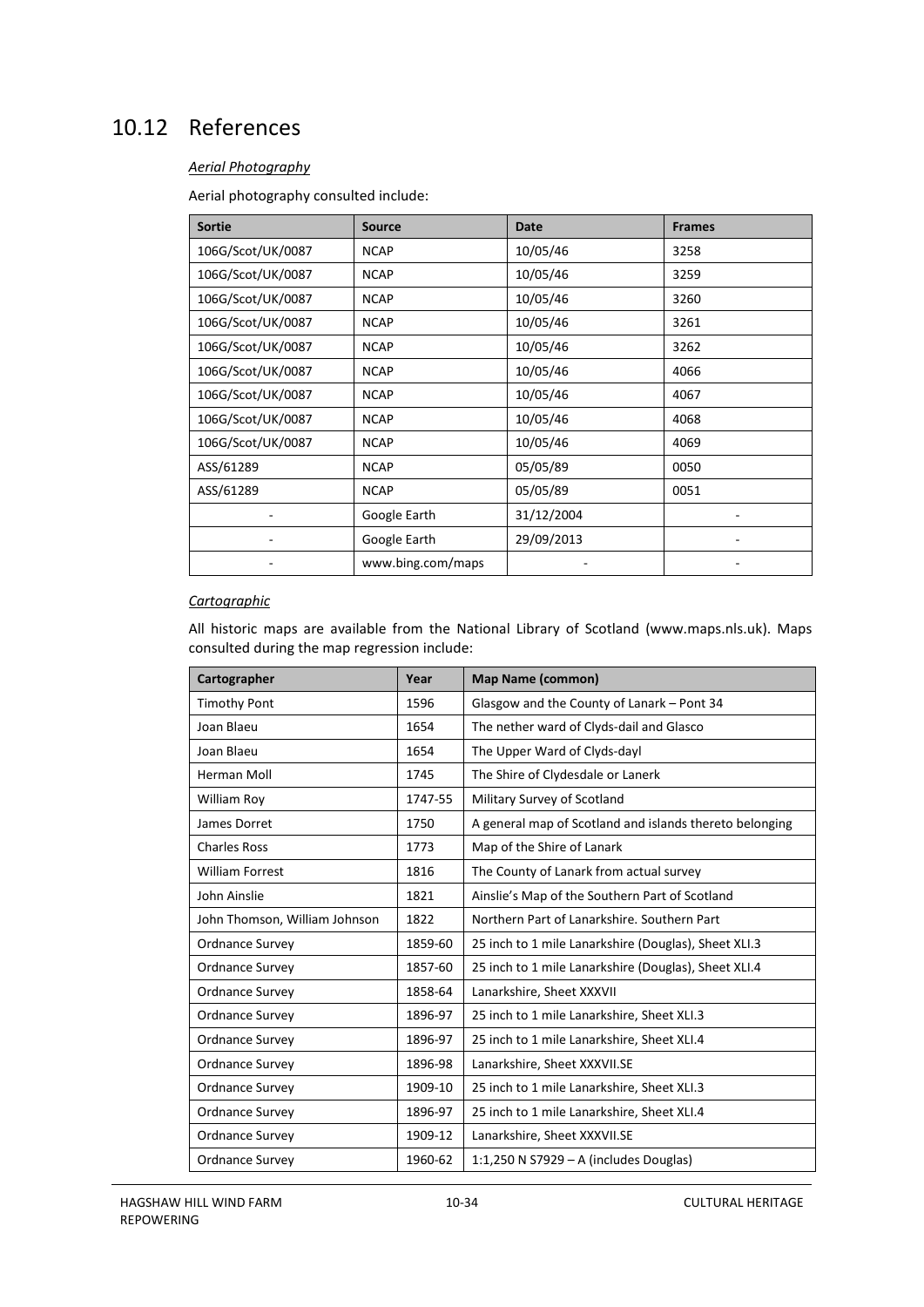#### *Literature*

Sources consulted during the cultural heritage assessment include:

Chartered Institute for Archaeologists (2014). *Code of Conduct.*

Chartered Institute for Archaeologists (2017). *Standard and Guidance for Historic Environment Desk-Based Assessment*

Fleet, C, Wilkes, M & Withers, C (2012) *Mapping the Nation*, Birlinn

Groome, F (1882) *Ordnance Gazetteer of Scotland*

Historic Environment Scotland (2016). *Managing Change in the Historic Environment: Setting*

McCubbin, W 'Douglas (1793), County of Lanark' in *The Statistical Account of Scotland, Volume VIII*, 76-85

McKean, Charles (2001) 'Pont's Building Drawings' in *The Nation Survey'd: Timothy Pont's Maps of Scotland* Cunningham, I (ed.), Edinburgh, 111-124

Stewart, A (1845) 'Douglas, County of Lanark' in *The Statistical Account of Scotland, Volume VI*, 477 – 496

Tipping, R., (2003), 'Living in the Past: Woods and People in Prehistory to 1000 BC', in: *People and Woods in Scotland: A History*, Smout, T.C. (ed.), Edinburgh University Press, Edinburgh, 14-39

Whittington, G., Edwards, K.J., (2003), 'Climate Change', in: *Scotland after the Ice Age. Environment, Archaeology and History, 8000 BC – AD 1000*, Edwards, K.J., Ralston, I.B.M., (eds.), Edinburgh University Press, Edinburgh

#### *Website*

Websites accessed during the cultural heritage assessment include:

Air Crash Sites Scotland. Database of crash sites in Scotland. Available at: http://www.aircrashsites-scotland.co.uk/index.htm. Accessed on 10 August 2018

British Geological Survey (2018) Geology of Britain Viewer. Available at http://mapapps.bgs.ac.uk/geologyofbritain/home.html. Accessed on 14 August 2018

Historic Environment Scotland (2018), National Record of the Historic Environment – CANMORE. Available at www.canmore.org.uk and through www.pastmap.org.uk/map. Accessed from 06 – 27 August 2018

Historic Environment Scotland (2018), Historic Land-use Assessment Map. Available at www.hlamap.org.uk. Accessed on 10 August 2018

National Library of Scotland. Various Historic Maps. Available at www.maps.nls.uk. Accessed from 06 – 27 August 2018

Scottish Archaeological Research Framework (2018). Available at: www.scottishheritagehub.com. Accessed on 07 August 2018

WoSAS. Sites and Monuments Record. Available at: https://southayrshire.maps.arcgis.com/apps/webappviewer/index.html?id=8adfda758cb24d889ffa632eb51f46 46 and used in conjunction with SMR datasets secured from WoSAS. Accessed from 06 – 27 August 2018